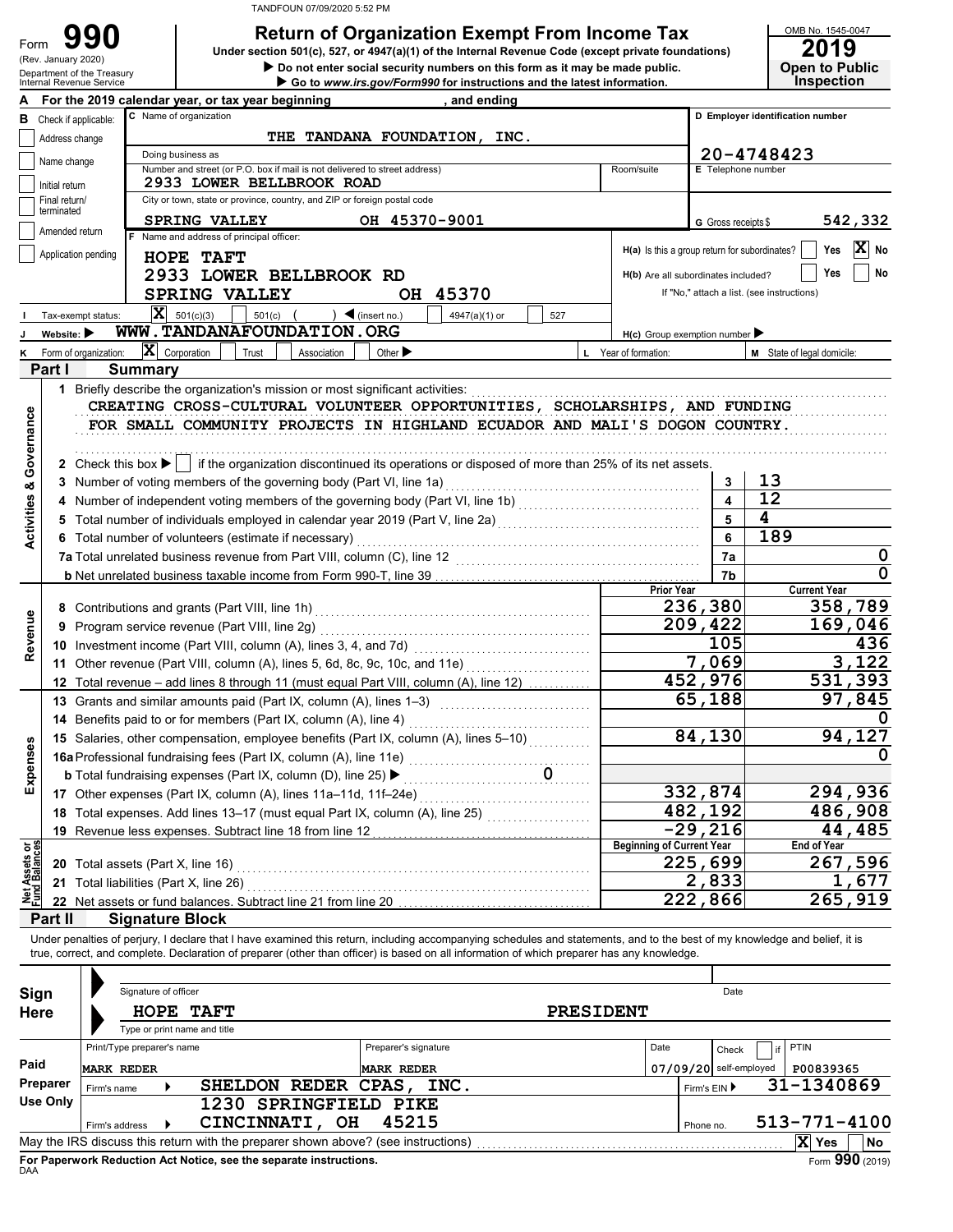|                      |                                                      | Form 990 (2019) THE TANDANA FOUNDATION, INC.                                                                                                                                                                                                                                                                                                                                                                                                                                                                                                                                           | 20-4748423  | Page 2                  |
|----------------------|------------------------------------------------------|----------------------------------------------------------------------------------------------------------------------------------------------------------------------------------------------------------------------------------------------------------------------------------------------------------------------------------------------------------------------------------------------------------------------------------------------------------------------------------------------------------------------------------------------------------------------------------------|-------------|-------------------------|
| Part III             |                                                      | <b>Statement of Program Service Accomplishments</b>                                                                                                                                                                                                                                                                                                                                                                                                                                                                                                                                    |             | $\overline{\mathbf{x}}$ |
| $1 \quad$            | Briefly describe the organization's mission:         | Check if Schedule O contains a response or note to any line in this Part III                                                                                                                                                                                                                                                                                                                                                                                                                                                                                                           |             |                         |
|                      |                                                      | CREATING CROSS-CULTURAL VOLUNTEER OPPORTUNITIES, SCHOLARSHIPS, AND FUNDING                                                                                                                                                                                                                                                                                                                                                                                                                                                                                                             |             |                         |
|                      |                                                      | FOR SMALL COMMUNITY PROJECTS IN HIGHLAND ECUADOR AND MALI'S DOGON COUNTRY.                                                                                                                                                                                                                                                                                                                                                                                                                                                                                                             |             |                         |
|                      |                                                      |                                                                                                                                                                                                                                                                                                                                                                                                                                                                                                                                                                                        |             |                         |
| $\mathbf{2}$         |                                                      | Did the organization undertake any significant program services during the year which were not listed on the                                                                                                                                                                                                                                                                                                                                                                                                                                                                           |             |                         |
|                      | prior Form 990 or 990-EZ?                            |                                                                                                                                                                                                                                                                                                                                                                                                                                                                                                                                                                                        |             | Yes $ \overline{X} $ No |
|                      | If "Yes," describe these new services on Schedule O. |                                                                                                                                                                                                                                                                                                                                                                                                                                                                                                                                                                                        |             |                         |
| 3.                   |                                                      | Did the organization cease conducting, or make significant changes in how it conducts, any program                                                                                                                                                                                                                                                                                                                                                                                                                                                                                     |             |                         |
| services?            |                                                      |                                                                                                                                                                                                                                                                                                                                                                                                                                                                                                                                                                                        |             | Yes $\overline{X}$ No   |
|                      | If "Yes," describe these changes on Schedule O.      |                                                                                                                                                                                                                                                                                                                                                                                                                                                                                                                                                                                        |             |                         |
| 4                    |                                                      | Describe the organization's program service accomplishments for each of its three largest program services, as measured by                                                                                                                                                                                                                                                                                                                                                                                                                                                             |             |                         |
|                      |                                                      | expenses. Section 501(c)(3) and 501(c)(4) organizations are required to report the amount of grants and allocations to others,                                                                                                                                                                                                                                                                                                                                                                                                                                                         |             |                         |
|                      |                                                      | the total expenses, and revenue, if any, for each program service reported.                                                                                                                                                                                                                                                                                                                                                                                                                                                                                                            |             |                         |
| 4a (Code:<br>CENTER. | ) (Expenses \$                                       | 239,536 including grants of \$24,589 ) (Revenue \$<br>TANDANA COORDINATED 12 VOLUNTEER PROGRAMS IN ECUADOR, WHICH ALLOWED 183<br>NORTH AMERICANS TO VOLUNTEER THEIR SERVICES TO HELP 16 RURAL COMMUNITIES IN<br>ECUADOR, WHILE LEARNING ABOUT THE LOCAL CULTURE. TWO OF THESE PROGRAMS<br>WERE FOCUSED ON HEALTH CARE, AND ALLOWED OUR VOLUNTEER HEALTHCARE PROVIDERS<br>TO TREAT 895 PATIENTS. OUR INTERNSHIP PROGRAM ALSO ALLOWED 6 NORTH<br>AMERICANS TO SPEND 2-12 MONTHS EACH IN ECUADOR AND TO PROVIDE ENGLISH<br>CLASSES AT ELEMENTARY SCHOOLS AND ASSISTANCE AT A RURAL HEALTH |             |                         |
| 4b (Code:            | ) (Expenses \$<br>SEE SCHEDULE O                     | 156,804 including grants of \$ 30,301 ) (Revenue \$                                                                                                                                                                                                                                                                                                                                                                                                                                                                                                                                    |             |                         |
|                      |                                                      |                                                                                                                                                                                                                                                                                                                                                                                                                                                                                                                                                                                        |             |                         |
|                      |                                                      |                                                                                                                                                                                                                                                                                                                                                                                                                                                                                                                                                                                        |             |                         |
|                      |                                                      | TANDANA PROVIDED SCHOLARSHIPS FOR 101 RURAL ECUADORIAN STUDENTS, WHICH<br>ALLOWED THEM TO ATTEND SECONDARY SCHOOL, AND FOR 21 RURAL ECUADORIAN<br>STUDENTS TO ATTEND UNIVERSITY. WE PROVIDED BOOKS, SUPPLIES, UNIFORMS,<br>TRANSPORTATION COSTS, AND OTHER FEES.                                                                                                                                                                                                                                                                                                                       |             |                         |
|                      | 4d Other program services (Describe on Schedule O.)  |                                                                                                                                                                                                                                                                                                                                                                                                                                                                                                                                                                                        |             |                         |
| (Expenses \$         |                                                      | including grants of \$                                                                                                                                                                                                                                                                                                                                                                                                                                                                                                                                                                 | (Revenue \$ |                         |
|                      | 4e Total program service expenses ▶                  | 447.245                                                                                                                                                                                                                                                                                                                                                                                                                                                                                                                                                                                |             |                         |

DAA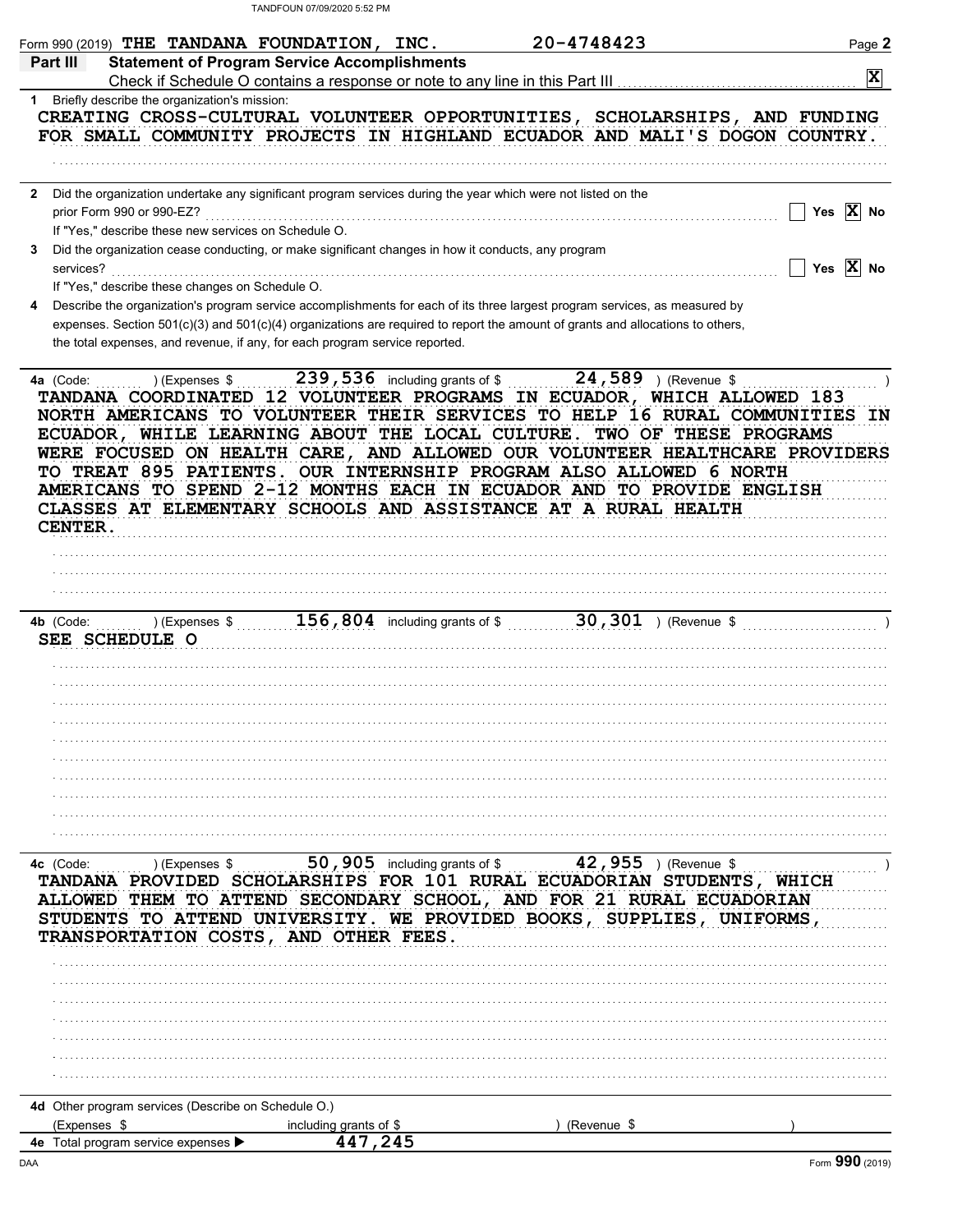domestic government on Part IX, column (A), line 1? If "Yes," complete Schedule I, Parts I and II.

### **1 Part IV Checklist of Required Schedules 2 3 4 5 6 7** Is the organization described in section 501(c)(3) or 4947(a)(1) (other than a private foundation)? *If "Yes,"* complete Schedule A continuum complete Schedule A complete Schedule A continuum continuum complete Schedule A Is the organization required to complete *Schedule B, Schedule of Contributors* (see instructions)? Did the organization engage in direct or indirect political campaign activities on behalf of or in opposition to candidates for public office? *If "Yes," complete Schedule C, Part I* . . . . . . . . . . . . . . . . . . . . . . . . . . . . . . . . . . . . . . . . . . . . . . . . . . . . . . . . . . . . . . . . . . . . . **Section 501(c)(3) organizations.** Did the organization engage in lobbying activities, or have a section 501(h) election in effect during the tax year? *If "Yes," complete Schedule C, Part II* .............................. Is the organization a section 501(c)(4), 501(c)(5), or 501(c)(6) organization that receives membership dues, assessments, or similar amounts as defined in Revenue Procedure 98-19? If "Yes," complete Schedule C, Part III ................... Did the organization maintain any donor advised funds or any similar funds or accounts for which donors have the right to provide advice on the distribution or investment of amounts in such funds or accounts? *If "Yes," complete Schedule D, Part I* . . . . . . . . . . . . . . . . . . . . . . . . . . . . . . . . . . . . . . . . . . . . . . . . . . . . . . . . . . . . . . . . . . . . . . . . . . . . . . . . . . . . . . . . . . . . . . . . . . . . . . Did the organization receive or hold a conservation easement, including easements to preserve open space, the environment, historic land areas, or historic structures? *If "Yes," complete Schedule D, Part II* . . . . . . . . . . . . . . . . . . . . . . . . . . . . . . . . . . . . **8 9 10 11 12a** Did the organization obtain separate, independent audited financial statements for the tax year? *If "Yes," complete* **13 14a** Did the organization maintain an office, employees, or agents outside of the United States? . . . . . . . . . . . . . . . . . . . . . . . . . . . . . . . . . . . . . . . . . . **b** Did the organization have aggregate revenues or expenses of more than \$10,000 from grantmaking, **15 16** Did the organization maintain collections of works of art, historical treasures, or other similar assets? *If "Yes," complete Schedule D, Part III* . . . . . . . . . . . . . . . . . . . . . . . . . . . . . . . . . . . . . . . . . . . . . . . . . . . . . . . . . . . . . . . . . . . . . . . . . . . . . . . . . . . . . . . . . . . . . . . . . . . . . . . . . . . Did the organization report an amount in Part X, line 21, for escrow or custodial account liability, serve as a custodian for amounts not listed in Part X; or provide credit counseling, debt management, credit repair, or debt negotiation services? *If "Yes," complete Schedule D, Part IV* . . . . . . . . . . . . . . . . . . . . . . . . . . . . . . . . . . . . . . . . . . . . . . . . . . . . . . . . . . . . . . . . . . . . . . Did the organization, directly or through a related organization, hold assets in donor-restricted endowments If the organization's answer to any of the following questions is "Yes," then complete Schedule D, Parts VI, VII, VIII, IX, or X as applicable. *Schedule D, Parts XI and XII* . . . . . . . . . . . . . . . . . . . . . . . . . . . . . . . . . . . . . . . . . . . . . . . . . . . . . . . . . . . . . . . . . . . . . . . . . . . . . . . . . . . . . . . . . . . . . . . . . . . . . . . . . . . . Is the organization a school described in section 170(b)(1)(A)(ii)? *If "Yes," complete Schedule E* . . . . . . . . . . . . . . . . . . . . . . . . . . . . . . . . . . . . . . fundraising, business, investment, and program service activities outside the United States, or aggregate Did the organization report on Part IX, column (A), line 3, more than \$5,000 of grants or other assistance to or for any foreign organization? *If "Yes," complete Schedule F, Parts II and IV* . . . . . . . . . . . . . . . . . . . . . . . . . . . . . . . . . . . . . . . . . . . . . . . . . . . . . . . . . . . . Did the organization report on Part IX, column (A), line 3, more than \$5,000 of aggregate grants or other assistance to or for foreign individuals? *If "Yes," complete Schedule F, Parts III and IV* . . . . . . . . . . . . . . . . . . . . . . . . . . . . . . . . . . . . . . . . . . . . . . . . **17 18 19** Did the organization report a total of more than \$15,000 of expenses for professional fundraising services on Did the organization report more than \$15,000 total of fundraising event gross income and contributions on Did the organization report more than \$15,000 of gross income from gaming activities on Part VIII, line 9a? **Yes No 19 18 17 16 15 14b 14a 13 10 9 8 7 6 5 4 3 2 1** or in quasi endowments? If "Yes," complete Schedule D, Part V Did the organization report an amount for land, buildings, and equipment in Part X, line 10? *If "Yes,"* complete Schedule D, Part VI of its total assets reported in Part X, line 16? If "Yes," complete Schedule D, Part VII **b** Did the organization report an amount for investments—other securities in Part X, line 12, that is 5% or more Did the organization report an amount for investments—program related in Part X, line 13, that is 5% or more **c** of its total assets reported in Part X, line 16? *If "Yes," complete Schedule D, Part VIII* . . . . . . . . . . . . . . . . . . . . . . . . . . . . . . . . . . . . . . . . . . . . . . . . . reported in Part X, line 16? *If "Yes," complete Schedule D, Part IX* . . . . . . . . . . . . . . . . . . . . . . . . . . . . . . . . . . . . . . . . . . . . . . . . . . . . . . . . . . . . . . . . . . . . . Did the organization report an amount for other assets in Part X, line 15, that is 5% or more of its total assets Did the organization report an amount for other liabilities in Part X, line 25? *If "Yes," complete Schedule D, Part X* . . . . . . . . . . . . . . . . . . . **e** Did the organization's separate or consolidated financial statements for the tax year include a footnote that addresses the organization's liability for uncertain tax positions under FIN 48 (ASC 740)? If "Yes," complete Schedule D, Part X "Yes," and if the organization answered "No" to line 12a, then completing Schedule D, Parts XI and XII is optional Was the organization included in consolidated, independent audited financial statements for the tax year? *If* **b** Part IX, column (A), lines 6 and 11e? *If "Yes," complete Schedule G, Part I* (see instructions) . . . . . . . . . . . . . . . . . . . . . . . . . . . . . . . . . . . . . . . . . Part VIII, lines 1c and 8a? *If "Yes," complete Schedule G, Part II* . . . . . . . . . . . . . . . . . . . . . . . . . . . . . . . . . . . . . . . . . . . . . . . . . . . . . . . . . . . . . . . . . . . . . . . *If "Yes," complete Schedule G, Part III* . . . . . . . . . . . . . . . . . . . . . . . . . . . . . . . . . . . . . . . . . . . . . . . . . . . . . . . . . . . . . . . . . . . . . . . . . . . . . . . . . . . . . . . . . . . . . . . . . . **a d f 11a 11b 11c 11d 11e 11f 12a 12b** foreign investments valued at \$100,000 or more? *If "Yes," complete Schedule F, Parts I and IV* . . . . . . . . . . . . . . . . . . . . . . . . . . . . . . . . . . . . . . **20a** Did the organization operate one or more hospital facilities? If "Yes," complete Schedule H **b** If "Yes" to line 20a, did the organization attach a copy of its audited financial statements to this return? **20a 20b 21** Did the organization report more than \$5,000 of grants or other assistance to any domestic organization or **X X X X X X X X X X X X X X X X X X X X X X X X X X X**

**X**

**21**

### **THE TANDANA FOUNDATION, INC. 20-4748423**

|  |  |  | Form 990 (2019) THE TANDANA FOUNDATION, | INC. | 20-4748423 | ెage చ |
|--|--|--|-----------------------------------------|------|------------|--------|
|--|--|--|-----------------------------------------|------|------------|--------|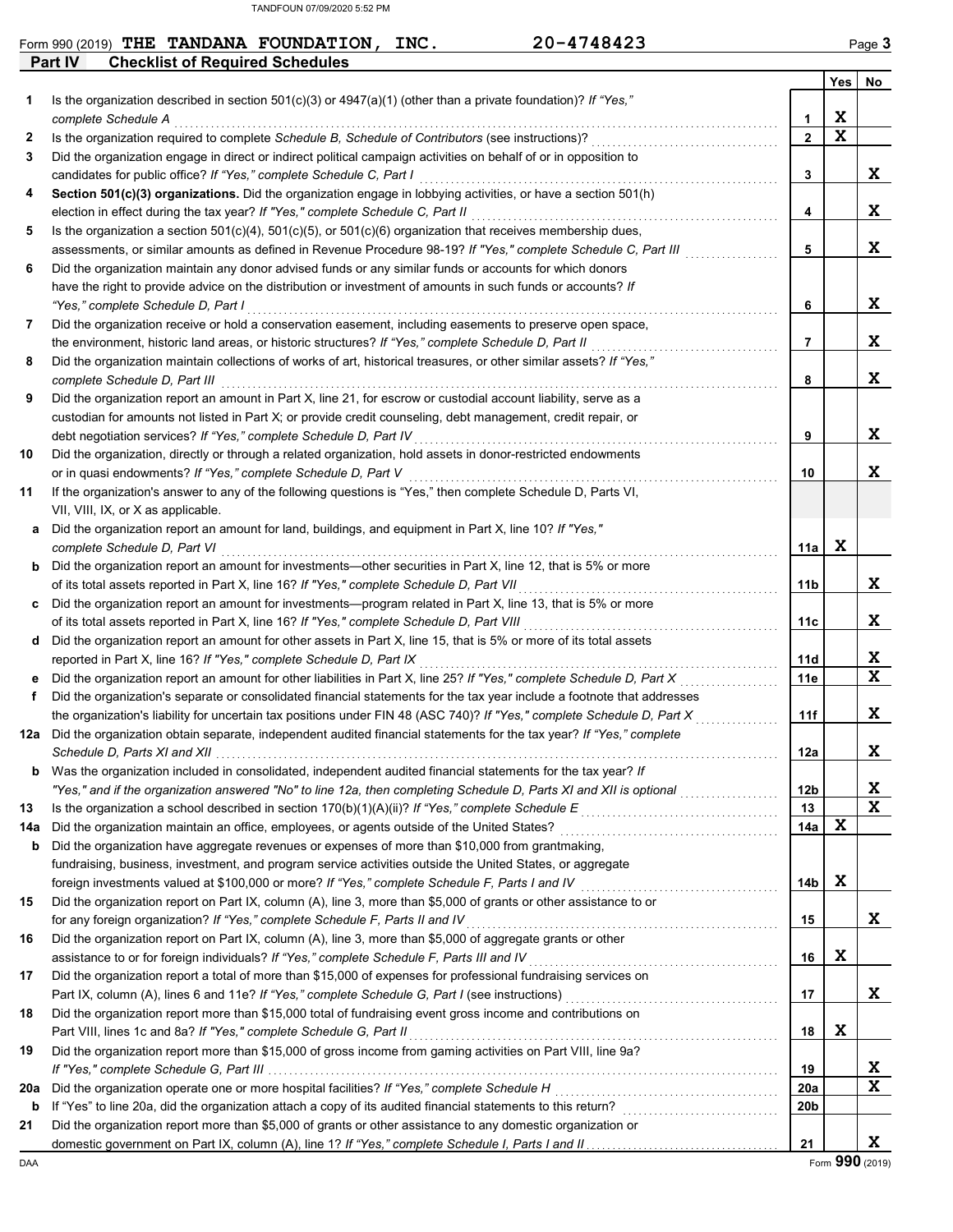|     | 20-4748423<br>Form 990 (2019) THE TANDANA FOUNDATION, INC.                                                                                                        |                |             |                 |     | Page 4                  |
|-----|-------------------------------------------------------------------------------------------------------------------------------------------------------------------|----------------|-------------|-----------------|-----|-------------------------|
|     | Part IV<br><b>Checklist of Required Schedules (continued)</b>                                                                                                     |                |             |                 |     |                         |
|     |                                                                                                                                                                   |                |             |                 | Yes | No                      |
| 22  | Did the organization report more than \$5,000 of grants or other assistance to or for domestic individuals on                                                     |                |             |                 |     |                         |
|     | Part IX, column (A), line 2? If "Yes," complete Schedule I, Parts I and III                                                                                       |                |             | 22              |     | X                       |
| 23  | Did the organization answer "Yes" to Part VII, Section A, line 3, 4, or 5 about compensation of the                                                               |                |             |                 |     |                         |
|     | organization's current and former officers, directors, trustees, key employees, and highest compensated                                                           |                |             |                 |     |                         |
|     | employees? If "Yes," complete Schedule J                                                                                                                          |                |             | 23              |     | X                       |
|     | 24a Did the organization have a tax-exempt bond issue with an outstanding principal amount of more than                                                           |                |             |                 |     |                         |
|     | \$100,000 as of the last day of the year, that was issued after December 31, 2002? If "Yes," answer lines 24b                                                     |                |             |                 |     | X                       |
|     | through 24d and complete Schedule K. If "No," go to line 25a<br>Did the organization invest any proceeds of tax-exempt bonds beyond a temporary period exception? |                |             | 24a             |     |                         |
| b   |                                                                                                                                                                   |                |             | 24b             |     |                         |
| c   | Did the organization maintain an escrow account other than a refunding escrow at any time during the year<br>to defease any tax-exempt bonds?                     |                |             | 24c             |     |                         |
| d   | Did the organization act as an "on behalf of" issuer for bonds outstanding at any time during the year?                                                           |                |             | 24d             |     |                         |
|     | 25a Section 501(c)(3), 501(c)(4), and 501(c)(29) organizations. Did the organization engage in an excess benefit                                                  |                |             |                 |     |                         |
|     | transaction with a disqualified person during the year? If "Yes," complete Schedule L, Part I                                                                     |                |             | 25a             |     | X                       |
| b   | Is the organization aware that it engaged in an excess benefit transaction with a disqualified person in a prior                                                  |                |             |                 |     |                         |
|     | year, and that the transaction has not been reported on any of the organization's prior Forms 990 or 990-EZ?                                                      |                |             |                 |     |                         |
|     | If "Yes," complete Schedule L, Part I                                                                                                                             |                |             | 25 <sub>b</sub> |     | X                       |
| 26  | Did the organization report any amount on Part X, line 5 or 22, for receivables from or payables to any current                                                   |                |             |                 |     |                         |
|     | or former officer, director, trustee, key employee, creator or founder, substantial contributor, or 35%                                                           |                |             |                 |     |                         |
|     | controlled entity or family member of any of these persons? If "Yes," complete Schedule L, Part II                                                                |                |             | 26              |     | X                       |
| 27  | Did the organization provide a grant or other assistance to any current or former officer, director, trustee, key                                                 |                |             |                 |     |                         |
|     | employee, creator or founder, substantial contributor or employee thereof, a grant selection committee                                                            |                |             |                 |     |                         |
|     | member, or to a 35% controlled entity (including an employee thereof) or family member of any of these                                                            |                |             |                 |     |                         |
|     | persons? If "Yes," complete Schedule L, Part III                                                                                                                  |                |             | 27              |     | X                       |
| 28  | Was the organization a party to a business transaction with one of the following parties (see Schedule L, Part                                                    |                |             |                 |     |                         |
|     | IV instructions, for applicable filing thresholds, conditions, and exceptions):                                                                                   |                |             |                 |     |                         |
| а   | A current or former officer, director, trustee, key employee, creator or founder, or substantial contributor? If                                                  |                |             |                 |     |                         |
|     | "Yes," complete Schedule L, Part IV                                                                                                                               |                |             | 28a             |     | X                       |
| b   | A family member of any individual described in line 28a? If "Yes," complete Schedule L, Part IV                                                                   |                |             | 28b             |     | X                       |
| c   | A 35% controlled entity of one or more individuals and/or organizations described in lines 28a or 28b? If                                                         |                |             |                 |     |                         |
|     | "Yes," complete Schedule L, Part IV                                                                                                                               |                |             | 28c             |     | X                       |
| 29  | Did the organization receive more than \$25,000 in non-cash contributions? If "Yes," complete Schedule M                                                          |                |             | 29              |     | X                       |
| 30  | Did the organization receive contributions of art, historical treasures, or other similar assets, or qualified                                                    |                |             |                 |     |                         |
|     | conservation contributions? If "Yes," complete Schedule M                                                                                                         |                |             | 30              |     | X                       |
| 31  | Did the organization liquidate, terminate, or dissolve and cease operations? If "Yes," complete Schedule N, Part I                                                |                |             | 31              |     | $\mathbf x$             |
| 32  | Did the organization sell, exchange, dispose of, or transfer more than 25% of its net assets? If "Yes,"                                                           |                |             |                 |     |                         |
|     | complete Schedule N, Part II                                                                                                                                      |                |             | 32              |     | X                       |
| 33  | Did the organization own 100% of an entity disregarded as separate from the organization under Regulations                                                        |                |             |                 |     |                         |
|     | sections 301.7701-2 and 301.7701-3? If "Yes," complete Schedule R, Part I                                                                                         |                |             | 33              |     | X                       |
| 34  | Was the organization related to any tax-exempt or taxable entity? If "Yes," complete Schedule R, Part II, III,<br>or IV, and Part V, line 1                       |                |             | 34              |     | X                       |
| 35a | Did the organization have a controlled entity within the meaning of section 512(b)(13)?                                                                           |                |             | <b>35a</b>      |     | $\mathbf x$             |
| b   | If "Yes" to line 35a, did the organization receive any payment from or engage in any transaction with a                                                           |                |             |                 |     |                         |
|     | controlled entity within the meaning of section 512(b)(13)? If "Yes," complete Schedule R, Part V, line 2                                                         |                |             | 35b             |     |                         |
| 36  | Section 501(c)(3) organizations. Did the organization make any transfers to an exempt non-charitable                                                              |                |             |                 |     |                         |
|     | related organization? If "Yes," complete Schedule R, Part V, line 2                                                                                               |                |             | 36              |     | X                       |
| 37  | Did the organization conduct more than 5% of its activities through an entity that is not a related organization                                                  |                |             |                 |     |                         |
|     | and that is treated as a partnership for federal income tax purposes? If "Yes," complete Schedule R, Part VI                                                      |                |             | 37              |     | X                       |
| 38  | Did the organization complete Schedule O and provide explanations in Schedule O for Part VI, lines 11b and                                                        |                |             |                 |     |                         |
|     | 19? Note: All Form 990 filers are required to complete Schedule O.                                                                                                |                |             | 38              | X   |                         |
|     | Part V<br><b>Statements Regarding Other IRS Filings and Tax Compliance</b>                                                                                        |                |             |                 |     |                         |
|     | Check if Schedule O contains a response or note to any line in this Part V                                                                                        |                |             |                 |     | $\overline{\mathbf{x}}$ |
|     |                                                                                                                                                                   |                |             |                 | Yes | No                      |
| 1a  | Enter the number reported in Box 3 of Form 1096. Enter -0- if not applicable                                                                                      | 1а             | 6           |                 |     |                         |
| b   | Enter the number of Forms W-2G included in line 1a. Enter -0- if not applicable                                                                                   | 1 <sub>b</sub> | $\mathbf 0$ |                 |     |                         |
| c   | Did the organization comply with backup withholding rules for reportable payments to vendors and                                                                  |                |             |                 |     |                         |
|     |                                                                                                                                                                   |                |             | 1c              |     |                         |
| DAA |                                                                                                                                                                   |                |             |                 |     | Form 990 (2019)         |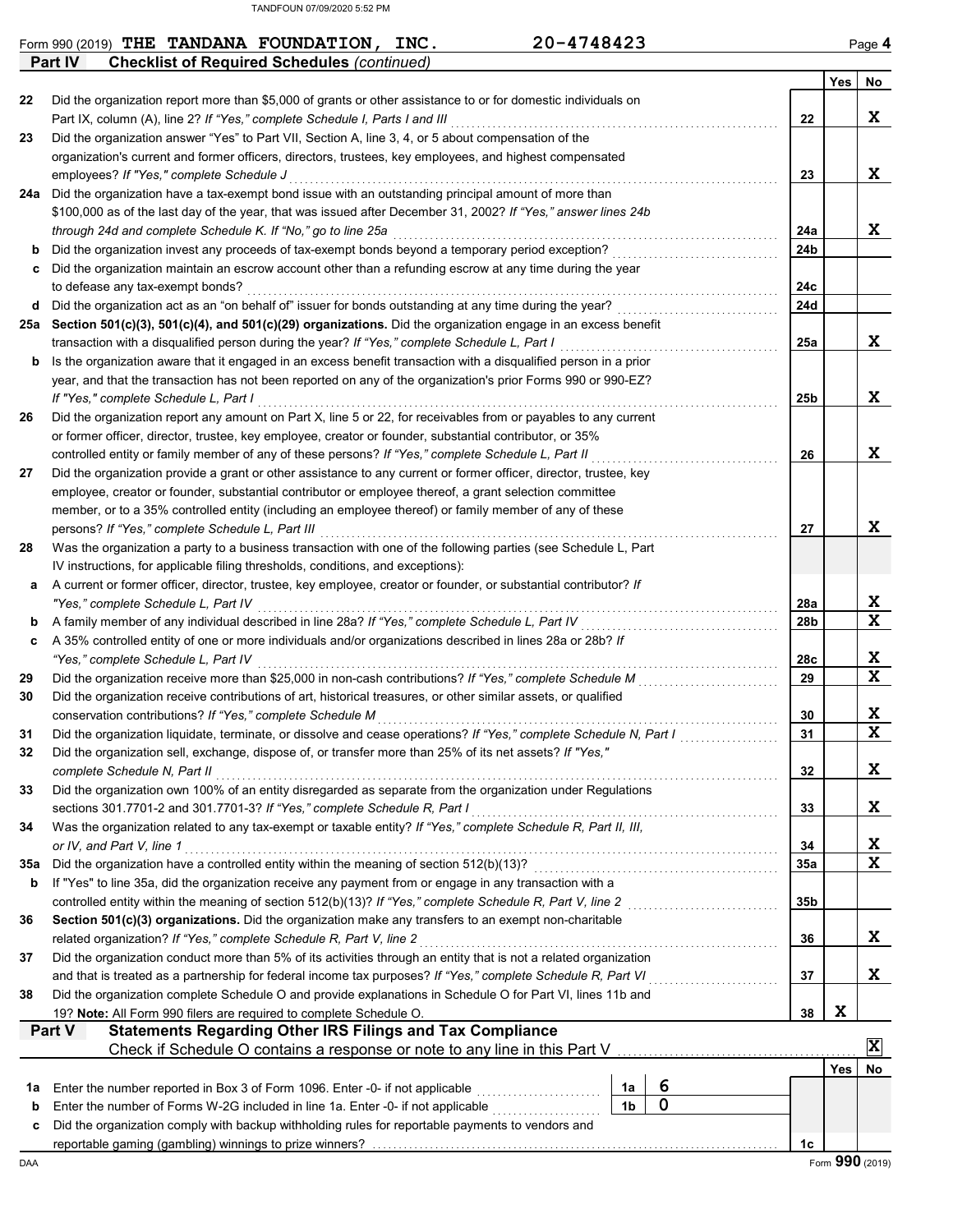|        | 20-4748423<br>Form 990 (2019) THE TANDANA FOUNDATION, INC.                                                                         |                 |                      |        | Page 5           |  |  |  |  |  |  |
|--------|------------------------------------------------------------------------------------------------------------------------------------|-----------------|----------------------|--------|------------------|--|--|--|--|--|--|
|        | Statements Regarding Other IRS Filings and Tax Compliance (continued)<br>Part V                                                    |                 |                      |        |                  |  |  |  |  |  |  |
|        |                                                                                                                                    |                 |                      | Yes    | No               |  |  |  |  |  |  |
| 2a     | Enter the number of employees reported on Form W-3, Transmittal of Wage and Tax                                                    |                 |                      |        |                  |  |  |  |  |  |  |
|        | Statements, filed for the calendar year ending with or within the year covered by this return                                      | 4<br>2a         |                      |        |                  |  |  |  |  |  |  |
| b      | If at least one is reported on line 2a, did the organization file all required federal employment tax returns?                     |                 | 2 <sub>b</sub>       | X      |                  |  |  |  |  |  |  |
|        | Note: If the sum of lines 1a and 2a is greater than 250, you may be required to e-file (see instructions)                          |                 |                      |        |                  |  |  |  |  |  |  |
| За     | Did the organization have unrelated business gross income of \$1,000 or more during the year?                                      |                 | 3a                   |        | X                |  |  |  |  |  |  |
| b      | If "Yes," has it filed a Form 990-T for this year? If "No" to line 3b, provide an explanation on Schedule O                        |                 | 3b                   |        |                  |  |  |  |  |  |  |
| 4a     | At any time during the calendar year, did the organization have an interest in, or a signature or other authority over,            |                 |                      |        |                  |  |  |  |  |  |  |
|        | a financial account in a foreign country (such as a bank account, securities account, or other financial account)?                 |                 | 4a                   | X      |                  |  |  |  |  |  |  |
| b      | If "Yes," enter the name of the foreign country ▶ SEE SCHEDULE O                                                                   |                 |                      |        |                  |  |  |  |  |  |  |
|        | See instructions for filing requirements for FinCEN Form 114, Report of Foreign Bank and Financial Accounts (FBAR).                |                 |                      |        |                  |  |  |  |  |  |  |
| 5a     | Was the organization a party to a prohibited tax shelter transaction at any time during the tax year?                              |                 | 5a<br>5 <sub>b</sub> |        | X<br>$\mathbf x$ |  |  |  |  |  |  |
| b      | Did any taxable party notify the organization that it was or is a party to a prohibited tax shelter transaction?                   |                 |                      |        |                  |  |  |  |  |  |  |
| c      | If "Yes" to line 5a or 5b, did the organization file Form 8886-T?                                                                  |                 | 5с                   |        |                  |  |  |  |  |  |  |
| 6a     | Does the organization have annual gross receipts that are normally greater than \$100,000, and did the                             |                 |                      |        |                  |  |  |  |  |  |  |
|        | organization solicit any contributions that were not tax deductible as charitable contributions?                                   |                 | 6a                   |        | X                |  |  |  |  |  |  |
| b      | If "Yes," did the organization include with every solicitation an express statement that such contributions or                     |                 |                      |        |                  |  |  |  |  |  |  |
|        | gifts were not tax deductible?                                                                                                     |                 | 6b                   |        |                  |  |  |  |  |  |  |
| 7      | Organizations that may receive deductible contributions under section 170(c).                                                      |                 |                      |        |                  |  |  |  |  |  |  |
| а      | Did the organization receive a payment in excess of \$75 made partly as a contribution and partly for goods                        |                 |                      |        |                  |  |  |  |  |  |  |
|        | and services provided to the payor?                                                                                                |                 | 7a                   | X<br>X |                  |  |  |  |  |  |  |
| b      | If "Yes," did the organization notify the donor of the value of the goods or services provided?                                    |                 | 7b                   |        |                  |  |  |  |  |  |  |
| c      | Did the organization sell, exchange, or otherwise dispose of tangible personal property for which it was                           |                 |                      |        | X                |  |  |  |  |  |  |
|        | required to file Form 8282?                                                                                                        | 7d              | 7с                   |        |                  |  |  |  |  |  |  |
| d      | Did the organization receive any funds, directly or indirectly, to pay premiums on a personal benefit contract?                    |                 | 7e                   |        | X                |  |  |  |  |  |  |
| е<br>f | Did the organization, during the year, pay premiums, directly or indirectly, on a personal benefit contract?                       |                 | 7f                   |        | $\mathbf x$      |  |  |  |  |  |  |
| g      | If the organization received a contribution of qualified intellectual property, did the organization file Form 8899 as required?   |                 | 7g                   |        | $\mathbf x$      |  |  |  |  |  |  |
| h      | If the organization received a contribution of cars, boats, airplanes, or other vehicles, did the organization file a Form 1098-C? |                 | 7h                   |        | X                |  |  |  |  |  |  |
| 8      | Sponsoring organizations maintaining donor advised funds. Did a donor advised fund maintained by the                               |                 |                      |        |                  |  |  |  |  |  |  |
|        | sponsoring organization have excess business holdings at any time during the year?                                                 |                 | 8                    |        |                  |  |  |  |  |  |  |
| 9      | Sponsoring organizations maintaining donor advised funds.                                                                          |                 |                      |        |                  |  |  |  |  |  |  |
| а      | Did the sponsoring organization make any taxable distributions under section 4966?                                                 |                 | 9a                   |        |                  |  |  |  |  |  |  |
| b      | Did the sponsoring organization make a distribution to a donor, donor advisor, or related person?                                  |                 | 9b                   |        |                  |  |  |  |  |  |  |
| 10     | Section 501(c)(7) organizations. Enter:                                                                                            |                 |                      |        |                  |  |  |  |  |  |  |
|        | Initiation fees and capital contributions included on Part VIII, line 12                                                           | 10a             |                      |        |                  |  |  |  |  |  |  |
| b      | Gross receipts, included on Form 990, Part VIII, line 12, for public use of club facilities                                        | 10 <sub>b</sub> |                      |        |                  |  |  |  |  |  |  |
| 11     | Section 501(c)(12) organizations. Enter:                                                                                           |                 |                      |        |                  |  |  |  |  |  |  |
| а      | Gross income from members or shareholders                                                                                          | 11a             |                      |        |                  |  |  |  |  |  |  |
| b      | Gross income from other sources (Do not net amounts due or paid to other sources                                                   |                 |                      |        |                  |  |  |  |  |  |  |
|        |                                                                                                                                    | 11 <sub>b</sub> |                      |        |                  |  |  |  |  |  |  |
| 12a    | Section 4947(a)(1) non-exempt charitable trusts. Is the organization filing Form 990 in lieu of Form 1041?                         |                 | 12a                  |        |                  |  |  |  |  |  |  |
| b      | If "Yes," enter the amount of tax-exempt interest received or accrued during the year                                              | 12b             |                      |        |                  |  |  |  |  |  |  |
| 13     | Section 501(c)(29) qualified nonprofit health insurance issuers.                                                                   |                 |                      |        |                  |  |  |  |  |  |  |
| a      | Is the organization licensed to issue qualified health plans in more than one state?                                               |                 | 13а                  |        |                  |  |  |  |  |  |  |
|        | Note: See the instructions for additional information the organization must report on Schedule O.                                  |                 |                      |        |                  |  |  |  |  |  |  |
| b      | Enter the amount of reserves the organization is required to maintain by the states in which                                       |                 |                      |        |                  |  |  |  |  |  |  |
|        |                                                                                                                                    | 13 <sub>b</sub> |                      |        |                  |  |  |  |  |  |  |
| c      | Enter the amount of reserves on hand                                                                                               | 13 <sub>c</sub> |                      |        |                  |  |  |  |  |  |  |
| 14a    | Did the organization receive any payments for indoor tanning services during the tax year?                                         |                 | 14a                  |        | X.               |  |  |  |  |  |  |
| b      |                                                                                                                                    |                 | 14b                  |        |                  |  |  |  |  |  |  |
| 15     | Is the organization subject to the section 4960 tax on payment(s) of more than \$1,000,000 in remuneration or                      |                 |                      |        |                  |  |  |  |  |  |  |
|        | excess parachute payment(s) during the year?                                                                                       |                 | 15                   |        | X                |  |  |  |  |  |  |
|        | If "Yes," see instructions and file Form 4720, Schedule N.                                                                         |                 |                      |        |                  |  |  |  |  |  |  |
| 16     | Is the organization an educational institution subject to the section 4968 excise tax on net investment income?                    |                 | 16                   |        | X                |  |  |  |  |  |  |
|        | If "Yes," complete Form 4720, Schedule O.                                                                                          |                 |                      |        |                  |  |  |  |  |  |  |

Form **990** (2019)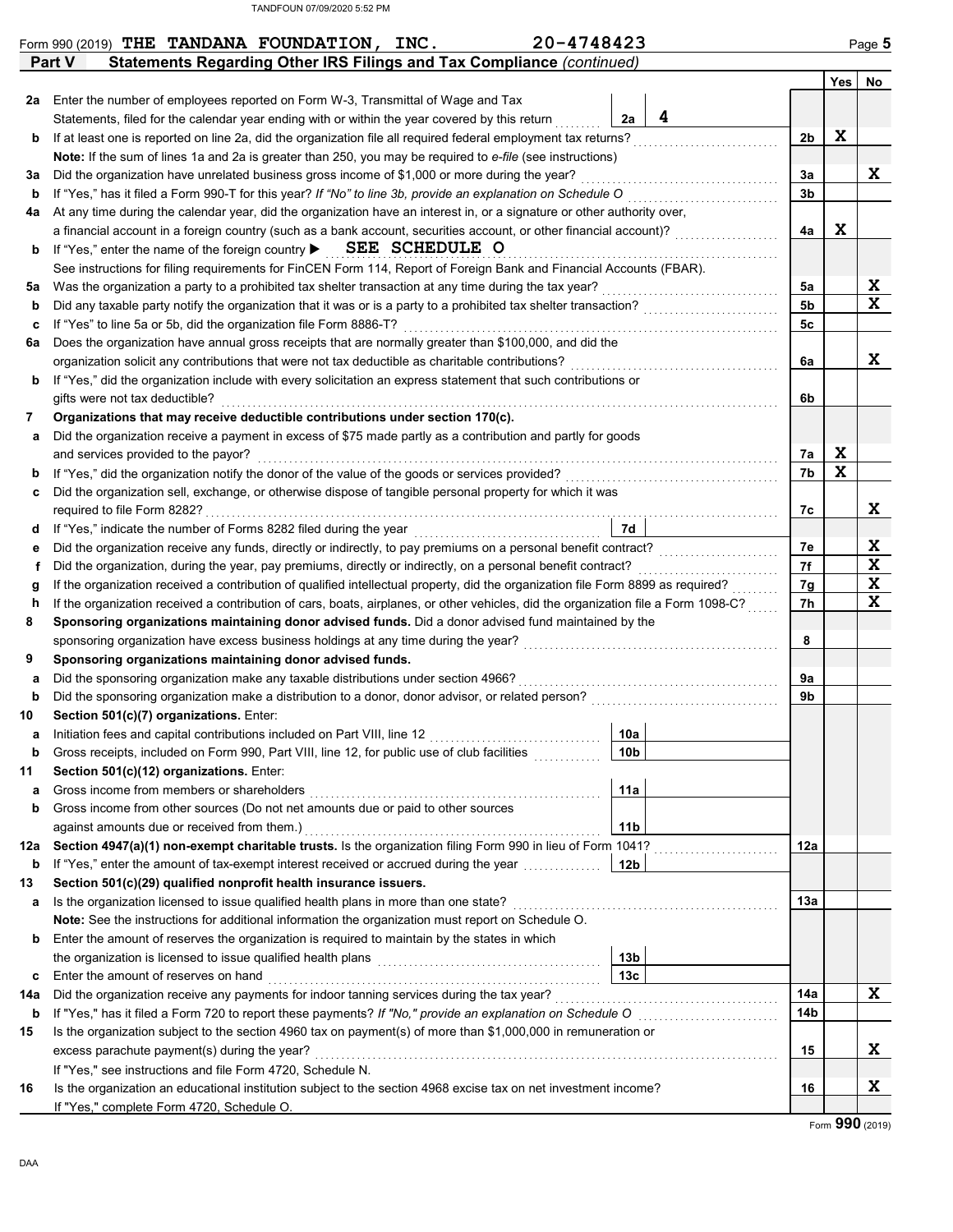|     | Governance, Management, and Disclosure For each "Yes" response to lines 2 through 7b below, and for a "No"<br><b>Part VI</b>                          |    |                              |             |                                      |  |  |  |  |  |  |  |
|-----|-------------------------------------------------------------------------------------------------------------------------------------------------------|----|------------------------------|-------------|--------------------------------------|--|--|--|--|--|--|--|
|     | response to line 8a, 8b, or 10b below, describe the circumstances, processes, or changes on Schedule O. See instructions.                             |    |                              |             |                                      |  |  |  |  |  |  |  |
|     | Check if Schedule O contains a response or note to any line in this Part VI                                                                           |    |                              |             | X                                    |  |  |  |  |  |  |  |
|     | <b>Section A. Governing Body and Management</b>                                                                                                       |    |                              |             |                                      |  |  |  |  |  |  |  |
|     |                                                                                                                                                       |    |                              | Yes         | No                                   |  |  |  |  |  |  |  |
| 1a  | Enter the number of voting members of the governing body at the end of the tax year<br>1a                                                             | 13 |                              |             |                                      |  |  |  |  |  |  |  |
|     | If there are material differences in voting rights among members of the governing body, or                                                            |    |                              |             |                                      |  |  |  |  |  |  |  |
|     | if the governing body delegated broad authority to an executive committee or similar                                                                  |    |                              |             |                                      |  |  |  |  |  |  |  |
|     | committee, explain on Schedule O.                                                                                                                     |    |                              |             |                                      |  |  |  |  |  |  |  |
| b   | Enter the number of voting members included on line 1a, above, who are independent<br>1b                                                              | 12 |                              |             |                                      |  |  |  |  |  |  |  |
| 2   | Did any officer, director, trustee, or key employee have a family relationship or a business relationship with                                        |    |                              |             |                                      |  |  |  |  |  |  |  |
|     | any other officer, director, trustee, or key employee?                                                                                                |    | 2                            | X           |                                      |  |  |  |  |  |  |  |
| 3   | Did the organization delegate control over management duties customarily performed by or under the direct                                             |    |                              |             |                                      |  |  |  |  |  |  |  |
|     | supervision of officers, directors, trustees, or key employees to a management company or other person?                                               |    | 3<br>$\overline{\mathbf{4}}$ |             | <u>x_</u><br>$\overline{\mathbf{x}}$ |  |  |  |  |  |  |  |
| 4   | Did the organization make any significant changes to its governing documents since the prior Form 990 was filed?                                      |    | 5                            | $\mathbf x$ |                                      |  |  |  |  |  |  |  |
| 5   | Did the organization become aware during the year of a significant diversion of the organization's assets?                                            |    |                              |             |                                      |  |  |  |  |  |  |  |
| 6   | Did the organization have members or stockholders?                                                                                                    |    | 6                            |             | X                                    |  |  |  |  |  |  |  |
| 7a  | Did the organization have members, stockholders, or other persons who had the power to elect or appoint<br>one or more members of the governing body? |    | 7a                           |             | X                                    |  |  |  |  |  |  |  |
|     | Are any governance decisions of the organization reserved to (or subject to approval by) members,                                                     |    |                              |             |                                      |  |  |  |  |  |  |  |
| b   | stockholders, or persons other than the governing body?                                                                                               |    | 7b                           |             | X                                    |  |  |  |  |  |  |  |
| 8   | Did the organization contemporaneously document the meetings held or written actions undertaken during the year by the following:                     |    |                              |             |                                      |  |  |  |  |  |  |  |
| а   | The governing body?                                                                                                                                   |    | 8а                           | X           |                                      |  |  |  |  |  |  |  |
| b   | Each committee with authority to act on behalf of the governing body?                                                                                 |    |                              |             |                                      |  |  |  |  |  |  |  |
| 9   | Is there any officer, director, trustee, or key employee listed in Part VII, Section A, who cannot be reached at                                      |    | 8b                           | $\mathbf x$ |                                      |  |  |  |  |  |  |  |
|     | the organization's mailing address? If "Yes," provide the names and addresses on Schedule O.                                                          |    |                              |             |                                      |  |  |  |  |  |  |  |
|     | Section B. Policies (This Section B requests information about policies not required by the Internal Revenue Code.)                                   |    | 9                            |             | X                                    |  |  |  |  |  |  |  |
|     |                                                                                                                                                       |    |                              | Yes         | <u>No</u>                            |  |  |  |  |  |  |  |
| 10a | Did the organization have local chapters, branches, or affiliates?                                                                                    |    | 10a                          |             | $\mathbf x$                          |  |  |  |  |  |  |  |
| b   | If "Yes," did the organization have written policies and procedures governing the activities of such chapters,                                        |    |                              |             |                                      |  |  |  |  |  |  |  |
|     | affiliates, and branches to ensure their operations are consistent with the organization's exempt purposes?                                           |    | 10 <sub>b</sub>              |             |                                      |  |  |  |  |  |  |  |
| 11a | Has the organization provided a complete copy of this Form 990 to all members of its governing body before filing the form?                           |    | 11a                          |             | X                                    |  |  |  |  |  |  |  |
| b   | Describe in Schedule O the process, if any, used by the organization to review this Form 990.                                                         |    |                              |             |                                      |  |  |  |  |  |  |  |
| 12a | Did the organization have a written conflict of interest policy? If "No," go to line 13                                                               |    | 12a                          | X           |                                      |  |  |  |  |  |  |  |
| b   | Were officers, directors, or trustees, and key employees required to disclose annually interests that could give rise to conflicts?                   |    | 12 <sub>b</sub>              | $\mathbf x$ |                                      |  |  |  |  |  |  |  |
| с   | Did the organization regularly and consistently monitor and enforce compliance with the policy? If "Yes,"                                             |    |                              |             |                                      |  |  |  |  |  |  |  |
|     | describe in Schedule O how this was done                                                                                                              |    | 12c                          |             | $\mathbf{x}$                         |  |  |  |  |  |  |  |
| 13  | Did the organization have a written whistleblower policy?                                                                                             |    | 13                           |             | $\overline{\mathbf{x}}$              |  |  |  |  |  |  |  |
| 14  | Did the organization have a written document retention and destruction policy?                                                                        |    | 14                           |             | $\overline{\mathbf{x}}$              |  |  |  |  |  |  |  |
| 15  | Did the process for determining compensation of the following persons include a review and approval by                                                |    |                              |             |                                      |  |  |  |  |  |  |  |
|     | independent persons, comparability data, and contemporaneous substantiation of the deliberation and decision?                                         |    |                              |             |                                      |  |  |  |  |  |  |  |
| a   |                                                                                                                                                       |    | 15a                          |             | X                                    |  |  |  |  |  |  |  |
| b   | Other officers or key employees of the organization                                                                                                   |    | 15b                          |             | $\overline{\mathbf{x}}$              |  |  |  |  |  |  |  |
|     | If "Yes" to line 15a or 15b, describe the process in Schedule O (see instructions).                                                                   |    |                              |             |                                      |  |  |  |  |  |  |  |
| 16a | Did the organization invest in, contribute assets to, or participate in a joint venture or similar arrangement                                        |    |                              |             |                                      |  |  |  |  |  |  |  |
|     | with a taxable entity during the year?                                                                                                                |    | 16a                          |             | X                                    |  |  |  |  |  |  |  |
| b   | If "Yes," did the organization follow a written policy or procedure requiring the organization to evaluate its                                        |    |                              |             |                                      |  |  |  |  |  |  |  |
|     | participation in joint venture arrangements under applicable federal tax law, and take steps to safeguard the                                         |    |                              |             |                                      |  |  |  |  |  |  |  |
|     |                                                                                                                                                       |    | 16b                          |             |                                      |  |  |  |  |  |  |  |
|     | <b>Section C. Disclosure</b>                                                                                                                          |    |                              |             |                                      |  |  |  |  |  |  |  |
| 17  | List the states with which a copy of this Form 990 is required to be filed $\blacktriangleright$ OH                                                   |    |                              |             |                                      |  |  |  |  |  |  |  |
| 18  | Section 6104 requires an organization to make its Forms 1023 (1024 or 1024-A, if applicable), 990, and 990-T (Section 501(c)                          |    |                              |             |                                      |  |  |  |  |  |  |  |
|     | (3)s only) available for public inspection. Indicate how you made these available. Check all that apply.                                              |    |                              |             |                                      |  |  |  |  |  |  |  |
|     | Own website $\ \cdot\ $ Another's website $\ \mathbf{X}\ $ Upon request<br>Other (explain on Schedule O)                                              |    |                              |             |                                      |  |  |  |  |  |  |  |
|     | Describe on Schedule O whether (and if so, how) the organization made its governing documents, conflict of interest policy, and                       |    |                              |             |                                      |  |  |  |  |  |  |  |
| 19  | financial statements available to the public during the tax year.                                                                                     |    |                              |             |                                      |  |  |  |  |  |  |  |

| waa lu<br>FLILLOUN             | 2999<br><b>TOMPLY</b><br>androon vour |                       |
|--------------------------------|---------------------------------------|-----------------------|
| <b>SPRING</b><br><b>VALLEY</b> | 45370<br>OH                           | 3130<br>937<br>'-985- |

DAA Form **990** (2019)

| TANDFOUN 07/09/2020 5:52 PM |  |
|-----------------------------|--|
|                             |  |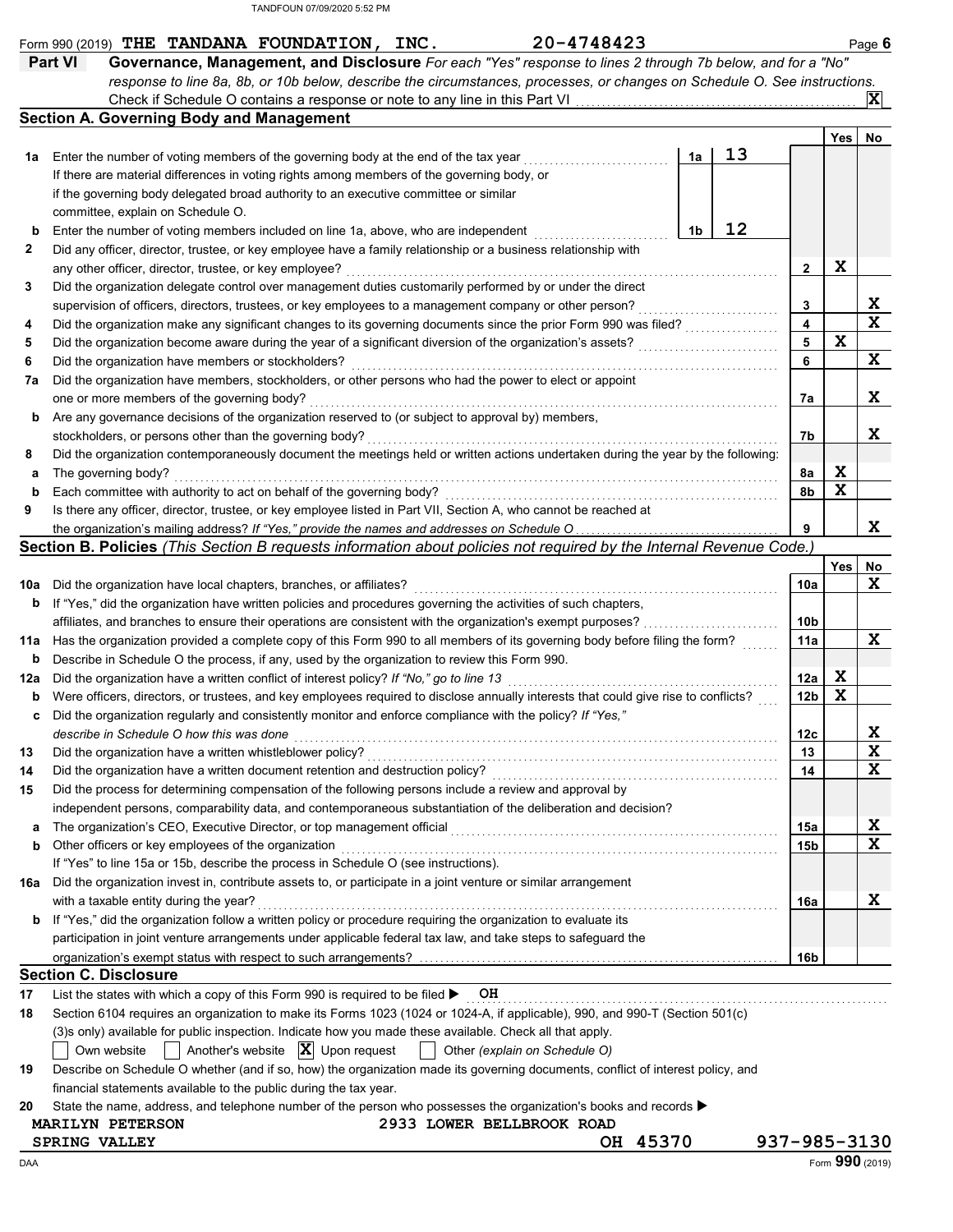|                                                                              | Form 990 (2019) THE TANDANA FOUNDATION,                                                                                           | INC. | $20 - 4748423$                                                                                                                         | Page 7 |  |  |  |  |  |  |
|------------------------------------------------------------------------------|-----------------------------------------------------------------------------------------------------------------------------------|------|----------------------------------------------------------------------------------------------------------------------------------------|--------|--|--|--|--|--|--|
| <b>Part VII</b>                                                              |                                                                                                                                   |      | Compensation of Officers, Directors, Trustees, Key Employees, Highest Compensated Employees, and                                       |        |  |  |  |  |  |  |
|                                                                              | <b>Independent Contractors</b>                                                                                                    |      |                                                                                                                                        |        |  |  |  |  |  |  |
| Check if Schedule O contains a response or note to any line in this Part VII |                                                                                                                                   |      |                                                                                                                                        |        |  |  |  |  |  |  |
| Section A.                                                                   | Officers, Directors, Trustees, Key Employees, and Highest Compensated Employees                                                   |      |                                                                                                                                        |        |  |  |  |  |  |  |
| organization's tax year.                                                     | 1a Complete this table for all persons required to be listed. Report compensation for the calendar year ending with or within the |      |                                                                                                                                        |        |  |  |  |  |  |  |
|                                                                              | compensation. Enter -0- in columns $(D)$ , $(E)$ , and $(F)$ if no compensation was paid.                                         |      | • List all of the organization's current officers, directors, trustees (whether individuals or organizations), regardless of amount of |        |  |  |  |  |  |  |
|                                                                              | • List all of the organization's current key employees, if any. See instructions for definition of "key employee."                |      |                                                                                                                                        |        |  |  |  |  |  |  |

who received reportable compensation (Box 5 of Form W-2 and/or Box 7 of Form 1099-MISC) of more than \$100,000 from the organization and any related organizations. ■ List all of the organization's **current** key employees, if any. See instructions for definition of "key employee."<br>■ List the organization's five **current** highest compensated employees (other than an officer, director,

List all of the organization's **former** officers, key employees, and highest compensated employees who received more than • List all of the organization's **former** officers, key employees, and highest compensate \$100,000 of reportable compensation from the organization and any related organizations.

List all of the organization's **former directors or trustees** that received, in the capacity as a former director or trustee of the organization, more than \$10,000 of reportable compensation from the organization and any related organizations. See instructions for the order in which to list the persons above. **•**

Check this box if neither the organization nor any related organization compensated any current officer, director, or trustee.

| (A)<br>Name and title                  | (B)<br>Average<br>hours<br>per week<br>(list any               |                                   |                      | (C)<br>Position |              | (do not check more than one<br>box, unless person is both an<br>officer and a director/trustee) |        | (D)<br>Reportable<br>compensation<br>from the<br>organization | (E)<br>Reportable<br>compensation<br>from related<br>organizations | $(\mathsf{F})$<br>Estimated amount<br>of other<br>compensation<br>from the |
|----------------------------------------|----------------------------------------------------------------|-----------------------------------|----------------------|-----------------|--------------|-------------------------------------------------------------------------------------------------|--------|---------------------------------------------------------------|--------------------------------------------------------------------|----------------------------------------------------------------------------|
|                                        | hours for<br>related<br>organizations<br>below<br>dotted line) | Individual trustee<br>or director | nstitutional trustee | Officer         | Key employee | Highest compensated<br>employee                                                                 | Former | (W-2/1099-MISC)                                               | (W-2/1099-MISC)                                                    | organization and<br>related organizations                                  |
| $(1)$ HOPE TAFT                        |                                                                |                                   |                      |                 |              |                                                                                                 |        |                                                               |                                                                    |                                                                            |
| PRESIDENT                              | 10.00<br>0.00                                                  | $\mathbf x$                       |                      | $\mathbf x$     |              |                                                                                                 |        | 0                                                             | 0                                                                  | 0                                                                          |
| (2) JOYCE JOHNSON                      |                                                                |                                   |                      |                 |              |                                                                                                 |        |                                                               |                                                                    |                                                                            |
|                                        | 1.00                                                           |                                   |                      |                 |              |                                                                                                 |        |                                                               |                                                                    |                                                                            |
| <b>SECRETARY</b><br>(3) PETER GLAUBITZ | 0.00                                                           | $\mathbf x$                       |                      | $\mathbf x$     |              |                                                                                                 |        | 0                                                             | 0                                                                  | $\pmb{0}$                                                                  |
|                                        | 10.00                                                          |                                   |                      |                 |              |                                                                                                 |        |                                                               |                                                                    |                                                                            |
| <b>TREASURER</b>                       | 0.00                                                           | $\mathbf x$                       |                      | $\mathbf x$     |              |                                                                                                 |        | 0                                                             | 0                                                                  | 0                                                                          |
| (4) ALTA BEASLEY                       |                                                                |                                   |                      |                 |              |                                                                                                 |        |                                                               |                                                                    |                                                                            |
|                                        | 1.00                                                           |                                   |                      |                 |              |                                                                                                 |        |                                                               |                                                                    |                                                                            |
| <b>TRUSTEE</b>                         | 0.00                                                           | $\mathbf x$                       |                      |                 |              |                                                                                                 |        | 0                                                             | 0                                                                  | $\mathbf 0$                                                                |
| (5) RICHARD DUVAL                      |                                                                |                                   |                      |                 |              |                                                                                                 |        |                                                               |                                                                    |                                                                            |
|                                        | 1.00                                                           |                                   |                      |                 |              |                                                                                                 |        |                                                               |                                                                    |                                                                            |
| <b>TRUSTEE</b>                         | 0.00                                                           | $\mathbf x$                       |                      |                 |              |                                                                                                 |        | 0                                                             | 0                                                                  | 0                                                                          |
| (6) KEN GATES                          |                                                                |                                   |                      |                 |              |                                                                                                 |        |                                                               |                                                                    |                                                                            |
|                                        | 1.00                                                           |                                   |                      |                 |              |                                                                                                 |        |                                                               |                                                                    |                                                                            |
| <b>TRUSTEE</b><br>(7) TONY HUCKEBY     | 0.00                                                           | $\mathbf x$                       |                      |                 |              |                                                                                                 |        | 0                                                             | 0                                                                  | 0                                                                          |
|                                        | 1.00                                                           |                                   |                      |                 |              |                                                                                                 |        |                                                               |                                                                    |                                                                            |
| <b>TRUSTEE</b>                         | 0.00                                                           | $\mathbf x$                       |                      |                 |              |                                                                                                 |        | 0                                                             | 0                                                                  | $\mathbf 0$                                                                |
| (8) BEAU LEFLER                        |                                                                |                                   |                      |                 |              |                                                                                                 |        |                                                               |                                                                    |                                                                            |
|                                        | 1.00                                                           |                                   |                      |                 |              |                                                                                                 |        |                                                               |                                                                    |                                                                            |
| <b>TRUSTEE</b>                         | 0.00                                                           | X                                 |                      |                 |              |                                                                                                 |        | 0                                                             | 0                                                                  | 0                                                                          |
| (9) SUSAN NAPIER                       |                                                                |                                   |                      |                 |              |                                                                                                 |        |                                                               |                                                                    |                                                                            |
|                                        | 1.00                                                           |                                   |                      |                 |              |                                                                                                 |        |                                                               |                                                                    |                                                                            |
| <b>TRUSTEE</b>                         | 0.00                                                           | $\mathbf x$                       |                      |                 |              |                                                                                                 |        | 0                                                             | 0                                                                  | 0                                                                          |
| (10) RICK O'HARA                       |                                                                |                                   |                      |                 |              |                                                                                                 |        |                                                               |                                                                    |                                                                            |
| <b>TRUSTEE</b>                         | 1.00<br>0.00                                                   | $\mathbf x$                       |                      |                 |              |                                                                                                 |        | 0                                                             | 0                                                                  | 0                                                                          |
| (11) LINDSEY OSWALD                    | SMITH                                                          |                                   |                      |                 |              |                                                                                                 |        |                                                               |                                                                    |                                                                            |
|                                        | 1.00                                                           |                                   |                      |                 |              |                                                                                                 |        |                                                               |                                                                    |                                                                            |
| <b>TRUSTEE</b>                         | 0.00                                                           | $\mathbf x$                       |                      |                 |              |                                                                                                 |        | 0                                                             | 0                                                                  | $\mathbf 0$                                                                |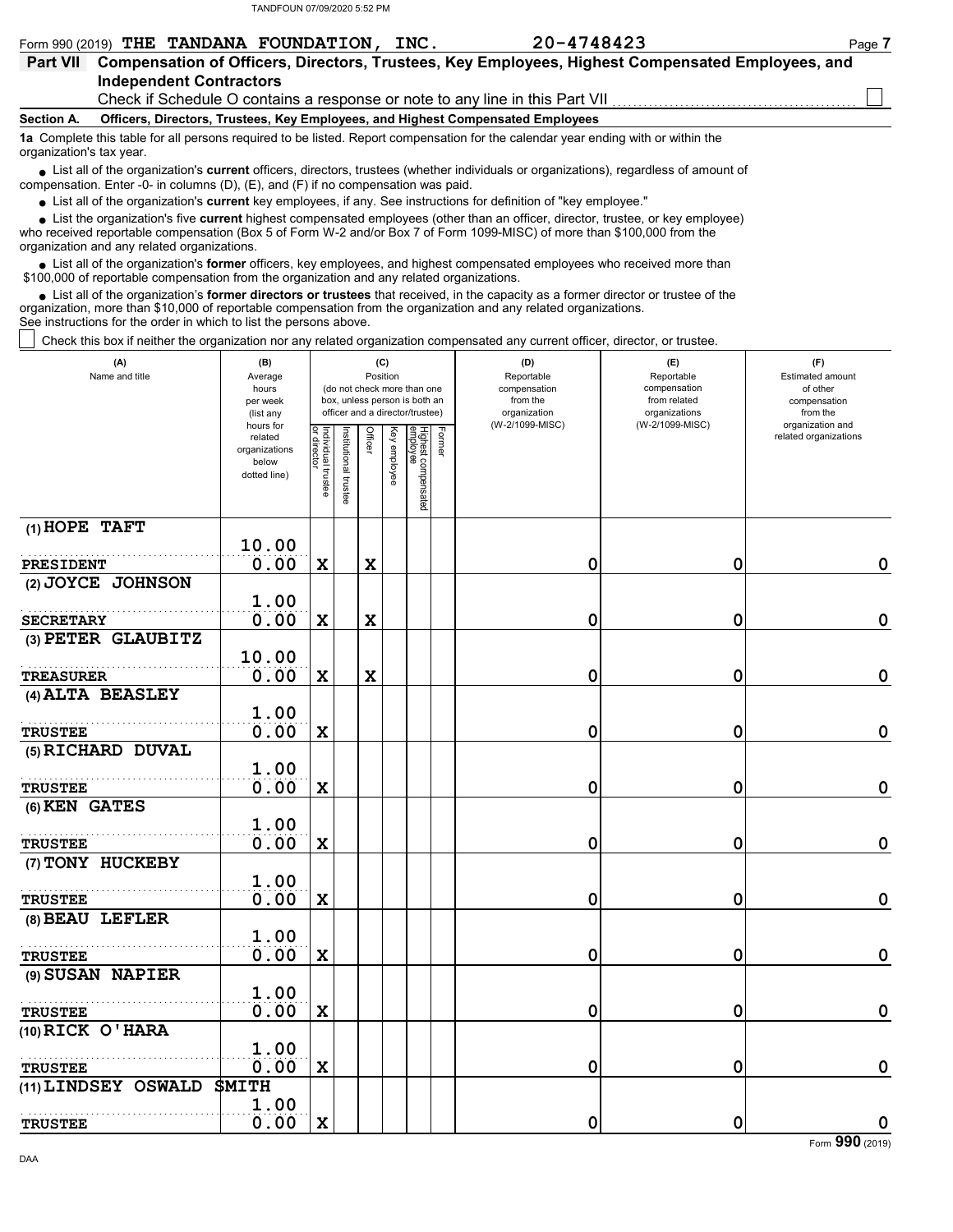|                 | Form 990 (2019) THE TANDANA FOUNDATION,                                                                                                                                                                                                                | TANDFOUN 07/09/2020 5:52 PM                                    |                                                                                                                    |                      |         |              | INC.                            |        | 20-4748423                                                                                             |                                                                    | Page 8                                                          |
|-----------------|--------------------------------------------------------------------------------------------------------------------------------------------------------------------------------------------------------------------------------------------------------|----------------------------------------------------------------|--------------------------------------------------------------------------------------------------------------------|----------------------|---------|--------------|---------------------------------|--------|--------------------------------------------------------------------------------------------------------|--------------------------------------------------------------------|-----------------------------------------------------------------|
| <b>Part VII</b> |                                                                                                                                                                                                                                                        |                                                                |                                                                                                                    |                      |         |              |                                 |        | Section A. Officers, Directors, Trustees, Key Employees, and Highest Compensated Employees (continued) |                                                                    |                                                                 |
|                 | (A)<br>Name and title                                                                                                                                                                                                                                  | (B)<br>Average<br>hours<br>per week<br>(list any               | (C)<br>Position<br>(do not check more than one<br>box, unless person is both an<br>officer and a director/trustee) |                      |         |              |                                 |        | (D)<br>Reportable<br>compensation<br>from the<br>organization                                          | (E)<br>Reportable<br>compensation<br>from related<br>organizations | (F)<br>Estimated amount<br>of other<br>compensation<br>from the |
|                 |                                                                                                                                                                                                                                                        | hours for<br>related<br>organizations<br>below<br>dotted line) | Individual trustee<br>or director                                                                                  | nstitutional trustee | Officer | Key employee | Highest compensated<br>employee | Former | (W-2/1099-MISC)                                                                                        | (W-2/1099-MISC)                                                    | organization and<br>related organizations                       |
| (12)            | <b>JILL ROGERS</b>                                                                                                                                                                                                                                     | <b>SPIKER</b>                                                  |                                                                                                                    |                      |         |              |                                 |        |                                                                                                        |                                                                    |                                                                 |
|                 | <b>TRUSTEE</b>                                                                                                                                                                                                                                         | 1.00<br>0.00                                                   | $\mathbf x$                                                                                                        |                      |         |              |                                 |        | 0                                                                                                      | 0                                                                  | 0                                                               |
| (13)            | <b>ASHOK VARMA</b>                                                                                                                                                                                                                                     |                                                                |                                                                                                                    |                      |         |              |                                 |        |                                                                                                        |                                                                    |                                                                 |
|                 | <b>TRUSTEE</b>                                                                                                                                                                                                                                         | 1.00<br>0.00                                                   | X                                                                                                                  |                      |         |              |                                 |        | 0                                                                                                      | 0                                                                  | $\mathbf 0$                                                     |
| (14)            | <b>ANNA TAFT</b>                                                                                                                                                                                                                                       |                                                                |                                                                                                                    |                      |         |              |                                 |        |                                                                                                        |                                                                    |                                                                 |
|                 | FOUNDING DIRECTOR                                                                                                                                                                                                                                      | 40.00<br>0.00                                                  |                                                                                                                    |                      | X       |              |                                 |        | 23,660                                                                                                 | 0                                                                  | $\mathbf 0$                                                     |
|                 |                                                                                                                                                                                                                                                        |                                                                |                                                                                                                    |                      |         |              |                                 |        |                                                                                                        |                                                                    |                                                                 |
|                 |                                                                                                                                                                                                                                                        |                                                                |                                                                                                                    |                      |         |              |                                 |        |                                                                                                        |                                                                    |                                                                 |
|                 |                                                                                                                                                                                                                                                        |                                                                |                                                                                                                    |                      |         |              |                                 |        |                                                                                                        |                                                                    |                                                                 |
|                 |                                                                                                                                                                                                                                                        |                                                                |                                                                                                                    |                      |         |              |                                 |        |                                                                                                        |                                                                    |                                                                 |
|                 |                                                                                                                                                                                                                                                        |                                                                |                                                                                                                    |                      |         |              |                                 |        |                                                                                                        |                                                                    |                                                                 |
|                 |                                                                                                                                                                                                                                                        |                                                                |                                                                                                                    |                      |         |              |                                 |        |                                                                                                        |                                                                    |                                                                 |
| 1b.             | Subtotal                                                                                                                                                                                                                                               |                                                                |                                                                                                                    |                      |         |              |                                 |        | 23,660                                                                                                 |                                                                    |                                                                 |
| d               | c Total from continuation sheets to Part VII, Section A                                                                                                                                                                                                |                                                                |                                                                                                                    |                      |         |              |                                 |        | 23,660                                                                                                 |                                                                    |                                                                 |
| $\mathbf{2}$    | Total number of individuals (including but not limited to those listed above) who received more than \$100,000 of                                                                                                                                      |                                                                |                                                                                                                    |                      |         |              |                                 |        |                                                                                                        |                                                                    |                                                                 |
|                 | reportable compensation from the organization $\blacktriangleright$ 0                                                                                                                                                                                  |                                                                |                                                                                                                    |                      |         |              |                                 |        |                                                                                                        |                                                                    | Yes<br>No                                                       |
| 3               | Did the organization list any former officer, director, trustee, key employee, or highest compensated<br>employee on line 1a? If "Yes," complete Schedule J for such individual                                                                        |                                                                |                                                                                                                    |                      |         |              |                                 |        |                                                                                                        |                                                                    | X<br>3                                                          |
| 4               | For any individual listed on line 1a, is the sum of reportable compensation and other compensation from the<br>organization and related organizations greater than \$150,000? If "Yes," complete Schedule J for such                                   |                                                                |                                                                                                                    |                      |         |              |                                 |        |                                                                                                        |                                                                    | X<br>4                                                          |
| 5               | individual<br>Did any person listed on line 1a receive or accrue compensation from any unrelated organization or individual                                                                                                                            |                                                                |                                                                                                                    |                      |         |              |                                 |        |                                                                                                        |                                                                    |                                                                 |
|                 | for services rendered to the organization? If "Yes," complete Schedule J for such person<br><b>Section B. Independent Contractors</b>                                                                                                                  |                                                                |                                                                                                                    |                      |         |              |                                 |        |                                                                                                        |                                                                    | X<br>5                                                          |
| 1               | Complete this table for your five highest compensated independent contractors that received more than \$100,000 of<br>compensation from the organization. Report compensation for the calendar year ending with or within the organization's tax year. |                                                                |                                                                                                                    |                      |         |              |                                 |        |                                                                                                        |                                                                    |                                                                 |
|                 |                                                                                                                                                                                                                                                        | (A)<br>Name and business address                               |                                                                                                                    |                      |         |              |                                 |        |                                                                                                        | (B)<br>Description of services                                     | (C)<br>Compensation                                             |
|                 |                                                                                                                                                                                                                                                        |                                                                |                                                                                                                    |                      |         |              |                                 |        |                                                                                                        |                                                                    |                                                                 |
|                 |                                                                                                                                                                                                                                                        |                                                                |                                                                                                                    |                      |         |              |                                 |        |                                                                                                        |                                                                    |                                                                 |
|                 |                                                                                                                                                                                                                                                        |                                                                |                                                                                                                    |                      |         |              |                                 |        |                                                                                                        |                                                                    |                                                                 |
|                 |                                                                                                                                                                                                                                                        |                                                                |                                                                                                                    |                      |         |              |                                 |        |                                                                                                        |                                                                    |                                                                 |
| $\mathbf{2}$    | Total number of independent contractors (including but not limited to those listed above) who<br>received more than \$100,000 of compensation from the organization ▶                                                                                  |                                                                |                                                                                                                    |                      |         |              |                                 |        |                                                                                                        | 0                                                                  |                                                                 |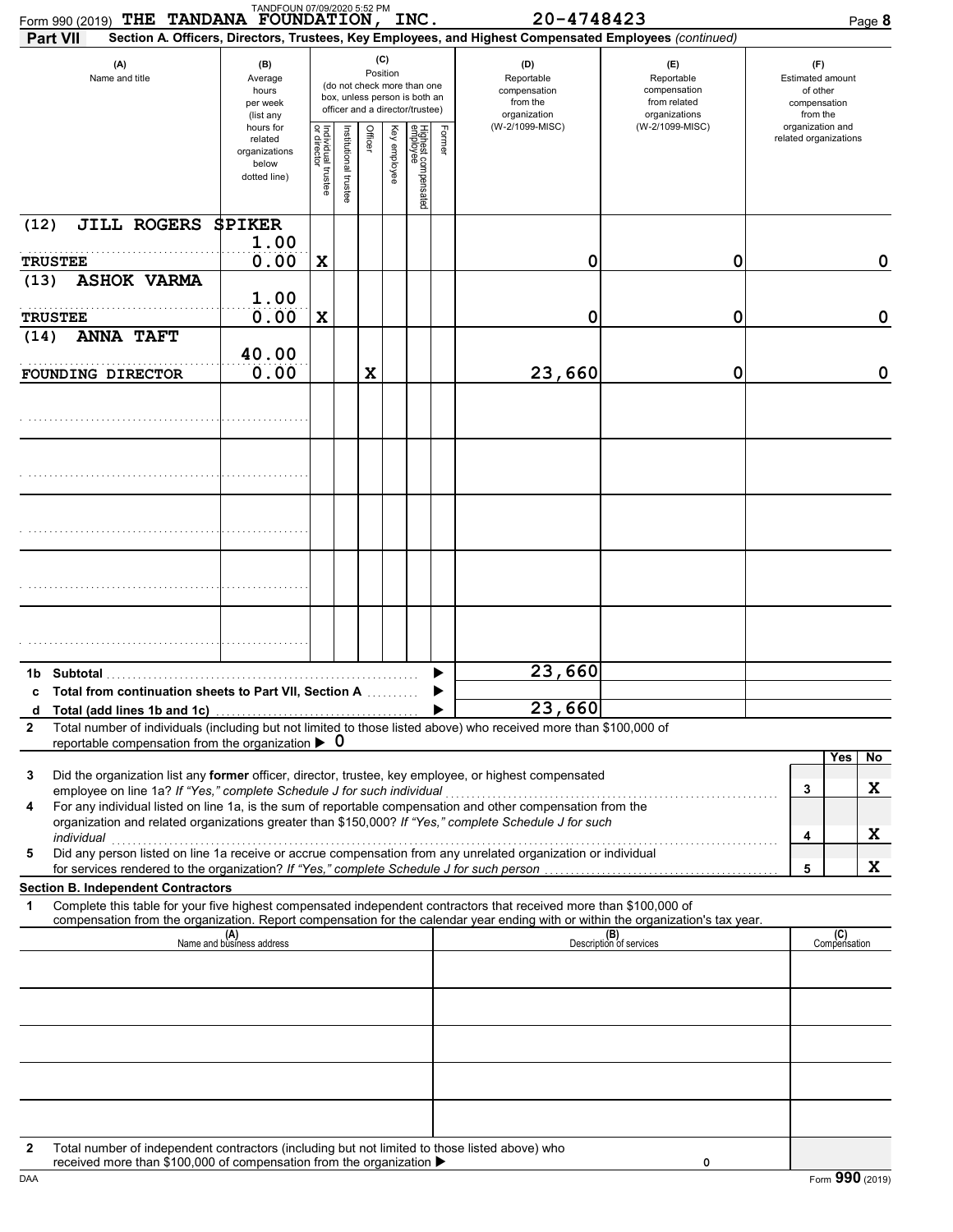|  | Form 990 (2019) THE TANDANA FOUNDATION, INC |  |
|--|---------------------------------------------|--|

**THE TANDANA FOUNDATION, INC. 20-4748423**

|                                                                  |           | Form 990 (2019) THE TANDANA FOUNDATION,                                             |    |                             |                | INC.                  |                      | 20-4748423                                                                                                                                                                      |                                                 | Page 9                                                        |
|------------------------------------------------------------------|-----------|-------------------------------------------------------------------------------------|----|-----------------------------|----------------|-----------------------|----------------------|---------------------------------------------------------------------------------------------------------------------------------------------------------------------------------|-------------------------------------------------|---------------------------------------------------------------|
|                                                                  | Part VIII |                                                                                     |    | <b>Statement of Revenue</b> |                |                       |                      | Check if Schedule O contains a response or note to any line in this Part VIII [11] [11] [11] [11] Check if Schedule O contains a response or note to any line in this Part VIII |                                                 |                                                               |
|                                                                  |           |                                                                                     |    |                             |                |                       | (A)<br>Total revenue | (B)<br>Related or exempt<br>function revenue                                                                                                                                    | $\overline{C}$<br>Unrelated<br>business revenue | (D)<br>Revenue excluded<br>from tax under<br>sections 512-514 |
|                                                                  |           | 1a Federated campaigns                                                              |    |                             | 1a             |                       |                      |                                                                                                                                                                                 |                                                 |                                                               |
|                                                                  |           | <b>b</b> Membership dues <b>contained b</b>                                         |    |                             | 1 <sub>b</sub> |                       |                      |                                                                                                                                                                                 |                                                 |                                                               |
|                                                                  |           | c Fundraising events                                                                |    |                             | 1c             | 36,761                |                      |                                                                                                                                                                                 |                                                 |                                                               |
|                                                                  |           | d Related organizations                                                             |    |                             | 1 <sub>d</sub> |                       |                      |                                                                                                                                                                                 |                                                 |                                                               |
|                                                                  |           | e Government grants (contributions)<br>                                             |    |                             | 1e             |                       |                      |                                                                                                                                                                                 |                                                 |                                                               |
| <b>Contributions, Gifts, Grants</b><br>and Other Similar Amounts |           | f All other contributions, gifts, grants,<br>and similar amounts not included above |    |                             | 1f             | 322,028               |                      |                                                                                                                                                                                 |                                                 |                                                               |
|                                                                  |           | $\alpha$ Noncash contributions included in lines 1a-1f                              |    |                             | $1q \quad$     |                       |                      |                                                                                                                                                                                 |                                                 |                                                               |
|                                                                  |           |                                                                                     |    |                             |                | $\blacktriangleright$ | 358,789              |                                                                                                                                                                                 |                                                 |                                                               |
|                                                                  |           |                                                                                     |    |                             |                | <b>Business Code</b>  |                      |                                                                                                                                                                                 |                                                 |                                                               |
|                                                                  | 2a        | PROGRAM FEES                                                                        |    |                             |                |                       | 169,046              | 169,046                                                                                                                                                                         |                                                 |                                                               |
| Program Service<br>Revenue                                       | b         |                                                                                     |    |                             |                |                       |                      |                                                                                                                                                                                 |                                                 |                                                               |
|                                                                  | c         |                                                                                     |    |                             |                |                       |                      |                                                                                                                                                                                 |                                                 |                                                               |
|                                                                  | d         |                                                                                     |    |                             |                |                       |                      |                                                                                                                                                                                 |                                                 |                                                               |
|                                                                  | е         |                                                                                     |    |                             |                |                       |                      |                                                                                                                                                                                 |                                                 |                                                               |
|                                                                  |           | f All other program service revenue                                                 |    |                             |                | ▶                     | 169,046              |                                                                                                                                                                                 |                                                 |                                                               |
|                                                                  | 3         | Investment income (including dividends, interest, and                               |    |                             |                |                       |                      |                                                                                                                                                                                 |                                                 |                                                               |
|                                                                  |           |                                                                                     |    |                             |                | ▶                     | 436                  |                                                                                                                                                                                 |                                                 | 436                                                           |
|                                                                  | 4         | Income from investment of tax-exempt bond proceeds                                  |    |                             |                | ▶                     |                      |                                                                                                                                                                                 |                                                 |                                                               |
|                                                                  | 5         |                                                                                     |    |                             |                |                       |                      |                                                                                                                                                                                 |                                                 |                                                               |
|                                                                  |           |                                                                                     |    | (i) Real                    |                | (ii) Personal         |                      |                                                                                                                                                                                 |                                                 |                                                               |
|                                                                  |           | 6a Gross rents                                                                      | 6a |                             |                |                       |                      |                                                                                                                                                                                 |                                                 |                                                               |
|                                                                  | b         | Less: rental expenses                                                               | 6b |                             |                |                       |                      |                                                                                                                                                                                 |                                                 |                                                               |
|                                                                  |           | <b>c</b> Rental inc. or (loss)                                                      | 6c |                             |                |                       |                      |                                                                                                                                                                                 |                                                 |                                                               |
|                                                                  |           | <b>d</b> Net rental income or (loss)<br><b>7a</b> Gross amount from                 |    |                             |                | ▶                     |                      |                                                                                                                                                                                 |                                                 |                                                               |
|                                                                  |           | sales of assets                                                                     |    | (i) Securities              |                | (ii) Other            |                      |                                                                                                                                                                                 |                                                 |                                                               |
|                                                                  |           | other than inventory                                                                | 7а |                             |                |                       |                      |                                                                                                                                                                                 |                                                 |                                                               |
| Revenue                                                          |           | <b>b</b> Less: cost or other                                                        |    |                             |                |                       |                      |                                                                                                                                                                                 |                                                 |                                                               |
|                                                                  |           | basis and sales exps.                                                               | 7b |                             |                |                       |                      |                                                                                                                                                                                 |                                                 |                                                               |
| ā                                                                |           | c Gain or (loss)                                                                    | 7c |                             |                |                       |                      |                                                                                                                                                                                 |                                                 |                                                               |
| $\check{\epsilon}$                                               |           | d Net gain or (loss)<br>8a Gross income from fundraising events                     |    |                             |                |                       |                      |                                                                                                                                                                                 |                                                 |                                                               |
|                                                                  |           | (not including \$                                                                   |    | 36,761                      |                |                       |                      |                                                                                                                                                                                 |                                                 |                                                               |
|                                                                  |           | of contributions reported on line 1c).                                              |    |                             |                |                       |                      |                                                                                                                                                                                 |                                                 |                                                               |
|                                                                  |           | See Part IV, line 18                                                                |    |                             | 8а             | 10,890                |                      |                                                                                                                                                                                 |                                                 |                                                               |
|                                                                  |           | <b>b</b> Less: direct expenses                                                      |    |                             | 8b             | 10,939                |                      |                                                                                                                                                                                 |                                                 |                                                               |
|                                                                  |           | c Net income or (loss) from fundraising events                                      |    |                             |                | ▶                     | $-49$                |                                                                                                                                                                                 |                                                 |                                                               |
|                                                                  |           | 9a Gross income from gaming activities.                                             |    |                             |                |                       |                      |                                                                                                                                                                                 |                                                 |                                                               |
|                                                                  |           | See Part IV, line 19                                                                |    | .                           | 9а             |                       |                      |                                                                                                                                                                                 |                                                 |                                                               |
|                                                                  |           | <b>b</b> Less: direct expenses                                                      |    |                             | 9 <sub>b</sub> |                       |                      |                                                                                                                                                                                 |                                                 |                                                               |
|                                                                  |           | c Net income or (loss) from gaming activities                                       |    |                             |                | ▶                     |                      |                                                                                                                                                                                 |                                                 |                                                               |
|                                                                  |           | 10a Gross sales of inventory, less                                                  |    |                             |                |                       |                      |                                                                                                                                                                                 |                                                 |                                                               |
|                                                                  |           | returns and allowances<br><b>b</b> Less: cost of goods sold                         |    |                             | 10a<br>10b     |                       |                      |                                                                                                                                                                                 |                                                 |                                                               |
|                                                                  |           | c Net income or (loss) from sales of inventory                                      |    |                             |                |                       |                      |                                                                                                                                                                                 |                                                 |                                                               |
|                                                                  |           |                                                                                     |    |                             |                | <b>Business Code</b>  |                      |                                                                                                                                                                                 |                                                 |                                                               |
|                                                                  | 11a       | OTHER SALES                                                                         |    |                             |                |                       | 1,293                | 1,293                                                                                                                                                                           |                                                 |                                                               |
|                                                                  | b         | DIVERSION RECOVERY                                                                  |    |                             |                |                       | 1,000                | 1,000                                                                                                                                                                           |                                                 |                                                               |
|                                                                  | с         | OTHER INCOME                                                                        |    |                             |                |                       | 934                  | 934                                                                                                                                                                             |                                                 |                                                               |
| Miscellaneous<br>Revenue                                         |           |                                                                                     |    |                             |                |                       | $-56$                | $-56$                                                                                                                                                                           |                                                 |                                                               |
|                                                                  |           |                                                                                     |    |                             |                | ▶                     | 3,171                |                                                                                                                                                                                 |                                                 |                                                               |
|                                                                  | 12        |                                                                                     |    |                             |                |                       | 531,393              | 172,217                                                                                                                                                                         | 0                                               | 436                                                           |

Form **990** (2019)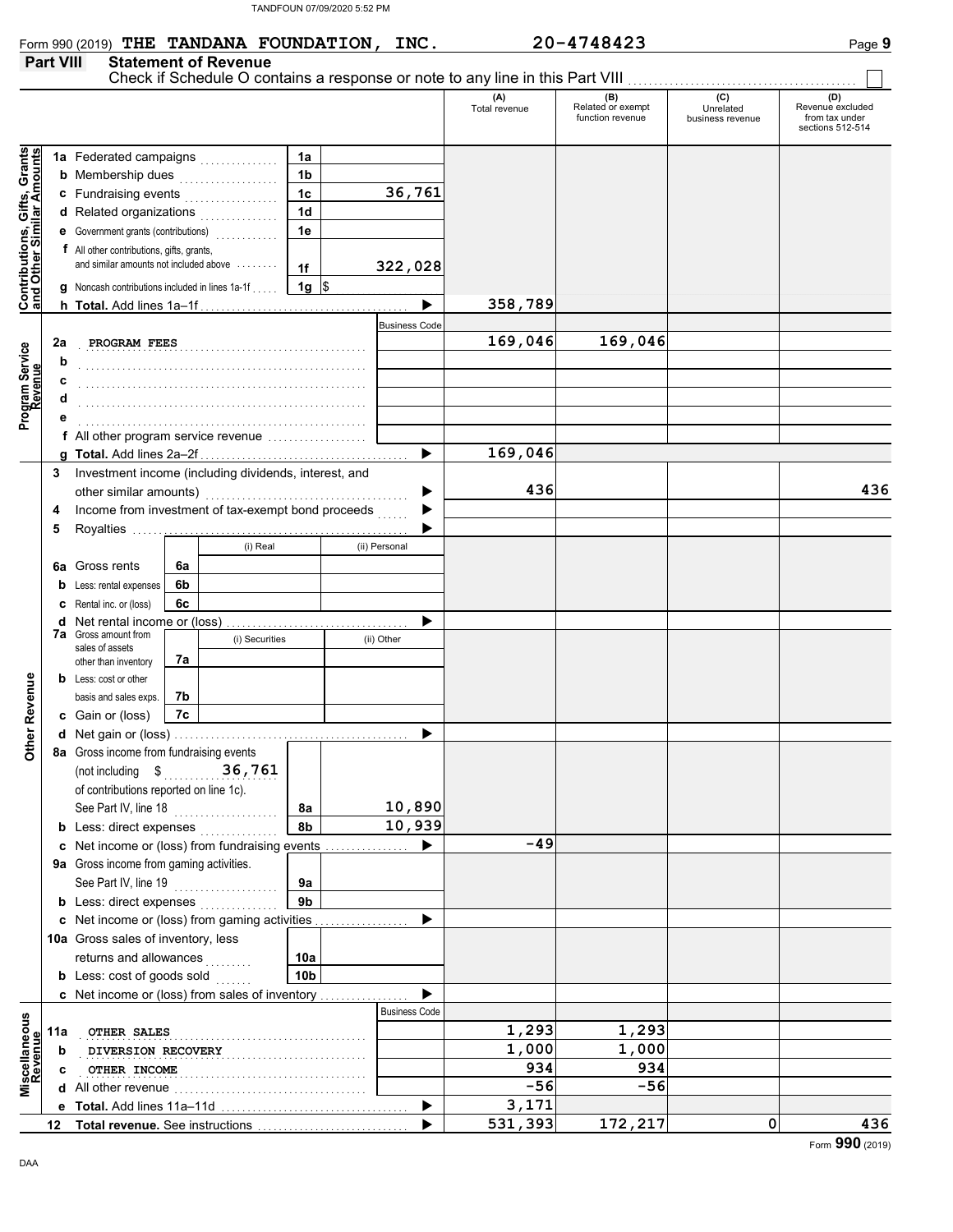|              | Part IX<br><b>Statement of Functional Expenses</b>                                                                                                                                                                                                                                                                                                                                                       |                       |                                    |                                           |                                |
|--------------|----------------------------------------------------------------------------------------------------------------------------------------------------------------------------------------------------------------------------------------------------------------------------------------------------------------------------------------------------------------------------------------------------------|-----------------------|------------------------------------|-------------------------------------------|--------------------------------|
|              | Section 501(c)(3) and 501(c)(4) organizations must complete all columns. All other organizations must complete column (A).                                                                                                                                                                                                                                                                               |                       |                                    |                                           |                                |
|              | Check if Schedule O contains a response or note to any line in this Part IX                                                                                                                                                                                                                                                                                                                              |                       |                                    |                                           | $\overline{\mathbf{x}}$        |
|              | Do not include amounts reported on lines 6b,<br>7b, 8b, 9b, and 10b of Part VIII.                                                                                                                                                                                                                                                                                                                        | (A)<br>Total expenses | (B)<br>Program service<br>expenses | (C)<br>Management and<br>general expenses | (D)<br>Fundraising<br>expenses |
| 1            | Grants and other assistance to domestic organizations                                                                                                                                                                                                                                                                                                                                                    |                       |                                    |                                           |                                |
|              | and domestic governments. See Part IV, line 21                                                                                                                                                                                                                                                                                                                                                           |                       |                                    |                                           |                                |
| $\mathbf{2}$ | Grants and other assistance to domestic                                                                                                                                                                                                                                                                                                                                                                  |                       |                                    |                                           |                                |
|              | individuals. See Part IV, line 22                                                                                                                                                                                                                                                                                                                                                                        |                       |                                    |                                           |                                |
| 3            | Grants and other assistance to foreign                                                                                                                                                                                                                                                                                                                                                                   |                       |                                    |                                           |                                |
|              | organizations, foreign governments, and foreign                                                                                                                                                                                                                                                                                                                                                          |                       |                                    |                                           |                                |
|              | individuals. See Part IV, lines 15 and 16                                                                                                                                                                                                                                                                                                                                                                | 97,845                | 97,845                             |                                           |                                |
| 4            | Benefits paid to or for members                                                                                                                                                                                                                                                                                                                                                                          |                       |                                    |                                           |                                |
| 5            | Compensation of current officers, directors,                                                                                                                                                                                                                                                                                                                                                             |                       |                                    |                                           |                                |
|              | trustees, and key employees                                                                                                                                                                                                                                                                                                                                                                              | 23,660                | 16,562                             | 7,098                                     |                                |
| 6            | Compensation not included above to disqualified                                                                                                                                                                                                                                                                                                                                                          |                       |                                    |                                           |                                |
|              | persons (as defined under section 4958(f)(1)) and                                                                                                                                                                                                                                                                                                                                                        |                       |                                    |                                           |                                |
|              | persons described in section 4958(c)(3)(B)                                                                                                                                                                                                                                                                                                                                                               |                       |                                    |                                           |                                |
| 7            | Other salaries and wages                                                                                                                                                                                                                                                                                                                                                                                 | 61,163                | 49,788                             | 11,375                                    |                                |
| 8            | Pension plan accruals and contributions (include                                                                                                                                                                                                                                                                                                                                                         |                       |                                    |                                           |                                |
|              | section 401(k) and 403(b) employer contributions)                                                                                                                                                                                                                                                                                                                                                        |                       |                                    |                                           |                                |
| 9            | Other employee benefits                                                                                                                                                                                                                                                                                                                                                                                  | 2,808                 | 2,808                              |                                           |                                |
| 10           | Payroll taxes                                                                                                                                                                                                                                                                                                                                                                                            | 6,496                 | $\frac{1}{5,081}$                  | 1,415                                     |                                |
| 11           | Fees for services (nonemployees):                                                                                                                                                                                                                                                                                                                                                                        |                       |                                    |                                           |                                |
| a            | Management                                                                                                                                                                                                                                                                                                                                                                                               |                       |                                    |                                           |                                |
| b            | Legal                                                                                                                                                                                                                                                                                                                                                                                                    |                       |                                    |                                           |                                |
| c            |                                                                                                                                                                                                                                                                                                                                                                                                          |                       |                                    |                                           |                                |
| d            | Lobbying                                                                                                                                                                                                                                                                                                                                                                                                 |                       |                                    |                                           |                                |
| е            | Professional fundraising services. See Part IV, line 17                                                                                                                                                                                                                                                                                                                                                  |                       |                                    |                                           |                                |
| f            | Investment management fees                                                                                                                                                                                                                                                                                                                                                                               |                       |                                    |                                           |                                |
| g            | Other. (If line 11g amount exceeds 10% of line 25, column                                                                                                                                                                                                                                                                                                                                                |                       |                                    |                                           |                                |
|              |                                                                                                                                                                                                                                                                                                                                                                                                          | 107,965               | 95,070                             | 12,895                                    |                                |
| 12           | Advertising and promotion                                                                                                                                                                                                                                                                                                                                                                                |                       |                                    |                                           |                                |
| 13           |                                                                                                                                                                                                                                                                                                                                                                                                          | 9,112                 | 6,862                              | 2,250                                     |                                |
| 14           |                                                                                                                                                                                                                                                                                                                                                                                                          |                       |                                    |                                           |                                |
| 15           | Royalties                                                                                                                                                                                                                                                                                                                                                                                                |                       |                                    |                                           |                                |
| 16           |                                                                                                                                                                                                                                                                                                                                                                                                          | 992                   | 992                                |                                           |                                |
| 17           | Travel                                                                                                                                                                                                                                                                                                                                                                                                   | 23,713                | 23,540                             | 173                                       |                                |
| 18           | Payments of travel or entertainment expenses                                                                                                                                                                                                                                                                                                                                                             |                       |                                    |                                           |                                |
|              | for any federal, state, or local public officials                                                                                                                                                                                                                                                                                                                                                        |                       |                                    |                                           |                                |
| 19           | Conferences, conventions, and meetings                                                                                                                                                                                                                                                                                                                                                                   |                       |                                    |                                           |                                |
| 20           | $\textbf{Interest} \hspace{1.5cm} \textbf{1} \hspace{1.5cm} \textbf{1} \hspace{1.5cm} \textbf{2} \hspace{1.5cm} \textbf{3} \hspace{1.5cm} \textbf{4} \hspace{1.5cm} \textbf{5} \hspace{1.5cm} \textbf{6} \hspace{1.5cm} \textbf{6} \hspace{1.5cm} \textbf{6} \hspace{1.5cm} \textbf{7} \hspace{1.5cm} \textbf{8} \hspace{1.5cm} \textbf{9} \hspace{1.5cm} \textbf{1} \hspace{1.5cm} \textbf{1} \hspace{$ |                       |                                    |                                           |                                |
| 21           | Payments to affiliates                                                                                                                                                                                                                                                                                                                                                                                   |                       |                                    |                                           |                                |
| 22           | Depreciation, depletion, and amortization                                                                                                                                                                                                                                                                                                                                                                | 2,933                 | 2,933                              |                                           |                                |
| 23           |                                                                                                                                                                                                                                                                                                                                                                                                          | 9,460                 | 9,460                              |                                           |                                |
| 24           | Other expenses. Itemize expenses not covered                                                                                                                                                                                                                                                                                                                                                             |                       |                                    |                                           |                                |
|              | above (List miscellaneous expenses on line 24e. If                                                                                                                                                                                                                                                                                                                                                       |                       |                                    |                                           |                                |
|              | line 24e amount exceeds 10% of line 25, column                                                                                                                                                                                                                                                                                                                                                           |                       |                                    |                                           |                                |
|              | (A) amount, list line 24e expenses on Schedule O.)                                                                                                                                                                                                                                                                                                                                                       |                       |                                    |                                           |                                |
| а            | <b>FOOD</b>                                                                                                                                                                                                                                                                                                                                                                                              | 37,689                | 37,407                             | 282                                       |                                |
| b            | <b>LODGING</b>                                                                                                                                                                                                                                                                                                                                                                                           | 31,772                | 31,393                             | 379                                       |                                |
| c            | PROJECT SUPPLIES                                                                                                                                                                                                                                                                                                                                                                                         | 29,675                | 29,675                             |                                           |                                |
| d            | MATERIAL DIVERSION-ASSETS                                                                                                                                                                                                                                                                                                                                                                                | 18,619                | 18,619                             |                                           |                                |
| е            | All other expenses                                                                                                                                                                                                                                                                                                                                                                                       | 23,006                | 19,210                             | 3,796                                     |                                |
| 25           | Total functional expenses. Add lines 1 through 24e                                                                                                                                                                                                                                                                                                                                                       | 486,908               | 447,245                            | 39,663                                    | $\mathbf 0$                    |
| 26           | Joint costs. Complete this line only if the<br>organization reported in column (B) joint costs<br>from a combined educational campaign and<br>fundraising solicitation. Check here ><br>if<br>following SOP 98-2 (ASC 958-720)                                                                                                                                                                           |                       |                                    |                                           |                                |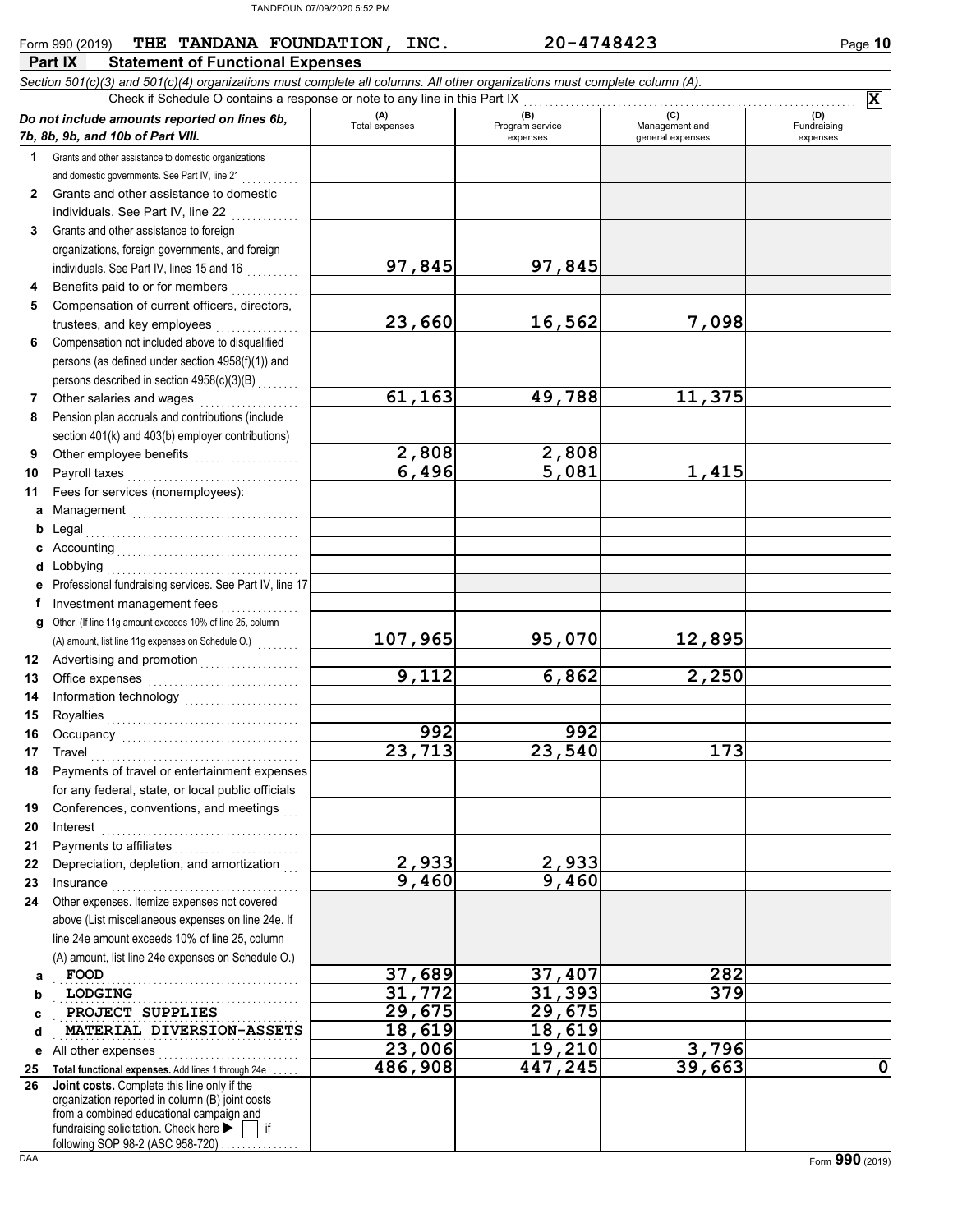# Form 990 (2019) THE TANDANA FOUNDATION, INC. 20-4748423 Page 11 **Part X** Balance Sheet Check if Schedule O contains a response or note to any line in this Part X **(A) (B)**  $\overline{a}$

|                            |    |                                                                                          |                 |        | Beginning of year |                 | End of year      |
|----------------------------|----|------------------------------------------------------------------------------------------|-----------------|--------|-------------------|-----------------|------------------|
|                            | 1  | Cash-non-interest-bearing                                                                |                 |        | 225,699           | 1               | 191,485          |
|                            | 2  |                                                                                          |                 |        |                   | $\overline{2}$  | 61,444           |
|                            | 3  |                                                                                          |                 |        | 3                 |                 |                  |
|                            | 4  | Accounts receivable, net                                                                 |                 |        | 4                 |                 |                  |
|                            | 5  | Loans and other receivables from any current or former officer, director,                |                 |        |                   |                 |                  |
|                            |    | trustee, key employee, creator or founder, substantial contributor, or 35%               |                 |        |                   |                 |                  |
|                            |    | controlled entity or family member of any of these persons                               |                 |        | 5                 |                 |                  |
|                            | 6  | Loans and other receivables from other disqualified persons (as defined                  |                 |        |                   |                 |                  |
|                            |    | under section 4958(f)(1)), and persons described in section 4958(c)(3)(B)                |                 |        |                   | 6               |                  |
| Assets                     | 7  | Notes and loans receivable, net                                                          |                 |        |                   | $\overline{7}$  |                  |
|                            | 8  | Inventories for sale or use                                                              |                 |        |                   | 8               |                  |
|                            | 9  | Prepaid expenses and deferred charges                                                    |                 |        |                   | 9               |                  |
|                            |    | 10a Land, buildings, and equipment: cost or other                                        |                 |        |                   |                 |                  |
|                            |    |                                                                                          |                 | 25,034 |                   |                 |                  |
|                            | b  | Less: accumulated depreciation                                                           | 10 <sub>b</sub> | 10,367 |                   | 10 <sub>c</sub> | 14,667           |
|                            | 11 |                                                                                          |                 |        |                   | 11              |                  |
|                            | 12 |                                                                                          |                 |        |                   | 12              |                  |
|                            |    |                                                                                          |                 |        |                   | 13              |                  |
|                            | 13 | Intangible assets                                                                        |                 |        |                   | 14              |                  |
|                            | 14 |                                                                                          |                 |        |                   |                 |                  |
|                            | 15 |                                                                                          |                 |        | 225,699           | 15              |                  |
|                            | 16 |                                                                                          |                 |        | 2,833             | 16              | 267,596<br>1,677 |
|                            | 17 |                                                                                          |                 |        |                   | 17              |                  |
|                            | 18 | Grants payable                                                                           |                 |        | 18                |                 |                  |
|                            | 19 | Deferred revenue                                                                         |                 |        | 19                |                 |                  |
|                            | 20 | Tax-exempt bond liabilities                                                              |                 |        | 20                |                 |                  |
|                            | 21 | Escrow or custodial account liability. Complete Part IV of Schedule D                    |                 | .      |                   | 21              |                  |
|                            | 22 | Loans and other payables to any current or former officer, director,                     |                 |        |                   |                 |                  |
| Liabilities                |    | trustee, key employee, creator or founder, substantial contributor, or 35%               |                 |        |                   |                 |                  |
|                            |    | controlled entity or family member of any of these persons                               |                 |        |                   | 22              |                  |
|                            | 23 | Secured mortgages and notes payable to unrelated third parties                           |                 |        |                   | 23              |                  |
|                            | 24 | Unsecured notes and loans payable to unrelated third parties                             |                 | .      |                   | 24              |                  |
|                            | 25 | Other liabilities (including federal income tax, payables to related third               |                 |        |                   |                 |                  |
|                            |    | parties, and other liabilities not included on lines 17-24). Complete Part X             |                 |        |                   |                 |                  |
|                            |    | of Schedule D                                                                            |                 |        |                   | 25              |                  |
|                            | 26 | Total liabilities. Add lines 17 through 25                                               |                 |        | 2,833             | 26              | 1,677            |
| U)                         |    | Organizations that follow FASB ASC 958, check here $\blacktriangleright$ $\vert X \vert$ |                 |        |                   |                 |                  |
|                            |    | and complete lines 27, 28, 32, and 33.                                                   |                 |        |                   |                 |                  |
|                            | 27 | Net assets without donor restrictions                                                    |                 |        | 222,866           | 27              | 265,919          |
|                            | 28 | Net assets with donor restrictions                                                       |                 |        |                   | 28              |                  |
|                            |    | Organizations that do not follow FASB ASC 958, check here ▶                              |                 |        |                   |                 |                  |
|                            |    | and complete lines 29 through 33.                                                        |                 |        |                   |                 |                  |
|                            | 29 | Capital stock or trust principal, or current funds                                       |                 |        |                   | 29              |                  |
| Net Assets or Fund Balance | 30 | Paid-in or capital surplus, or land, building, or equipment fund                         |                 |        |                   | 30              |                  |
|                            | 31 | Retained earnings, endowment, accumulated income, or other funds                         |                 |        |                   | 31              |                  |
|                            | 32 | Total net assets or fund balances                                                        |                 |        | 222,866           | 32              | 265,919          |
| 33                         |    |                                                                                          |                 |        | 225,699           | 33              | 267,596          |

Form **990** (2019)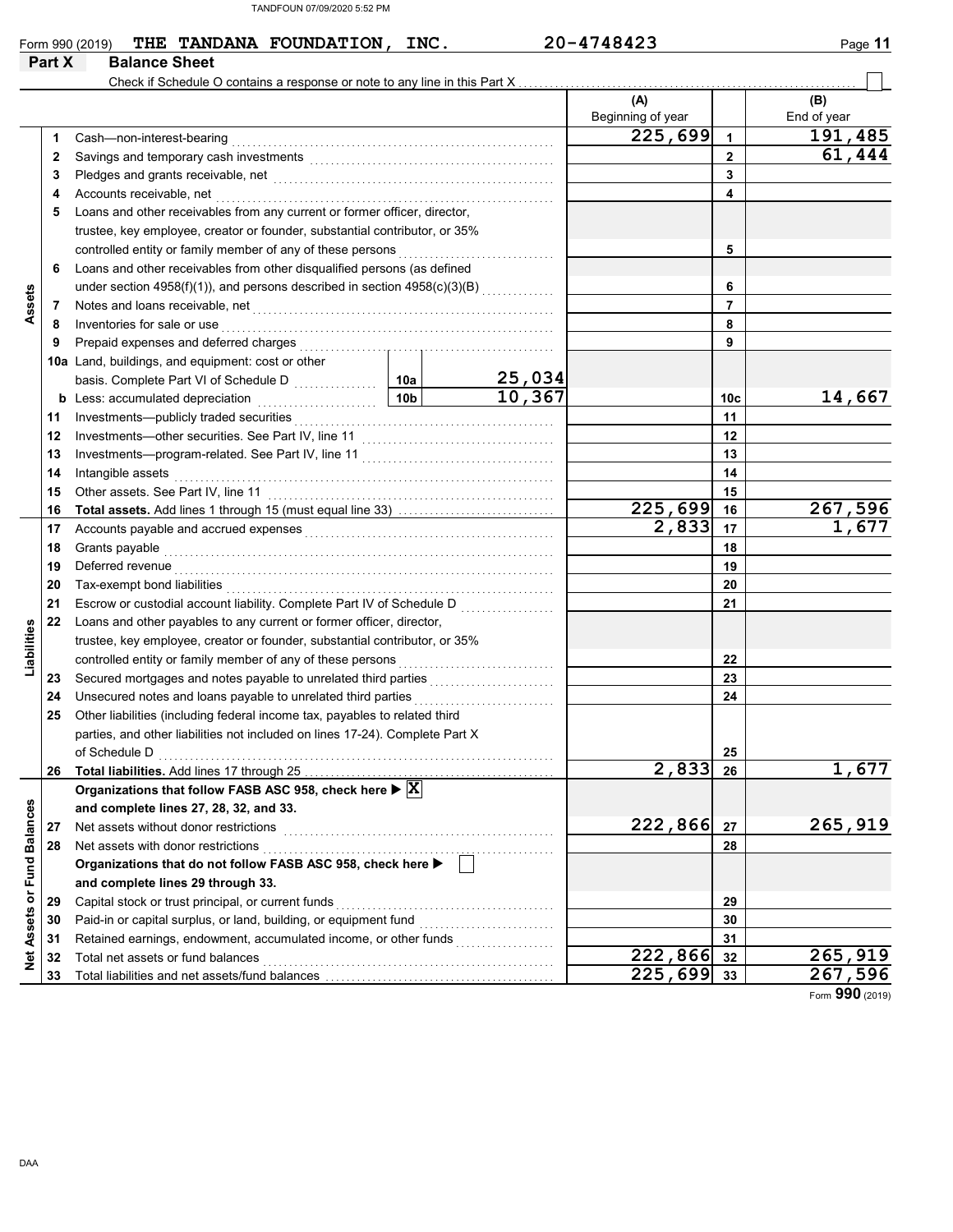|    | 20-4748423<br>Form 990 (2019) THE TANDANA FOUNDATION, INC.                                                         |                         |                | Page 12         |
|----|--------------------------------------------------------------------------------------------------------------------|-------------------------|----------------|-----------------|
|    | Part XI<br><b>Reconciliation of Net Assets</b>                                                                     |                         |                |                 |
|    |                                                                                                                    |                         |                | X               |
| 1  |                                                                                                                    | 1                       |                | 531, 393        |
| 2  |                                                                                                                    | $\overline{2}$          |                | 486,908         |
| 3  | Revenue less expenses. Subtract line 2 from line 1                                                                 | 3                       |                | 44,485          |
| 4  |                                                                                                                    | $\overline{\mathbf{4}}$ |                | 222,866         |
| 5  | Net unrealized gains (losses) on investments [[11] Martin Martin Martin Martin Martin Martin Martin Martin Mar     | 5                       |                |                 |
| 6  |                                                                                                                    | 6                       |                |                 |
| 7  | Investment expenses                                                                                                | $\overline{7}$          |                |                 |
| 8  | Prior period adjustments                                                                                           | 8                       |                |                 |
| 9  |                                                                                                                    | 9                       |                | $-1,432$        |
| 10 | Net assets or fund balances at end of year. Combine lines 3 through 9 (must equal Part X, line                     |                         |                |                 |
|    | 32, column (B))                                                                                                    | 10                      |                | 265,919         |
|    | <b>Financial Statements and Reporting</b><br>Part XII                                                              |                         |                |                 |
|    | Check if Schedule O contains a response or note to any line in this Part XII                                       |                         |                |                 |
|    |                                                                                                                    |                         |                | Yes I<br>No.    |
| 1. | $ X $ Cash<br>Accounting method used to prepare the Form 990:<br>Accrual<br>Other                                  |                         |                |                 |
|    | If the organization changed its method of accounting from a prior year or checked "Other," explain in              |                         |                |                 |
|    | Schedule O.                                                                                                        |                         |                |                 |
|    | 2a Were the organization's financial statements compiled or reviewed by an independent accountant?                 |                         | 2a             | X               |
|    | If "Yes," check a box below to indicate whether the financial statements for the year were compiled or             |                         |                |                 |
|    | reviewed on a separate basis, consolidated basis, or both:                                                         |                         |                |                 |
|    | Separate basis<br>Consolidated basis<br>Both consolidated and separate basis                                       |                         |                |                 |
|    | <b>b</b> Were the organization's financial statements audited by an independent accountant?                        |                         | 2 <sub>b</sub> | $\mathbf x$     |
|    | If "Yes," check a box below to indicate whether the financial statements for the year were audited on a            |                         |                |                 |
|    | separate basis, consolidated basis, or both:                                                                       |                         |                |                 |
|    | Separate basis<br>Consolidated basis<br>Both consolidated and separate basis                                       |                         |                |                 |
|    | c If "Yes" to line 2a or 2b, does the organization have a committee that assumes responsibility for oversight of   |                         |                |                 |
|    | the audit, review, or compilation of its financial statements and selection of an independent accountant?          |                         | 2c             |                 |
|    | If the organization changed either its oversight process or selection process during the tax year, explain on      |                         |                |                 |
|    | Schedule O.                                                                                                        |                         |                |                 |
|    | 3a As a result of a federal award, was the organization required to undergo an audit or audits as set forth in the |                         |                |                 |
|    | Single Audit Act and OMB Circular A-133?                                                                           |                         | За             |                 |
|    | b If "Yes," did the organization undergo the required audit or audits? If the organization did not undergo the     |                         |                |                 |
|    | required audit or audits, explain why on Schedule O and describe any steps taken to undergo such audits            |                         | 3b             |                 |
|    |                                                                                                                    |                         |                | Form 990 (2019) |

DAA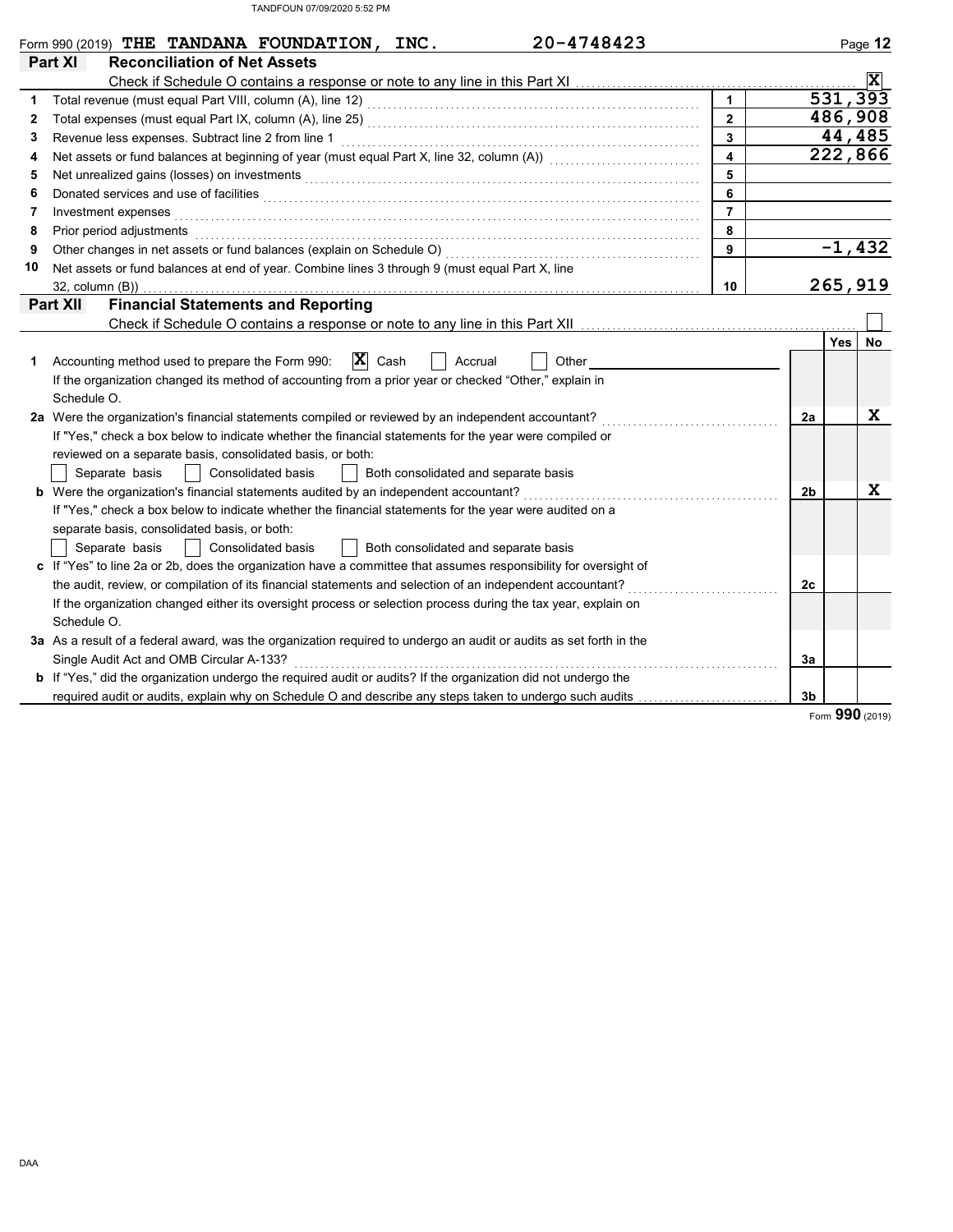| <b>Public Charity Status and Public Support</b><br><b>SCHEDULE A</b><br>OMB No. 1545-0047                          |                                                            |                                                                                                                                                                                               |                          |                                                                                                                                                                                                                                                                 |                    |  |  |
|--------------------------------------------------------------------------------------------------------------------|------------------------------------------------------------|-----------------------------------------------------------------------------------------------------------------------------------------------------------------------------------------------|--------------------------|-----------------------------------------------------------------------------------------------------------------------------------------------------------------------------------------------------------------------------------------------------------------|--------------------|--|--|
| (Form 990 or 990-EZ)                                                                                               |                                                            | Complete if the organization is a section 501(c)(3) organization or a section 4947(a)(1) nonexempt charitable trust.                                                                          |                          |                                                                                                                                                                                                                                                                 |                    |  |  |
| ▶ Attach to Form 990 or Form 990-EZ.<br>Department of the Treasury<br><b>Open to Public</b>                        |                                                            |                                                                                                                                                                                               |                          |                                                                                                                                                                                                                                                                 |                    |  |  |
| Internal Revenue Service<br>Inspection<br>Go to www.irs.gov/Form990 for instructions and the latest information.   |                                                            |                                                                                                                                                                                               |                          |                                                                                                                                                                                                                                                                 |                    |  |  |
| <b>Employer identification number</b><br>Name of the organization<br>TANDANA FOUNDATION, INC.<br>20-4748423<br>THE |                                                            |                                                                                                                                                                                               |                          |                                                                                                                                                                                                                                                                 |                    |  |  |
| Part I                                                                                                             |                                                            |                                                                                                                                                                                               |                          | Reason for Public Charity Status (All organizations must complete this part.) See instructions.                                                                                                                                                                 |                    |  |  |
|                                                                                                                    |                                                            | The organization is not a private foundation because it is: (For lines 1 through 12, check only one box.)                                                                                     |                          |                                                                                                                                                                                                                                                                 |                    |  |  |
| 1                                                                                                                  |                                                            | A church, convention of churches, or association of churches described in section 170(b)(1)(A)(i).                                                                                            |                          |                                                                                                                                                                                                                                                                 |                    |  |  |
| $\mathbf 2$                                                                                                        |                                                            | A school described in section 170(b)(1)(A)(ii). (Attach Schedule E (Form 990 or 990-EZ).)                                                                                                     |                          |                                                                                                                                                                                                                                                                 |                    |  |  |
| 3                                                                                                                  |                                                            | A hospital or a cooperative hospital service organization described in section 170(b)(1)(A)(iii).                                                                                             |                          |                                                                                                                                                                                                                                                                 |                    |  |  |
| 4                                                                                                                  |                                                            |                                                                                                                                                                                               |                          | A medical research organization operated in conjunction with a hospital described in section 170(b)(1)(A)(iii). Enter the hospital's name,                                                                                                                      |                    |  |  |
| city, and state:                                                                                                   |                                                            |                                                                                                                                                                                               |                          |                                                                                                                                                                                                                                                                 |                    |  |  |
| 5                                                                                                                  |                                                            | An organization operated for the benefit of a college or university owned or operated by a governmental unit described in                                                                     |                          |                                                                                                                                                                                                                                                                 |                    |  |  |
|                                                                                                                    | section 170(b)(1)(A)(iv). (Complete Part II.)              |                                                                                                                                                                                               |                          |                                                                                                                                                                                                                                                                 |                    |  |  |
| 6                                                                                                                  |                                                            | A federal, state, or local government or governmental unit described in section 170(b)(1)(A)(v).                                                                                              |                          |                                                                                                                                                                                                                                                                 |                    |  |  |
| 7                                                                                                                  | described in section 170(b)(1)(A)(vi). (Complete Part II.) |                                                                                                                                                                                               |                          | An organization that normally receives a substantial part of its support from a governmental unit or from the general public                                                                                                                                    |                    |  |  |
| 8                                                                                                                  |                                                            | A community trust described in section 170(b)(1)(A)(vi). (Complete Part II.)                                                                                                                  |                          |                                                                                                                                                                                                                                                                 |                    |  |  |
| 9                                                                                                                  |                                                            | or university or a non-land-grant college of agriculture (see instructions). Enter the name, city, and state of the college or                                                                |                          | An agricultural research organization described in section 170(b)(1)(A)(ix) operated in conjunction with a land-grant college                                                                                                                                   |                    |  |  |
| university:<br>$\vert$ X<br>10                                                                                     |                                                            |                                                                                                                                                                                               |                          | An organization that normally receives: (1) more than 33 1/3% of its support from contributions, membership fees, and gross                                                                                                                                     |                    |  |  |
|                                                                                                                    |                                                            | receipts from activities related to its exempt functions—subject to certain exceptions, and (2) no more than 33 1/3% of its                                                                   |                          |                                                                                                                                                                                                                                                                 |                    |  |  |
|                                                                                                                    |                                                            | support from gross investment income and unrelated business taxable income (less section 511 tax) from businesses                                                                             |                          |                                                                                                                                                                                                                                                                 |                    |  |  |
|                                                                                                                    |                                                            | acquired by the organization after June 30, 1975. See section 509(a)(2). (Complete Part III.)                                                                                                 |                          |                                                                                                                                                                                                                                                                 |                    |  |  |
| 11                                                                                                                 |                                                            | An organization organized and operated exclusively to test for public safety. See section 509(a)(4).                                                                                          |                          |                                                                                                                                                                                                                                                                 |                    |  |  |
| 12                                                                                                                 |                                                            |                                                                                                                                                                                               |                          | An organization organized and operated exclusively for the benefit of, to perform the functions of, or to carry out the purposes<br>of one or more publicly supported organizations described in section 509(a)(1) or section 509(a)(2). See section 509(a)(3). |                    |  |  |
|                                                                                                                    |                                                            |                                                                                                                                                                                               |                          | Check the box in lines 12a through 12d that describes the type of supporting organization and complete lines 12e, 12f, and 12g.                                                                                                                                 |                    |  |  |
| a                                                                                                                  |                                                            |                                                                                                                                                                                               |                          | Type I. A supporting organization operated, supervised, or controlled by its supported organization(s), typically by giving                                                                                                                                     |                    |  |  |
|                                                                                                                    |                                                            | the supported organization(s) the power to regularly appoint or elect a majority of the directors or trustees of the<br>supporting organization. You must complete Part IV, Sections A and B. |                          |                                                                                                                                                                                                                                                                 |                    |  |  |
| b                                                                                                                  |                                                            | Type II. A supporting organization supervised or controlled in connection with its supported organization(s), by having                                                                       |                          |                                                                                                                                                                                                                                                                 |                    |  |  |
|                                                                                                                    |                                                            |                                                                                                                                                                                               |                          | control or management of the supporting organization vested in the same persons that control or manage the supported                                                                                                                                            |                    |  |  |
|                                                                                                                    |                                                            | organization(s). You must complete Part IV, Sections A and C.                                                                                                                                 |                          |                                                                                                                                                                                                                                                                 |                    |  |  |
| C                                                                                                                  |                                                            | its supported organization(s) (see instructions). You must complete Part IV, Sections A, D, and E.                                                                                            |                          | Type III functionally integrated. A supporting organization operated in connection with, and functionally integrated with,                                                                                                                                      |                    |  |  |
| d                                                                                                                  |                                                            |                                                                                                                                                                                               |                          | Type III non-functionally integrated. A supporting organization operated in connection with its supported organization(s)                                                                                                                                       |                    |  |  |
|                                                                                                                    |                                                            |                                                                                                                                                                                               |                          | that is not functionally integrated. The organization generally must satisfy a distribution requirement and an attentiveness                                                                                                                                    |                    |  |  |
|                                                                                                                    |                                                            | requirement (see instructions). You must complete Part IV, Sections A and D, and Part V.                                                                                                      |                          |                                                                                                                                                                                                                                                                 |                    |  |  |
| е                                                                                                                  |                                                            | Check this box if the organization received a written determination from the IRS that it is a Type I, Type II, Type III                                                                       |                          |                                                                                                                                                                                                                                                                 |                    |  |  |
| f                                                                                                                  | Enter the number of supported organizations                | functionally integrated, or Type III non-functionally integrated supporting organization.                                                                                                     |                          |                                                                                                                                                                                                                                                                 |                    |  |  |
| g                                                                                                                  |                                                            | Provide the following information about the supported organization(s).                                                                                                                        |                          |                                                                                                                                                                                                                                                                 |                    |  |  |
| (i) Name of supported                                                                                              | $(ii)$ EIN                                                 | (iii) Type of organization                                                                                                                                                                    | (iv) Is the organization | (v) Amount of monetary                                                                                                                                                                                                                                          | (vi) Amount of     |  |  |
| organization                                                                                                       |                                                            | (described on lines 1-10                                                                                                                                                                      | listed in your governing | support (see                                                                                                                                                                                                                                                    | other support (see |  |  |
|                                                                                                                    |                                                            | above (see instructions))                                                                                                                                                                     | document?                | instructions)                                                                                                                                                                                                                                                   | instructions)      |  |  |
|                                                                                                                    |                                                            |                                                                                                                                                                                               | Yes<br>No                |                                                                                                                                                                                                                                                                 |                    |  |  |
| (A)                                                                                                                |                                                            |                                                                                                                                                                                               |                          |                                                                                                                                                                                                                                                                 |                    |  |  |
| (B)                                                                                                                |                                                            |                                                                                                                                                                                               |                          |                                                                                                                                                                                                                                                                 |                    |  |  |
|                                                                                                                    |                                                            |                                                                                                                                                                                               |                          |                                                                                                                                                                                                                                                                 |                    |  |  |
| (C)                                                                                                                |                                                            |                                                                                                                                                                                               |                          |                                                                                                                                                                                                                                                                 |                    |  |  |
| (D)                                                                                                                |                                                            |                                                                                                                                                                                               |                          |                                                                                                                                                                                                                                                                 |                    |  |  |
| (E)                                                                                                                |                                                            |                                                                                                                                                                                               |                          |                                                                                                                                                                                                                                                                 |                    |  |  |
|                                                                                                                    |                                                            |                                                                                                                                                                                               |                          |                                                                                                                                                                                                                                                                 |                    |  |  |
|                                                                                                                    |                                                            |                                                                                                                                                                                               |                          |                                                                                                                                                                                                                                                                 |                    |  |  |
| Total                                                                                                              |                                                            |                                                                                                                                                                                               |                          |                                                                                                                                                                                                                                                                 |                    |  |  |

**For Paperwork Reduction Act Notice, see the Instructions for Form 990 or 990-EZ.**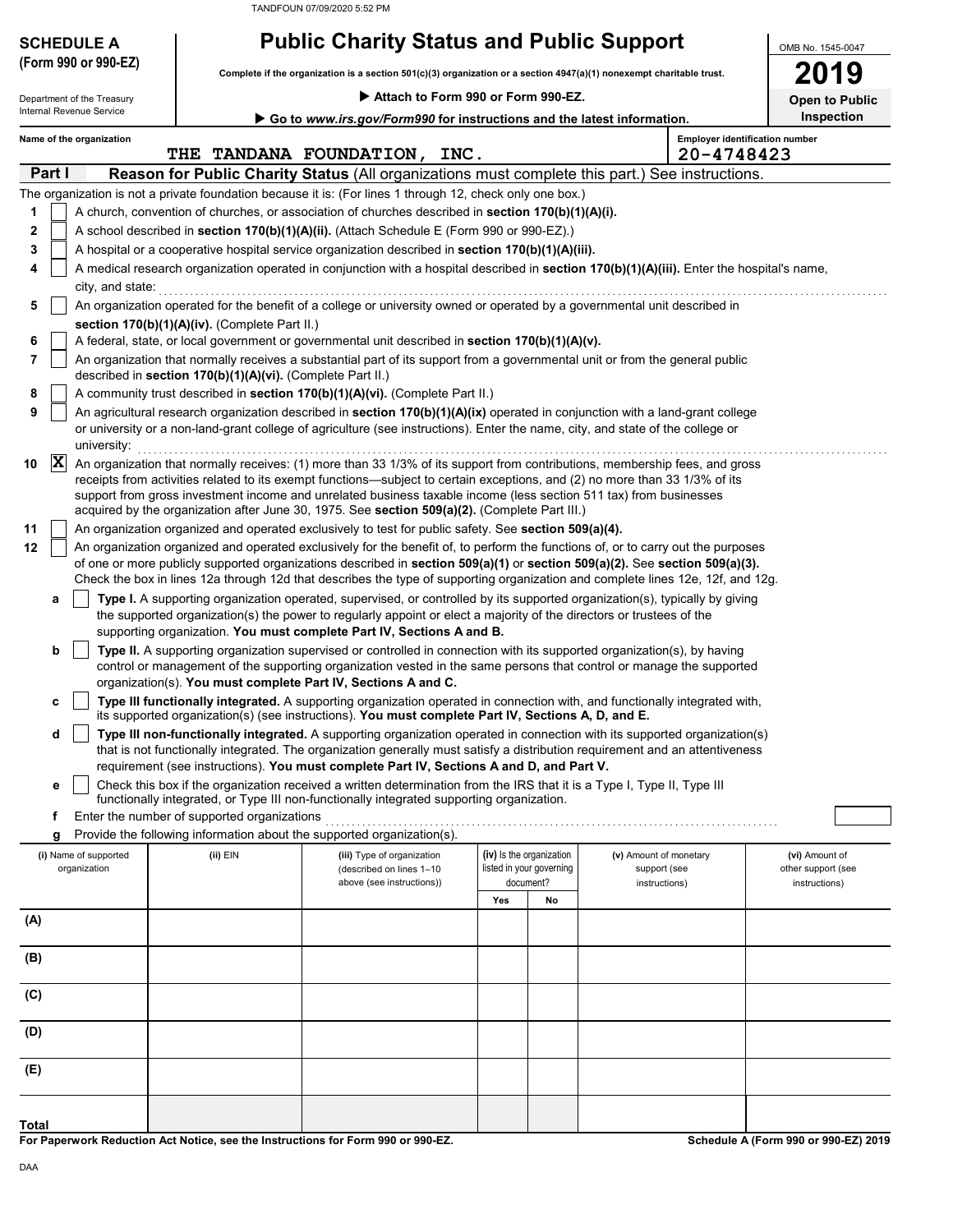|              | Schedule A (Form 990 or 990-EZ) 2019                                                                                                                                                                                        | THE TANDANA FOUNDATION, INC. |          |            |            | 20-4748423 | Page 2    |
|--------------|-----------------------------------------------------------------------------------------------------------------------------------------------------------------------------------------------------------------------------|------------------------------|----------|------------|------------|------------|-----------|
|              | Support Schedule for Organizations Described in Sections 170(b)(1)(A)(iv) and 170(b)(1)(A)(vi)<br>Part II                                                                                                                   |                              |          |            |            |            |           |
|              | (Complete only if you checked the box on line 5, 7, or 8 of Part I or if the organization failed to qualify under                                                                                                           |                              |          |            |            |            |           |
|              | Part III. If the organization fails to qualify under the tests listed below, please complete Part III.)                                                                                                                     |                              |          |            |            |            |           |
|              | <b>Section A. Public Support</b>                                                                                                                                                                                            |                              |          |            |            |            |           |
|              | Calendar year (or fiscal year beginning in)                                                                                                                                                                                 | (a) 2015                     | (b) 2016 | (c) 2017   | $(d)$ 2018 | (e) $2019$ | (f) Total |
| 1            | Gifts, grants, contributions, and<br>membership fees received. (Do not<br>include any "unusual grants.") [1997]                                                                                                             |                              |          |            |            |            |           |
| $\mathbf{2}$ | Tax revenues levied for the<br>organization's benefit and either paid<br>to or expended on its behalf                                                                                                                       |                              |          |            |            |            |           |
| 3            | The value of services or facilities<br>furnished by a governmental unit to the<br>organization without charge                                                                                                               |                              |          |            |            |            |           |
| 4            | Total. Add lines 1 through 3                                                                                                                                                                                                |                              |          |            |            |            |           |
| 5            | The portion of total contributions by<br>each person (other than a<br>governmental unit or publicly<br>supported organization) included on<br>line 1 that exceeds 2% of the amount<br>shown on line 11, column (f) $\ldots$ |                              |          |            |            |            |           |
| 6            | <b>Public support.</b> Subtract line 5 from line 4                                                                                                                                                                          |                              |          |            |            |            |           |
|              | <b>Section B. Total Support</b>                                                                                                                                                                                             |                              |          |            |            |            |           |
|              | Calendar year (or fiscal year beginning in)<br>▶                                                                                                                                                                            | (a) 2015                     | (b) 2016 | $(c)$ 2017 | $(d)$ 2018 | $(e)$ 2019 | (f) Total |
| 7<br>8       | Amounts from line 4<br>Gross income from interest, dividends,<br>payments received on securities loans,<br>rents, royalties, and income from<br>similar sources                                                             |                              |          |            |            |            |           |
| 9            | Net income from unrelated business<br>activities, whether or not the business<br>is regularly carried on                                                                                                                    |                              |          |            |            |            |           |
| 10<br>11     | Other income. Do not include gain or<br>loss from the sale of capital assets<br>(Explain in Part VI.)<br>Total support. Add lines 7 through 10                                                                              |                              |          |            |            |            |           |
| 12           |                                                                                                                                                                                                                             |                              |          |            |            | 12         |           |
| 13           | First five years. If the Form 990 is for the organization's first, second, third, fourth, or fifth tax year as a section 501(c)(3)                                                                                          |                              |          |            |            |            |           |
|              | organization, check this box and stop here                                                                                                                                                                                  |                              |          |            |            |            |           |
|              | Section C. Computation of Public Support Percentage                                                                                                                                                                         |                              |          |            |            |            |           |
| 14           | Public support percentage for 2019 (line 6, column (f) divided by line 11, column (f)) [[[[[[[[[[[[[[[[[[[[[[                                                                                                               |                              |          |            |            | 14         | %         |
| 15           | Public support percentage from 2018 Schedule A, Part II, line 14                                                                                                                                                            |                              |          |            |            | 15         | $\%$      |
| 16a          | 33 1/3% support test-2019. If the organization did not check the box on line 13, and line 14 is 33 1/3% or more, check this                                                                                                 |                              |          |            |            |            |           |
|              | box and stop here. The organization qualifies as a publicly supported organization                                                                                                                                          |                              |          |            |            |            |           |
| b            | 33 1/3% support test-2018. If the organization did not check a box on line 13 or 16a, and line 15 is 33 1/3% or more, check                                                                                                 |                              |          |            |            |            |           |
|              | this box and stop here. The organization qualifies as a publicly supported organization                                                                                                                                     |                              |          |            |            |            |           |
| 17a          | 10%-facts-and-circumstances test-2019. If the organization did not check a box on line 13, 16a, or 16b, and line 14 is                                                                                                      |                              |          |            |            |            |           |
|              | 10% or more, and if the organization meets the "facts-and-circumstances" test, check this box and stop here. Explain in                                                                                                     |                              |          |            |            |            |           |
|              | Part VI how the organization meets the "facts-and-circumstances" test. The organization qualifies as a publicly supported                                                                                                   |                              |          |            |            |            |           |
| b            | organization<br>10%-facts-and-circumstances test-2018. If the organization did not check a box on line 13, 16a, 16b, or 17a, and line                                                                                       |                              |          |            |            |            |           |
|              | 15 is 10% or more, and if the organization meets the "facts-and-circumstances" test, check this box and stop here.                                                                                                          |                              |          |            |            |            |           |
|              | Explain in Part VI how the organization meets the "facts-and-circumstances" test. The organization qualifies as a publicly                                                                                                  |                              |          |            |            |            |           |
|              | supported organization                                                                                                                                                                                                      |                              |          |            |            |            |           |
| 18           | Private foundation. If the organization did not check a box on line 13, 16a, 16b, 17a, or 17b, check this box and see<br>instructions                                                                                       |                              |          |            |            |            |           |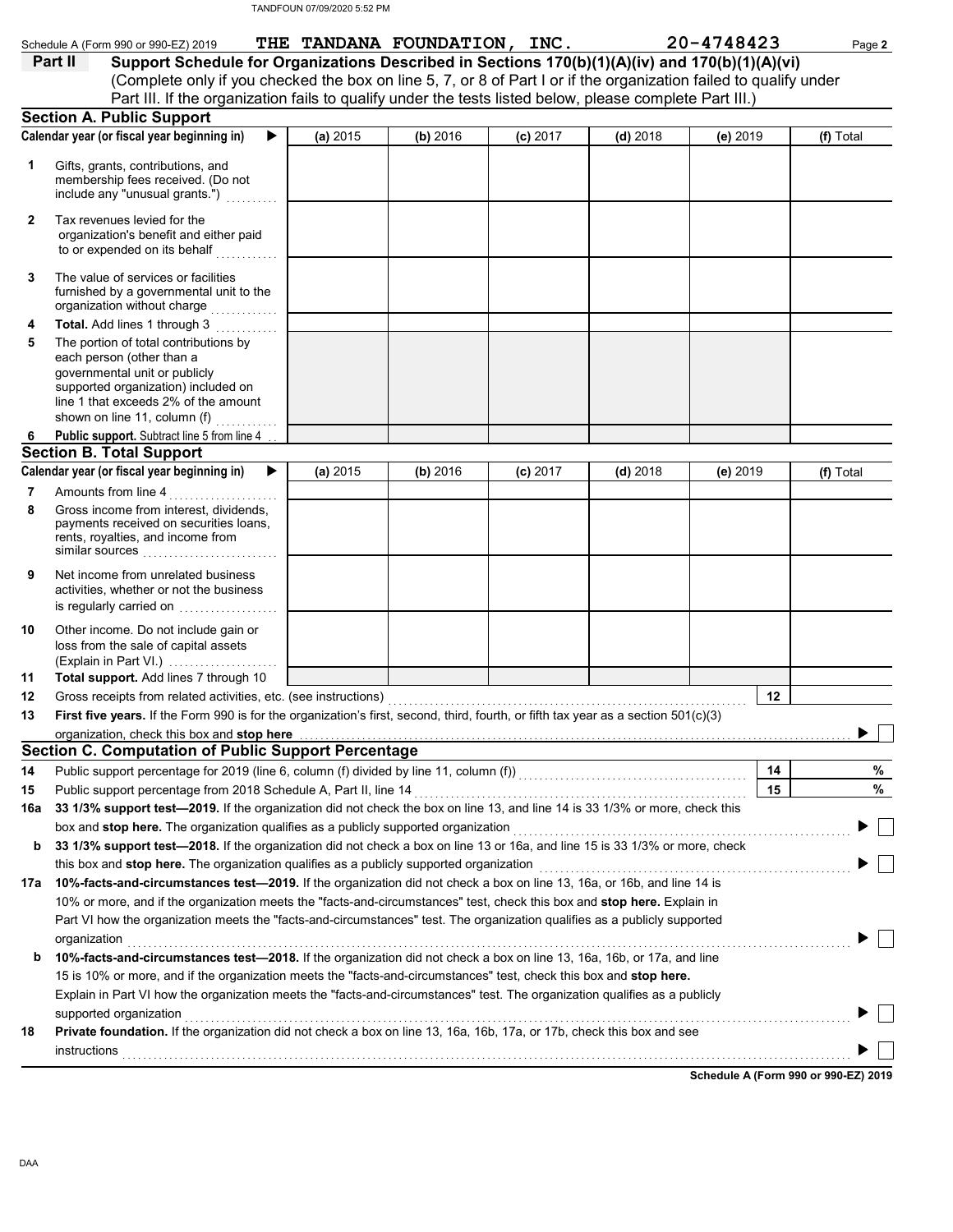|              | Schedule A (Form 990 or 990-EZ) 2019                                                                                                                                                            |          | THE TANDANA FOUNDATION, INC. |            |            | 20-4748423 | Page 3                                          |
|--------------|-------------------------------------------------------------------------------------------------------------------------------------------------------------------------------------------------|----------|------------------------------|------------|------------|------------|-------------------------------------------------|
|              | Support Schedule for Organizations Described in Section 509(a)(2)<br>Part III                                                                                                                   |          |                              |            |            |            |                                                 |
|              | (Complete only if you checked the box on line 10 of Part I or if the organization failed to qualify under Part II.                                                                              |          |                              |            |            |            |                                                 |
|              | If the organization fails to qualify under the tests listed below, please complete Part II.)                                                                                                    |          |                              |            |            |            |                                                 |
|              | <b>Section A. Public Support</b>                                                                                                                                                                |          |                              |            |            |            |                                                 |
|              | Calendar year (or fiscal year beginning in)<br>▶                                                                                                                                                | (a) 2015 | (b) 2016                     | $(c)$ 2017 | $(d)$ 2018 | $(e)$ 2019 | (f) Total                                       |
| 1            | Gifts, grants, contributions, and membership fees<br>received. (Do not include any "unusual grants.")                                                                                           | 163,514  | 226,653                      | 212,882    | 236,380    | 358,789    | 1,198,218                                       |
| $\mathbf{2}$ | Gross receipts from admissions, merchandise<br>sold or services performed, or facilities<br>furnished in any activity that is related to the<br>organization's tax-exempt purpose manuscription | 211,941  | 250,953                      | 234,403    | 224,909    | 182,163    | 1,104,369                                       |
| 3            | Gross receipts from activities that are not an<br>unrelated trade or business under section 513                                                                                                 |          |                              |            |            |            |                                                 |
| 4            | Tax revenues levied for the<br>organization's benefit and either paid<br>to or expended on its behalf                                                                                           |          |                              |            |            |            |                                                 |
| 5            | The value of services or facilities<br>furnished by a governmental unit to the<br>organization without charge with the control of                                                               |          |                              |            |            |            |                                                 |
| 6            | Total. Add lines 1 through 5                                                                                                                                                                    | 375,455  | 477,606                      | 447,285    | 461,289    | 540,952    | 2,302,587                                       |
|              | 7a Amounts included on lines 1, 2, and 3<br>received from disqualified persons                                                                                                                  | 85,649   | 112,000                      | 124,739    | 121,215    | 145,936    | 589,539                                         |
| b            | Amounts included on lines 2 and 3<br>received from other than disqualified<br>persons that exceed the greater of \$5,000<br>or 1% of the amount on line 13 for the year                         | 81,880   | 105,413                      | 108,895    | 67,903     | 57,589     | 421,680                                         |
|              | c Add lines 7a and 7b $\ldots$ , $\ldots$                                                                                                                                                       | 167,529  | 217,413                      | 233,634    | 189,118    | 203,525    | 1,011,219                                       |
| 8            | Public support. (Subtract line 7c from                                                                                                                                                          |          |                              |            |            |            |                                                 |
|              | line $6.$ )                                                                                                                                                                                     |          |                              |            |            |            | 1,291,368                                       |
|              | <b>Section B. Total Support</b>                                                                                                                                                                 |          |                              |            |            |            |                                                 |
|              | Calendar year (or fiscal year beginning in)                                                                                                                                                     | (a) 2015 | (b) 2016                     | $(c)$ 2017 | $(d)$ 2018 | (e) $2019$ | (f) Total                                       |
| 9            | Amounts from line 6                                                                                                                                                                             | 375,455  | 477,606                      | 447,285    | 461,289    | 540,952    | 2,302,587                                       |
| 10a          | Gross income from interest, dividends,<br>payments received on securities loans, rents,                                                                                                         |          |                              |            |            |            |                                                 |
|              | royalties, and income from similar sources                                                                                                                                                      | 903      | 859                          | 147        | 105        | 436        | 2,450                                           |
| b            | Unrelated business taxable income (less<br>section 511 taxes) from businesses<br>acquired after June 30, 1975                                                                                   |          |                              |            |            |            |                                                 |
| c            | Add lines 10a and 10b                                                                                                                                                                           | 903      | 859                          | 147        | 105        | 436        | 2,450                                           |
| 11           | Net income from unrelated business<br>activities not included in line 10b, whether<br>or not the business is regularly carried on<br>1.111                                                      |          |                              |            |            |            |                                                 |
| 12           | Other income. Do not include gain or<br>loss from the sale of capital assets<br>(Explain in Part VI.)                                                                                           |          |                              |            |            |            |                                                 |
| 13           | Total support. (Add lines 9, 10c, 11,<br>and 12.) $\ldots$                                                                                                                                      | 376,358  | 478,465                      | 447,432    | 461,394    | 541,388    | 2,305,037                                       |
| 14           | First five years. If the Form 990 is for the organization's first, second, third, fourth, or fifth tax year as a section 501(c)(3)<br>organization, check this box and stop here                |          |                              |            |            |            |                                                 |
|              | Section C. Computation of Public Support Percentage                                                                                                                                             |          |                              |            |            |            |                                                 |
| 15           |                                                                                                                                                                                                 |          |                              |            |            | 15         | 56.02%                                          |
| 16           |                                                                                                                                                                                                 |          |                              |            |            | 16         | 58.60%                                          |
|              | Section D. Computation of Investment Income Percentage                                                                                                                                          |          |                              |            |            |            |                                                 |
| 17           |                                                                                                                                                                                                 |          |                              |            |            | 17         | %                                               |
| 18           |                                                                                                                                                                                                 |          |                              |            |            | 18         | %                                               |
| 19a          | 33 1/3% support tests-2019. If the organization did not check the box on line 14, and line 15 is more than 33 1/3%, and line                                                                    |          |                              |            |            |            |                                                 |
|              |                                                                                                                                                                                                 |          |                              |            |            |            | $\blacktriangleright$ $ \overline{\mathbf{X}} $ |
| b            | 33 1/3% support tests-2018. If the organization did not check a box on line 14 or line 19a, and line 16 is more than 33 1/3%, and                                                               |          |                              |            |            |            |                                                 |
|              |                                                                                                                                                                                                 |          |                              |            |            |            |                                                 |
| 20           |                                                                                                                                                                                                 |          |                              |            |            |            |                                                 |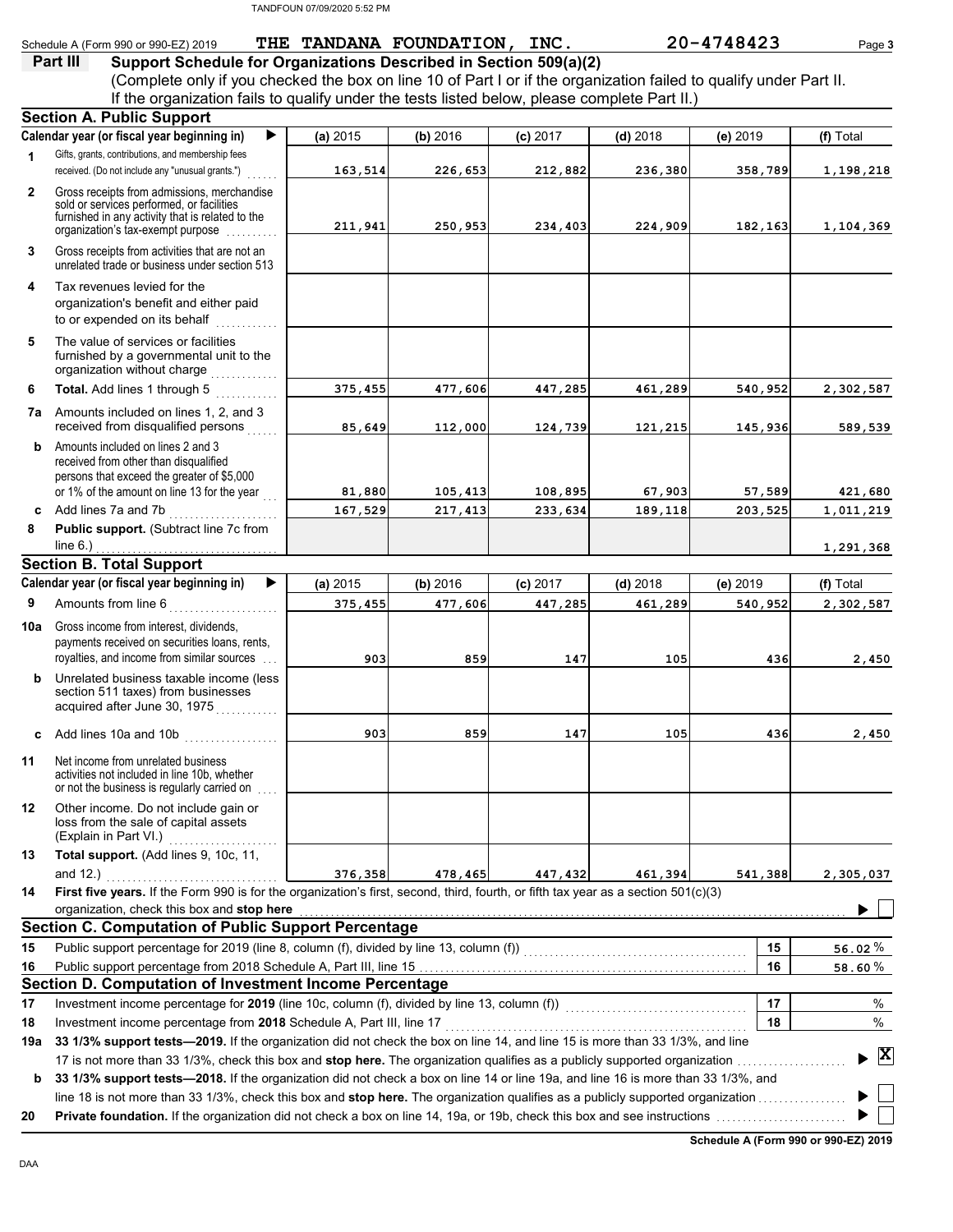|              | THE TANDANA FOUNDATION, INC.<br>Schedule A (Form 990 or 990-EZ) 2019                                                       | 20-4748423                           |     | Page 4 |
|--------------|----------------------------------------------------------------------------------------------------------------------------|--------------------------------------|-----|--------|
|              | <b>Supporting Organizations</b><br>Part IV                                                                                 |                                      |     |        |
|              | (Complete only if you checked a box in line 12 on Part I. If you checked 12a of Part I, complete Sections A                |                                      |     |        |
|              | and B. If you checked 12b of Part I, complete Sections A and C. If you checked 12c of Part I, complete                     |                                      |     |        |
|              | Sections A, D, and E. If you checked 12d of Part I, complete Sections A and D, and complete Part V.)                       |                                      |     |        |
|              | <b>Section A. All Supporting Organizations</b>                                                                             |                                      |     |        |
|              |                                                                                                                            |                                      | Yes | No     |
| 1            | Are all of the organization's supported organizations listed by name in the organization's governing                       |                                      |     |        |
|              | documents? If "No," describe in Part VI how the supported organizations are designated. If designated by                   |                                      |     |        |
|              | class or purpose, describe the designation. If historic and continuing relationship, explain.                              | 1                                    |     |        |
| $\mathbf{2}$ | Did the organization have any supported organization that does not have an IRS determination of status                     |                                      |     |        |
|              |                                                                                                                            |                                      |     |        |
|              | under section 509(a)(1) or (2)? If "Yes," explain in Part VI how the organization determined that the supported            |                                      |     |        |
|              | organization was described in section 509(a)(1) or (2).                                                                    | $\mathbf{2}$                         |     |        |
| За           | Did the organization have a supported organization described in section $501(c)(4)$ , (5), or (6)? If "Yes," answer        |                                      |     |        |
|              | $(b)$ and $(c)$ below.                                                                                                     | 3a                                   |     |        |
| b            | Did the organization confirm that each supported organization qualified under section $501(c)(4)$ , $(5)$ , or $(6)$ and   |                                      |     |        |
|              | satisfied the public support tests under section $509(a)(2)?$ If "Yes," describe in Part VI when and how the               |                                      |     |        |
|              | organization made the determination.                                                                                       | 3 <sub>b</sub>                       |     |        |
| c            | Did the organization ensure that all support to such organizations was used exclusively for section $170(c)(2)(B)$         |                                      |     |        |
|              | purposes? If "Yes," explain in Part VI what controls the organization put in place to ensure such use.                     | 3c                                   |     |        |
| 4a           | Was any supported organization not organized in the United States ("foreign supported organization")? If                   |                                      |     |        |
|              | "Yes," and if you checked 12a or 12b in Part I, answer (b) and (c) below.                                                  | 4a                                   |     |        |
| b            | Did the organization have ultimate control and discretion in deciding whether to make grants to the foreign                |                                      |     |        |
|              | supported organization? If "Yes," describe in Part VI how the organization had such control and discretion                 |                                      |     |        |
|              | despite being controlled or supervised by or in connection with its supported organizations.                               | 4b                                   |     |        |
| c            | Did the organization support any foreign supported organization that does not have an IRS determination                    |                                      |     |        |
|              | under sections $501(c)(3)$ and $509(a)(1)$ or (2)? If "Yes," explain in <b>Part VI</b> what controls the organization used |                                      |     |        |
|              | to ensure that all support to the foreign supported organization was used exclusively for section $170(c)(2)(B)$           |                                      |     |        |
|              | purposes.                                                                                                                  | 4c                                   |     |        |
| 5a           | Did the organization add, substitute, or remove any supported organizations during the tax year? If "Yes,"                 |                                      |     |        |
|              | answer (b) and (c) below (if applicable). Also, provide detail in Part VI, including (i) the names and EIN                 |                                      |     |        |
|              | numbers of the supported organizations added, substituted, or removed; (ii) the reasons for each such action;              |                                      |     |        |
|              | (iii) the authority under the organization's organizing document authorizing such action; and (iv) how the action          |                                      |     |        |
|              | was accomplished (such as by amendment to the organizing document).                                                        | 5a                                   |     |        |
| b            | Type I or Type II only. Was any added or substituted supported organization part of a class already                        |                                      |     |        |
|              | designated in the organization's organizing document?                                                                      | 5b                                   |     |        |
| c            | Substitutions only. Was the substitution the result of an event beyond the organization's control?                         | 5с                                   |     |        |
|              |                                                                                                                            |                                      |     |        |
|              | Did the organization provide support (whether in the form of grants or the provision of services or facilities) to         |                                      |     |        |
|              | anyone other than (i) its supported organizations, (ii) individuals that are part of the charitable class benefited        |                                      |     |        |
|              | by one or more of its supported organizations, or (iii) other supporting organizations that also support or                |                                      |     |        |
|              | benefit one or more of the filing organization's supported organizations? If "Yes," provide detail in Part VI.             | 6                                    |     |        |
| 7            | Did the organization provide a grant, loan, compensation, or other similar payment to a substantial contributor            |                                      |     |        |
|              | (as defined in section $4958(c)(3)(C)$ ), a family member of a substantial contributor, or a 35% controlled entity         |                                      |     |        |
|              | with regard to a substantial contributor? If "Yes," complete Part I of Schedule L (Form 990 or 990-EZ).                    | 7                                    |     |        |
| 8            | Did the organization make a loan to a disqualified person (as defined in section 4958) not described in line 7?            |                                      |     |        |
|              | If "Yes," complete Part I of Schedule L (Form 990 or 990-EZ).                                                              | 8                                    |     |        |
| 9а           | Was the organization controlled directly or indirectly at any time during the tax year by one or more                      |                                      |     |        |
|              | disqualified persons as defined in section 4946 (other than foundation managers and organizations described                |                                      |     |        |
|              | in section 509(a)(1) or (2))? If "Yes," provide detail in Part VI.                                                         | 9а                                   |     |        |
| b            | Did one or more disqualified persons (as defined in line 9a) hold a controlling interest in any entity in which            |                                      |     |        |
|              | the supporting organization had an interest? If "Yes," provide detail in Part VI.                                          | 9b                                   |     |        |
| c            | Did a disqualified person (as defined in line 9a) have an ownership interest in, or derive any personal benefit            |                                      |     |        |
|              | from, assets in which the supporting organization also had an interest? If "Yes," provide detail in Part VI.               | 9с                                   |     |        |
| 10a          | Was the organization subject to the excess business holdings rules of section 4943 because of section                      |                                      |     |        |
|              | 4943(f) (regarding certain Type II supporting organizations, and all Type III non-functionally integrated                  |                                      |     |        |
|              | supporting organizations)? If "Yes," answer 10b below.                                                                     | 10a                                  |     |        |
| b            | Did the organization have any excess business holdings in the tax year? (Use Schedule C, Form 4720, to                     |                                      |     |        |
|              | determine whether the organization had excess business holdings.)                                                          | 10 <sub>b</sub>                      |     |        |
|              |                                                                                                                            | Schedule A (Form 990 or 990-EZ) 2019 |     |        |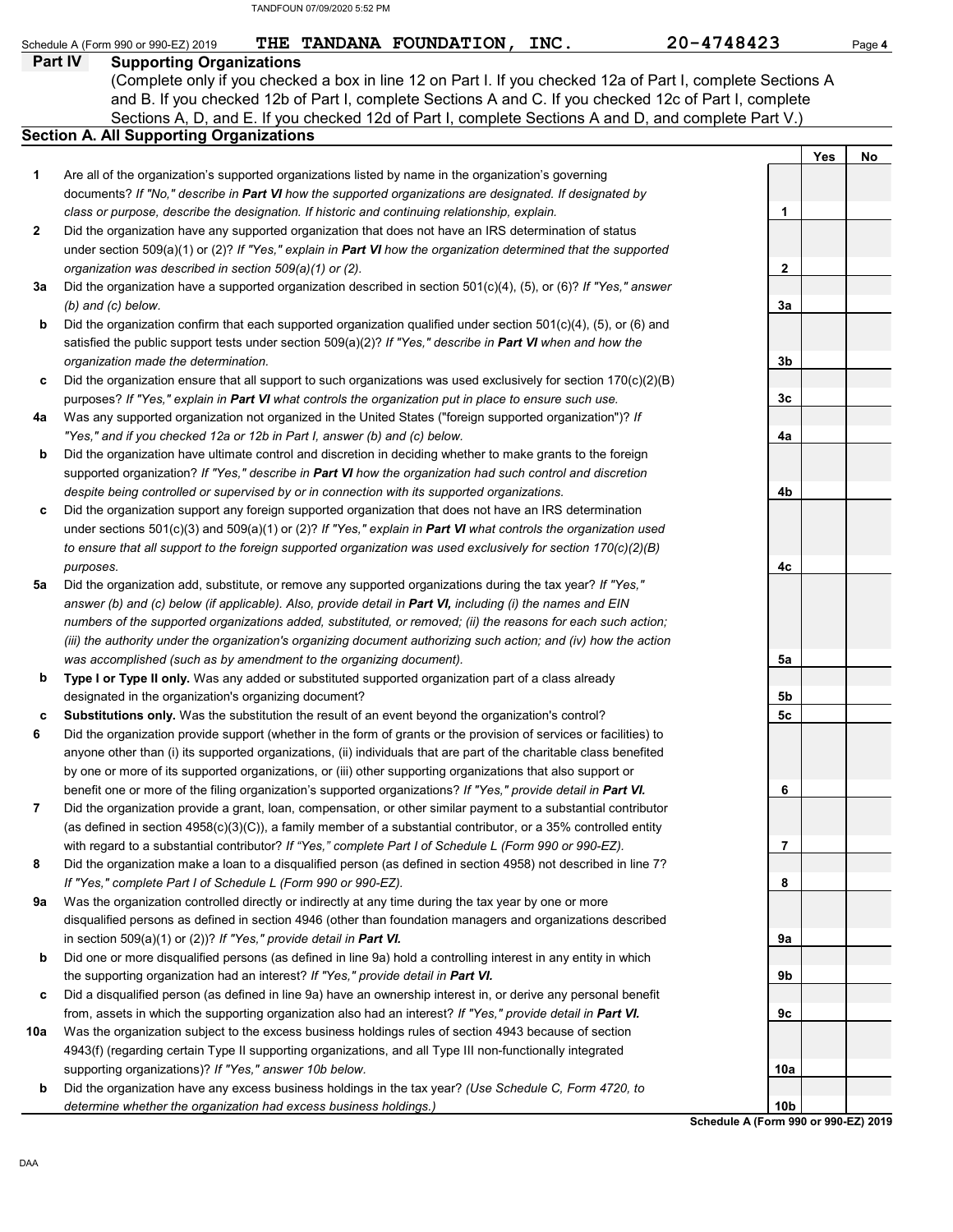|    | 20-4748423<br>THE TANDANA FOUNDATION, INC.<br>Schedule A (Form 990 or 990-EZ) 2019                                                                                                      |                        |     | Page 5 |
|----|-----------------------------------------------------------------------------------------------------------------------------------------------------------------------------------------|------------------------|-----|--------|
|    | <b>Supporting Organizations (continued)</b><br><b>Part IV</b>                                                                                                                           |                        |     |        |
|    |                                                                                                                                                                                         |                        | Yes | No     |
| 11 | Has the organization accepted a gift or contribution from any of the following persons?                                                                                                 |                        |     |        |
| a  | A person who directly or indirectly controls, either alone or together with persons described in (b) and (c)                                                                            |                        |     |        |
|    | below, the governing body of a supported organization?                                                                                                                                  | 11a                    |     |        |
|    | <b>b</b> A family member of a person described in (a) above?<br>c A 35% controlled entity of a person described in (a) or (b) above? If "Yes" to a, b, or c, provide detail in Part VI. | 11 <sub>b</sub><br>11c |     |        |
|    | <b>Section B. Type I Supporting Organizations</b>                                                                                                                                       |                        |     |        |
|    |                                                                                                                                                                                         |                        | Yes | No     |
| 1  | Did the directors, trustees, or membership of one or more supported organizations have the power to                                                                                     |                        |     |        |
|    | regularly appoint or elect at least a majority of the organization's directors or trustees at all times during the                                                                      |                        |     |        |
|    | tax year? If "No," describe in Part VI how the supported organization(s) effectively operated, supervised, or                                                                           |                        |     |        |
|    | controlled the organization's activities. If the organization had more than one supported organization,                                                                                 |                        |     |        |
|    | describe how the powers to appoint and/or remove directors or trustees were allocated among the supported                                                                               |                        |     |        |
|    | organizations and what conditions or restrictions, if any, applied to such powers during the tax year.                                                                                  | $\mathbf{1}$           |     |        |
| 2  | Did the organization operate for the benefit of any supported organization other than the supported                                                                                     |                        |     |        |
|    | organization(s) that operated, supervised, or controlled the supporting organization? If "Yes," explain in Part                                                                         |                        |     |        |
|    | VI how providing such benefit carried out the purposes of the supported organization(s) that operated,                                                                                  |                        |     |        |
|    | supervised, or controlled the supporting organization.                                                                                                                                  | $\mathbf{2}$           |     |        |
|    | <b>Section C. Type II Supporting Organizations</b>                                                                                                                                      |                        |     |        |
|    |                                                                                                                                                                                         |                        | Yes | No     |
| 1  | Were a majority of the organization's directors or trustees during the tax year also a majority of the directors                                                                        |                        |     |        |
|    | or trustees of each of the organization's supported organization(s)? If "No," describe in Part VI how control                                                                           |                        |     |        |
|    | or management of the supporting organization was vested in the same persons that controlled or managed                                                                                  |                        |     |        |
|    | the supported organization(s).                                                                                                                                                          | 1                      |     |        |
|    | <b>Section D. All Type III Supporting Organizations</b>                                                                                                                                 |                        |     |        |
|    |                                                                                                                                                                                         |                        | Yes | No     |
| 1  | Did the organization provide to each of its supported organizations, by the last day of the fifth month of the                                                                          |                        |     |        |
|    | organization's tax year, (i) a written notice describing the type and amount of support provided during the prior tax                                                                   |                        |     |        |
|    | year, (ii) a copy of the Form 990 that was most recently filed as of the date of notification, and (iii) copies of the                                                                  |                        |     |        |
|    | organization's governing documents in effect on the date of notification, to the extent not previously provided?                                                                        | 1                      |     |        |
| 2  | Were any of the organization's officers, directors, or trustees either (i) appointed or elected by the supported                                                                        |                        |     |        |
|    | organization(s) or (ii) serving on the governing body of a supported organization? If "No," explain in Part VI how                                                                      |                        |     |        |
|    | the organization maintained a close and continuous working relationship with the supported organization(s).                                                                             | $\mathbf{2}$           |     |        |
| 3  | By reason of the relationship described in (2), did the organization's supported organizations have a                                                                                   |                        |     |        |
|    | significant voice in the organization's investment policies and in directing the use of the organization's                                                                              |                        |     |        |
|    | income or assets at all times during the tax year? If "Yes," describe in Part VI the role the organization's                                                                            |                        |     |        |
|    | supported organizations played in this regard.                                                                                                                                          | 3                      |     |        |
|    | Section E. Type III Functionally-Integrated Supporting Organizations                                                                                                                    |                        |     |        |
| 1  | Check the box next to the method that the organization used to satisfy the Integral Part Test during the year (see instructions).                                                       |                        |     |        |
| a  | The organization satisfied the Activities Test. Complete line 2 below.                                                                                                                  |                        |     |        |
| b  | The organization is the parent of each of its supported organizations. Complete line 3 below.                                                                                           |                        |     |        |
| C  | The organization supported a governmental entity. Describe in Part VI how you supported a government entity (see instructions).                                                         |                        |     |        |
|    |                                                                                                                                                                                         |                        |     |        |
| 2  | Activities Test. Answer (a) and (b) below.                                                                                                                                              |                        | Yes | No.    |
| а  | Did substantially all of the organization's activities during the tax year directly further the exempt purposes of                                                                      |                        |     |        |
|    | the supported organization(s) to which the organization was responsive? If "Yes," then in Part VI identify                                                                              |                        |     |        |
|    | those supported organizations and explain how these activities directly furthered their exempt purposes,                                                                                |                        |     |        |
|    | how the organization was responsive to those supported organizations, and how the organization determined                                                                               |                        |     |        |
|    | that these activities constituted substantially all of its activities.                                                                                                                  | 2a                     |     |        |
| b  | Did the activities described in (a) constitute activities that, but for the organization's involvement, one or more                                                                     |                        |     |        |
|    | of the organization's supported organization(s) would have been engaged in? If "Yes," explain in Part VI the                                                                            |                        |     |        |
|    | reasons for the organization's position that its supported organization(s) would have engaged in these                                                                                  |                        |     |        |
|    | activities but for the organization's involvement.                                                                                                                                      | 2b                     |     |        |
| 3  | Parent of Supported Organizations. Answer (a) and (b) below.                                                                                                                            |                        |     |        |

- **a** Did the organization have the power to regularly appoint or elect a majority of the officers, directors, or trustees of each of the supported organizations? *Provide details in Part VI.*
- **b** Did the organization exercise a substantial degree of direction over the policies, programs, and activities of each of its supported organizations? *If "Yes," describe in Part VI the role played by the organization in this regard.*

DAA **Schedule A (Form 990 or 990-EZ) 2019 3b**

**3a**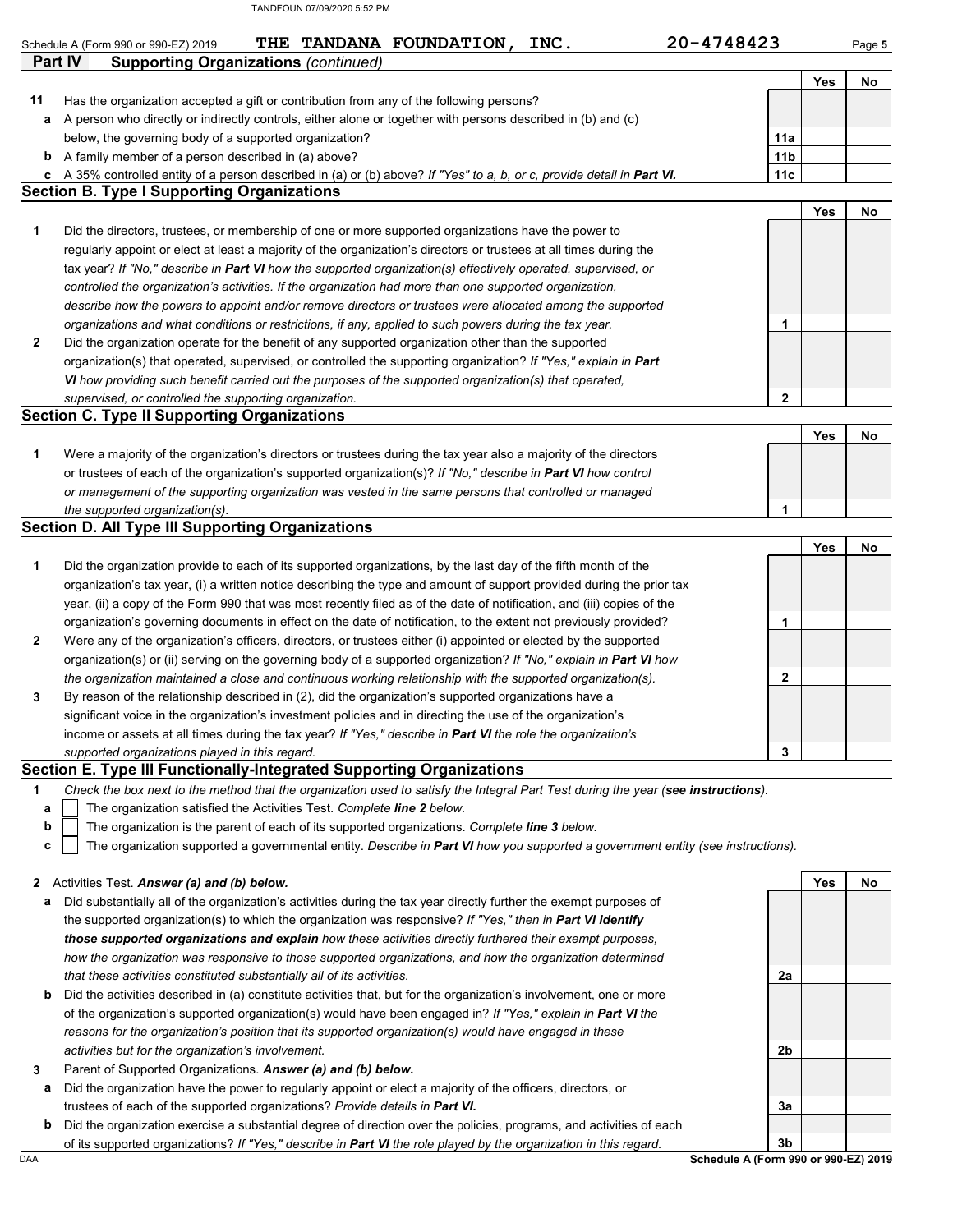| THE TANDANA FOUNDATION, INC.<br>Schedule A (Form 990 or 990-EZ) 2019                                                                  |                | 20-4748423     | Page 6                         |
|---------------------------------------------------------------------------------------------------------------------------------------|----------------|----------------|--------------------------------|
| <b>Part V</b><br>Type III Non-Functionally Integrated 509(a)(3) Supporting Organizations                                              |                |                |                                |
| Check here if the organization satisfied the Integral Part Test as a qualifying trust on Nov. 20, 1970 (explain in Part VI). See<br>1 |                |                |                                |
| instructions. All other Type III non-functionally integrated supporting organizations must complete Sections A through E.             |                |                |                                |
| <b>Section A - Adjusted Net Income</b>                                                                                                |                | (A) Prior Year | (B) Current Year<br>(optional) |
| 1<br>Net short-term capital gain                                                                                                      | 1              |                |                                |
| $\mathbf{2}$<br>Recoveries of prior-year distributions                                                                                | $\mathbf{2}$   |                |                                |
| 3<br>Other gross income (see instructions)                                                                                            | 3              |                |                                |
| Add lines 1 through 3.<br>4                                                                                                           | 4              |                |                                |
| 5<br>Depreciation and depletion                                                                                                       | 5              |                |                                |
| Portion of operating expenses paid or incurred for production or<br>6                                                                 |                |                |                                |
| collection of gross income or for management, conservation, or                                                                        |                |                |                                |
| maintenance of property held for production of income (see instructions)                                                              | 6              |                |                                |
| 7<br>Other expenses (see instructions)                                                                                                | 7              |                |                                |
| <b>Adjusted Net Income</b> (subtract lines 5, 6, and 7 from line 4)<br>8                                                              | 8              |                |                                |
| <b>Section B - Minimum Asset Amount</b>                                                                                               |                | (A) Prior Year | (B) Current Year<br>(optional) |
| Aggregate fair market value of all non-exempt-use assets (see<br>1                                                                    |                |                |                                |
| instructions for short tax year or assets held for part of year):                                                                     |                |                |                                |
| Average monthly value of securities<br>a                                                                                              | 1a             |                |                                |
| Average monthly cash balances<br>b                                                                                                    | 1 <sub>b</sub> |                |                                |
| Fair market value of other non-exempt-use assets<br>c                                                                                 | 1c             |                |                                |
| <b>Total</b> (add lines 1a, 1b, and 1c)<br>d                                                                                          | 1d             |                |                                |
| <b>Discount</b> claimed for blockage or other<br>е                                                                                    |                |                |                                |
| factors (explain in detail in Part VI):                                                                                               |                |                |                                |
| $\mathbf{2}$<br>Acquisition indebtedness applicable to non-exempt-use assets                                                          | $\overline{2}$ |                |                                |
| 3<br>Subtract line 2 from line 1d.                                                                                                    | 3              |                |                                |
| Cash deemed held for exempt use. Enter 1-1/2% of line 3 (for greater amount,<br>4                                                     |                |                |                                |
| see instructions)                                                                                                                     | 4              |                |                                |
| 5<br>Net value of non-exempt-use assets (subtract line 4 from line 3)                                                                 | 5              |                |                                |
| 6<br>Multiply line 5 by 035.                                                                                                          | 6              |                |                                |
| $\overline{7}$<br>Recoveries of prior-year distributions                                                                              | $\overline{7}$ |                |                                |
| 8<br>Minimum Asset Amount (add line 7 to line 6)                                                                                      | 8              |                |                                |
| <b>Section C - Distributable Amount</b>                                                                                               |                |                | <b>Current Year</b>            |
| Adjusted net income for prior year (from Section A, line 8, Column A)<br>1                                                            | 1              |                |                                |
| $\mathbf{2}$<br>Enter 85% of line 1.                                                                                                  | $\mathbf{2}$   |                |                                |
| Minimum asset amount for prior year (from Section B, line 8, Column A)<br>3                                                           | 3              |                |                                |
| Enter greater of line 2 or line 3.<br>4                                                                                               | 4              |                |                                |
| 5<br>Income tax imposed in prior year                                                                                                 | 5              |                |                                |
| <b>Distributable Amount.</b> Subtract line 5 from line 4, unless subject to<br>6                                                      |                |                |                                |
| emergency temporary reduction (see instructions)                                                                                      | 6              |                |                                |

**7**  $\,$   $\,$   $\,$   $\,$   $\,$   $\,$  Check here if the current year is the organization's first as a non-functionally integrated Type III supporting organization (see instructions).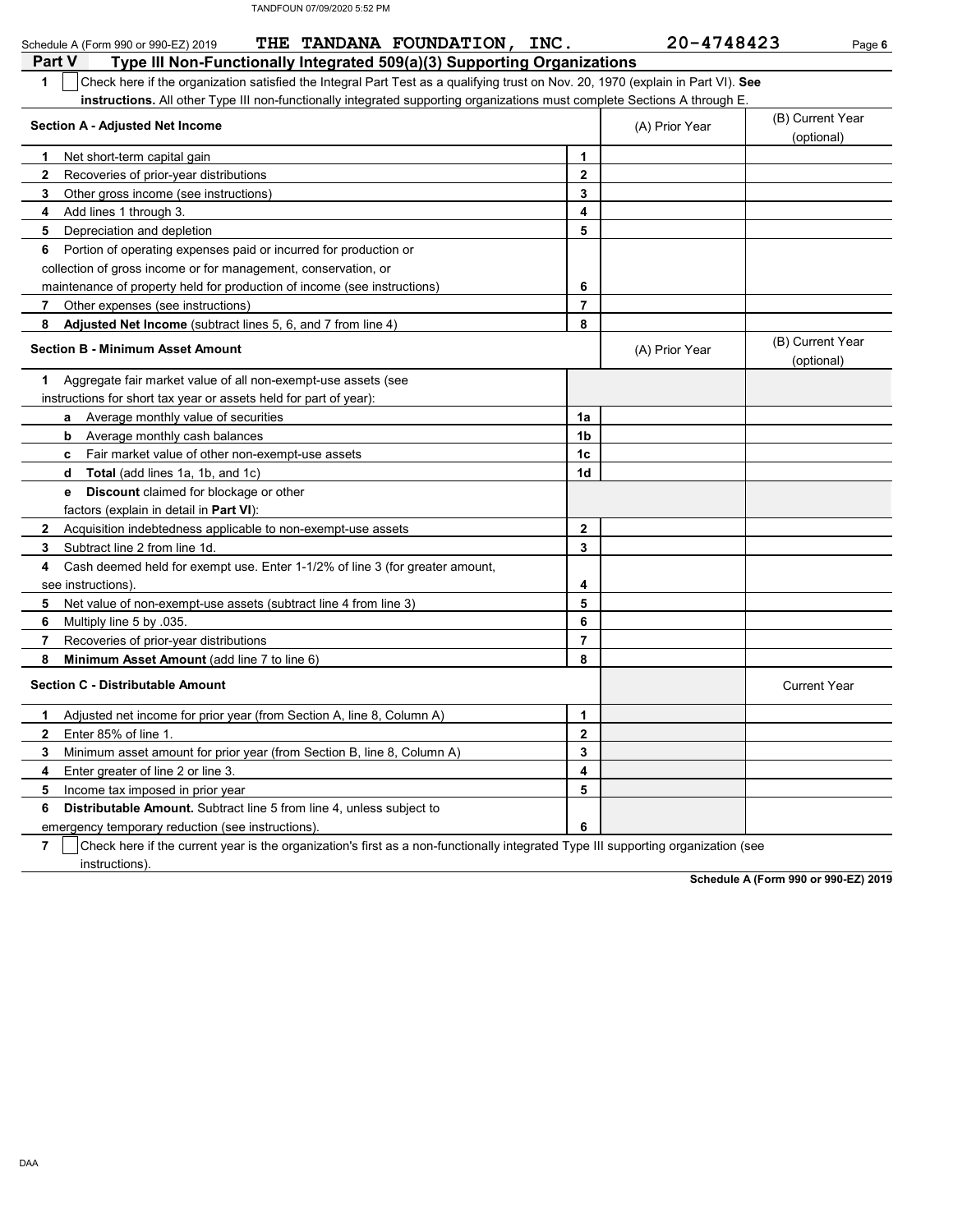| Part V       | THE TANDANA FOUNDATION, INC.<br>Schedule A (Form 990 or 990-EZ) 2019<br>Type III Non-Functionally Integrated 509(a)(3) Supporting Organizations (continued) |                             | 20-4748423                            | Page 7                                         |
|--------------|-------------------------------------------------------------------------------------------------------------------------------------------------------------|-----------------------------|---------------------------------------|------------------------------------------------|
|              | <b>Section D - Distributions</b>                                                                                                                            |                             |                                       | <b>Current Year</b>                            |
| 1            | Amounts paid to supported organizations to accomplish exempt purposes                                                                                       |                             |                                       |                                                |
| $\mathbf{2}$ | Amounts paid to perform activity that directly furthers exempt purposes of supported                                                                        |                             |                                       |                                                |
|              | organizations, in excess of income from activity                                                                                                            |                             |                                       |                                                |
| 3            | Administrative expenses paid to accomplish exempt purposes of supported organizations                                                                       |                             |                                       |                                                |
| 4            | Amounts paid to acquire exempt-use assets                                                                                                                   |                             |                                       |                                                |
| 5            | Qualified set-aside amounts (prior IRS approval required)                                                                                                   |                             |                                       |                                                |
| 6            | Other distributions (describe in Part VI). See instructions.                                                                                                |                             |                                       |                                                |
| 7            | Total annual distributions. Add lines 1 through 6.                                                                                                          |                             |                                       |                                                |
| 8            | Distributions to attentive supported organizations to which the organization is responsive                                                                  |                             |                                       |                                                |
|              | (provide details in Part VI). See instructions.                                                                                                             |                             |                                       |                                                |
| 9            | Distributable amount for 2019 from Section C, line 6                                                                                                        |                             |                                       |                                                |
| 10           | Line 8 amount divided by line 9 amount                                                                                                                      |                             |                                       |                                                |
|              |                                                                                                                                                             | (i)                         | (ii)                                  | (iii)                                          |
|              | Section E - Distribution Allocations (see instructions)                                                                                                     | <b>Excess Distributions</b> | <b>Underdistributions</b><br>Pre-2019 | <b>Distributable</b><br><b>Amount for 2019</b> |
| 1            | Distributable amount for 2019 from Section C, line 6                                                                                                        |                             |                                       |                                                |
| $\mathbf{2}$ | Underdistributions, if any, for years prior to 2019                                                                                                         |                             |                                       |                                                |
|              | (reasonable cause required-explain in Part VI). See                                                                                                         |                             |                                       |                                                |
|              | instructions.                                                                                                                                               |                             |                                       |                                                |
| 3            | Excess distributions carryover, if any, to 2019                                                                                                             |                             |                                       |                                                |
|              |                                                                                                                                                             |                             |                                       |                                                |
|              |                                                                                                                                                             |                             |                                       |                                                |
|              |                                                                                                                                                             |                             |                                       |                                                |
|              |                                                                                                                                                             |                             |                                       |                                                |
|              | e From 2018                                                                                                                                                 |                             |                                       |                                                |
|              | f Total of lines 3a through e                                                                                                                               |                             |                                       |                                                |
|              | g Applied to underdistributions of prior years                                                                                                              |                             |                                       |                                                |
|              | h Applied to 2019 distributable amount                                                                                                                      |                             |                                       |                                                |
|              | Carryover from 2014 not applied (see instructions)                                                                                                          |                             |                                       |                                                |
|              | Remainder. Subtract lines 3g, 3h, and 3i from 3f.                                                                                                           |                             |                                       |                                                |
| 4            | Distributions for 2019 from                                                                                                                                 |                             |                                       |                                                |
|              | Section D, line 7:<br>\$                                                                                                                                    |                             |                                       |                                                |
|              | a Applied to underdistributions of prior years                                                                                                              |                             |                                       |                                                |
|              | <b>b</b> Applied to 2019 distributable amount                                                                                                               |                             |                                       |                                                |
|              | c Remainder. Subtract lines 4a and 4b from 4.                                                                                                               |                             |                                       |                                                |
| 5            | Remaining underdistributions for years prior to 2019, if                                                                                                    |                             |                                       |                                                |
|              | any. Subtract lines 3g and 4a from line 2. For result                                                                                                       |                             |                                       |                                                |
|              | greater than zero, explain in Part VI. See instructions.                                                                                                    |                             |                                       |                                                |
| 6            | Remaining underdistributions for 2019. Subtract lines 3h                                                                                                    |                             |                                       |                                                |
|              | and 4b from line 1. For result greater than zero, explain in                                                                                                |                             |                                       |                                                |
|              | <b>Part VI.</b> See instructions.                                                                                                                           |                             |                                       |                                                |
| 7            | Excess distributions carryover to 2020. Add lines 3j                                                                                                        |                             |                                       |                                                |
|              | and 4c.                                                                                                                                                     |                             |                                       |                                                |
| 8            | Breakdown of line 7:                                                                                                                                        |                             |                                       |                                                |
|              | a Excess from 2015                                                                                                                                          |                             |                                       |                                                |
|              | <b>b</b> Excess from 2016                                                                                                                                   |                             |                                       |                                                |
|              |                                                                                                                                                             |                             |                                       |                                                |
|              | d Excess from 2018                                                                                                                                          |                             |                                       |                                                |
|              |                                                                                                                                                             |                             |                                       |                                                |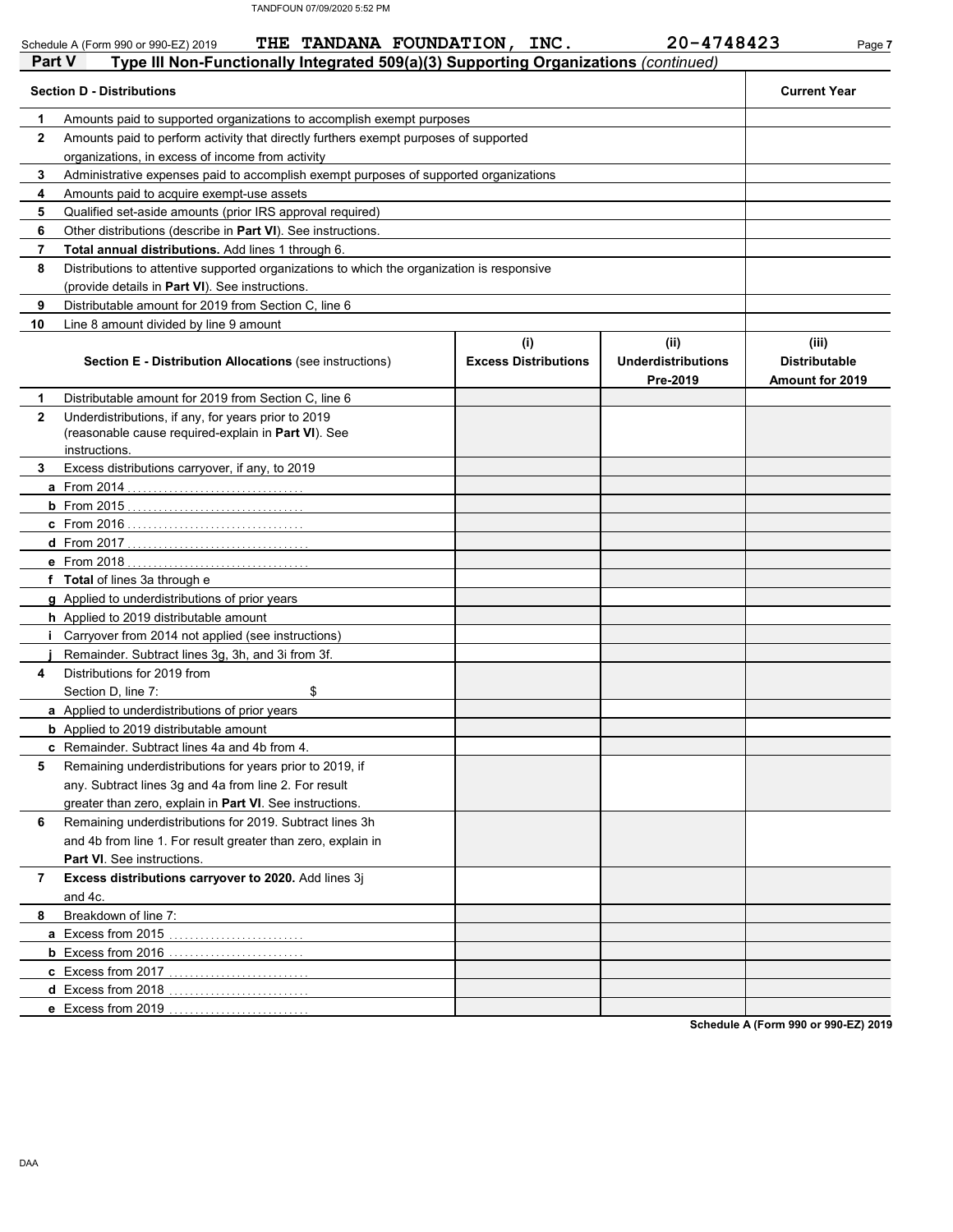| Part VI | Schedule A (Form 990 or 990-EZ) 2019 |  | THE TANDANA FOUNDATION, INC. | 20-4748423<br>Supplemental Information. Provide the explanations required by Part II, line 10; Part II, line 17a or 17b; Part<br>III, line 12; Part IV, Section A, lines 1, 2, 3b, 3c, 4b, 4c, 5a, 6, 9a, 9b, 9c, 11a, 11b, and 11c; Part IV, Section<br>B, lines 1 and 2; Part IV, Section C, line 1; Part IV, Section D, lines 2 and 3; Part IV, Section E, lines 1c, 2a, 2b,<br>3a, and 3b; Part V, line 1; Part V, Section B, line 1e; Part V, Section D, lines 5, 6, and 8; and Part V, Section E,<br>lines 2, 5, and 6. Also complete this part for any additional information. (See instructions.) | Page 8 |
|---------|--------------------------------------|--|------------------------------|-----------------------------------------------------------------------------------------------------------------------------------------------------------------------------------------------------------------------------------------------------------------------------------------------------------------------------------------------------------------------------------------------------------------------------------------------------------------------------------------------------------------------------------------------------------------------------------------------------------|--------|
|         |                                      |  |                              |                                                                                                                                                                                                                                                                                                                                                                                                                                                                                                                                                                                                           |        |
|         |                                      |  |                              |                                                                                                                                                                                                                                                                                                                                                                                                                                                                                                                                                                                                           |        |
|         |                                      |  |                              |                                                                                                                                                                                                                                                                                                                                                                                                                                                                                                                                                                                                           |        |
|         |                                      |  |                              |                                                                                                                                                                                                                                                                                                                                                                                                                                                                                                                                                                                                           |        |
|         |                                      |  |                              |                                                                                                                                                                                                                                                                                                                                                                                                                                                                                                                                                                                                           |        |
|         |                                      |  |                              |                                                                                                                                                                                                                                                                                                                                                                                                                                                                                                                                                                                                           |        |
|         |                                      |  |                              |                                                                                                                                                                                                                                                                                                                                                                                                                                                                                                                                                                                                           |        |
|         |                                      |  |                              |                                                                                                                                                                                                                                                                                                                                                                                                                                                                                                                                                                                                           |        |
|         |                                      |  |                              |                                                                                                                                                                                                                                                                                                                                                                                                                                                                                                                                                                                                           |        |
|         |                                      |  |                              |                                                                                                                                                                                                                                                                                                                                                                                                                                                                                                                                                                                                           |        |
|         |                                      |  |                              |                                                                                                                                                                                                                                                                                                                                                                                                                                                                                                                                                                                                           |        |
|         |                                      |  |                              |                                                                                                                                                                                                                                                                                                                                                                                                                                                                                                                                                                                                           |        |
|         |                                      |  |                              |                                                                                                                                                                                                                                                                                                                                                                                                                                                                                                                                                                                                           |        |
|         |                                      |  |                              |                                                                                                                                                                                                                                                                                                                                                                                                                                                                                                                                                                                                           |        |
|         |                                      |  |                              |                                                                                                                                                                                                                                                                                                                                                                                                                                                                                                                                                                                                           |        |
|         |                                      |  |                              |                                                                                                                                                                                                                                                                                                                                                                                                                                                                                                                                                                                                           |        |
|         |                                      |  |                              |                                                                                                                                                                                                                                                                                                                                                                                                                                                                                                                                                                                                           |        |
|         |                                      |  |                              |                                                                                                                                                                                                                                                                                                                                                                                                                                                                                                                                                                                                           |        |
|         |                                      |  |                              |                                                                                                                                                                                                                                                                                                                                                                                                                                                                                                                                                                                                           |        |
|         |                                      |  |                              |                                                                                                                                                                                                                                                                                                                                                                                                                                                                                                                                                                                                           |        |
|         |                                      |  |                              |                                                                                                                                                                                                                                                                                                                                                                                                                                                                                                                                                                                                           |        |
|         |                                      |  |                              |                                                                                                                                                                                                                                                                                                                                                                                                                                                                                                                                                                                                           |        |
|         |                                      |  |                              |                                                                                                                                                                                                                                                                                                                                                                                                                                                                                                                                                                                                           |        |
|         |                                      |  |                              |                                                                                                                                                                                                                                                                                                                                                                                                                                                                                                                                                                                                           |        |
|         |                                      |  |                              |                                                                                                                                                                                                                                                                                                                                                                                                                                                                                                                                                                                                           |        |
|         |                                      |  |                              |                                                                                                                                                                                                                                                                                                                                                                                                                                                                                                                                                                                                           |        |
|         |                                      |  |                              |                                                                                                                                                                                                                                                                                                                                                                                                                                                                                                                                                                                                           |        |
|         |                                      |  |                              |                                                                                                                                                                                                                                                                                                                                                                                                                                                                                                                                                                                                           |        |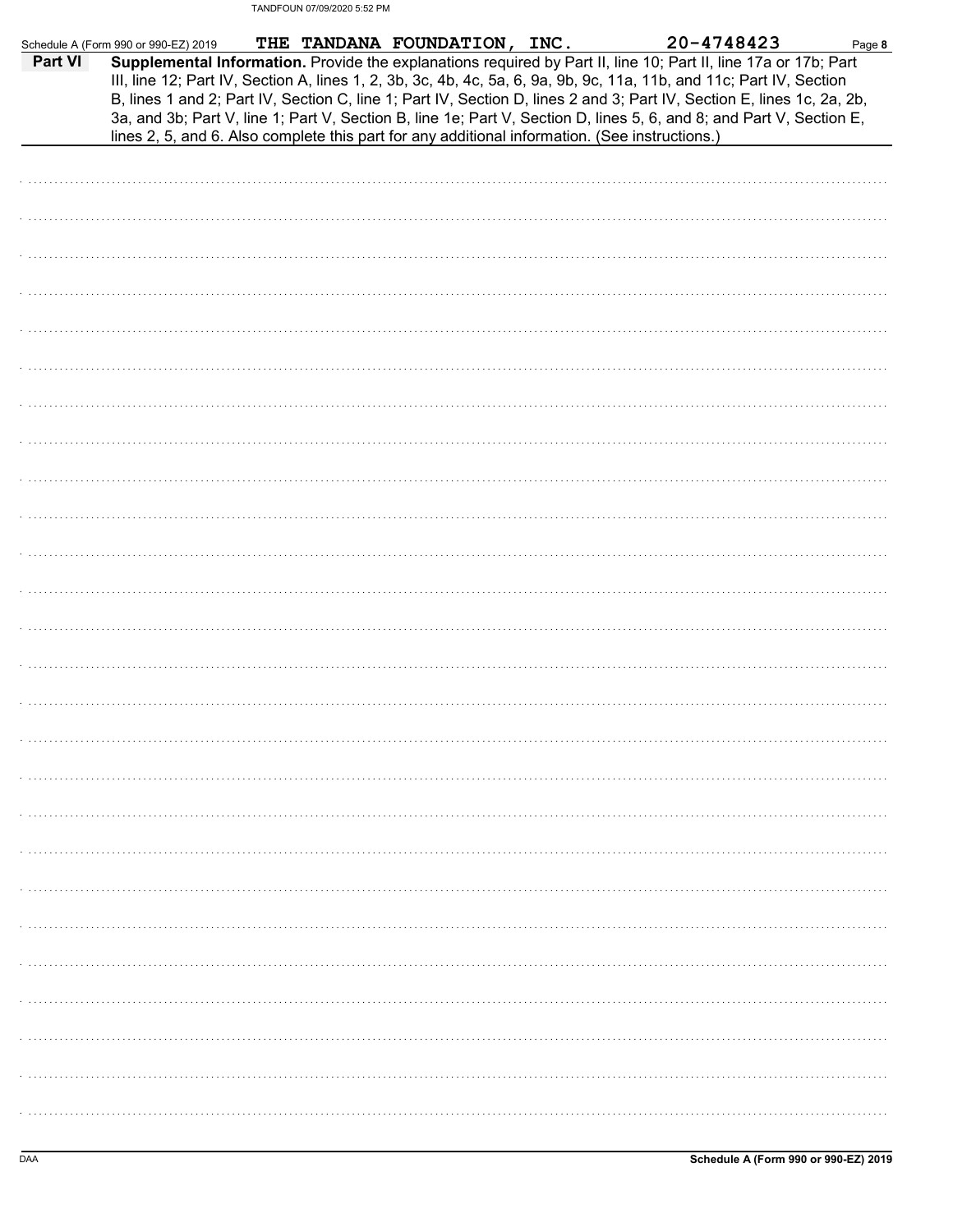Department of the Treasury Internal Revenue Service

# **SCHEDULE D Supplemental Financial Statements**

 **Attach to Form 990. (Form 990) Part IV, line 6, 7, 8, 9, 10, 11a, 11b, 11c, 11d, 11e, 11f, 12a, or 12b. Complete if the organization answered "Yes" on Form 990,**

 **Go to** *www.irs.gov/Form990* **for instructions and the latest information.**

**Name of the organization**

## **2019 Open to Public Inspection**

OMB No. 1545-0047

| <b>Employer identification number</b> |  |
|---------------------------------------|--|
|---------------------------------------|--|

| Organizations Maintaining Donor Advised Funds or Other Similar Funds or Accounts.<br>Part I<br>Complete if the organization answered "Yes" on Form 990, Part IV, line 6.<br>(a) Donor advised funds<br>(b) Funds and other accounts<br>Total number at end of year<br>1<br>2<br>Aggregate value of grants from (during year)<br>3<br>4<br>Did the organization inform all donors and donor advisors in writing that the assets held in donor advised<br>5<br>Yes<br>No<br>Did the organization inform all grantees, donors, and donor advisors in writing that grant funds can be used<br>6<br>only for charitable purposes and not for the benefit of the donor or donor advisor, or for any other purpose<br>conferring impermissible private benefit?<br><b>Yes</b><br>No<br><b>Conservation Easements.</b><br>Part II<br>Complete if the organization answered "Yes" on Form 990, Part IV, line 7.<br>Purpose(s) of conservation easements held by the organization (check all that apply).<br>1.<br>Preservation of land for public use (for example, recreation or education)<br>Preservation of a historically important land area<br>Protection of natural habitat<br>Preservation of a certified historic structure<br>Preservation of open space<br>Complete lines 2a through 2d if the organization held a qualified conservation contribution in the form of a conservation<br>2<br>easement on the last day of the tax year.<br>2a<br>а<br>2b<br>b<br>Number of conservation easements on a certified historic structure included in (a) [[[[[[[[[[[[[[[[[[[[[[[[[]]]]]]]<br>2c<br>d Number of conservation easements included in (c) acquired after 7/25/06, and not on a<br>2d<br>historic structure listed in the National Register<br>Number of conservation easements modified, transferred, released, extinguished, or terminated by the organization during the<br>3<br>tax year $\blacktriangleright$<br><u> 1999 - Jan Salaman Sala</u><br>Number of states where property subject to conservation easement is located ▶<br>Does the organization have a written policy regarding the periodic monitoring, inspection, handling of<br>5<br>No<br>Yes<br>Staff and volunteer hours devoted to monitoring, inspecting, handling of violations, and enforcing conservation easements during the year<br>6<br>Amount of expenses incurred in monitoring, inspecting, handling of violations, and enforcing conservation easements during the year<br>7<br>$\blacktriangleright$ \$<br>Does each conservation easement reported on line 2(d) above satisfy the requirements of section 170(h)(4)(B)(i)<br><b>Yes</b><br>No<br>and section $170(h)(4)(B)(ii)?$<br>In Part XIII, describe how the organization reports conservation easements in its revenue and expense statement and<br>9<br>balance sheet, and include, if applicable, the text of the footnote to the organization's financial statements that describes the<br>organization's accounting for conservation easements.<br>Organizations Maintaining Collections of Art, Historical Treasures, or Other Similar Assets.<br>Part III<br>Complete if the organization answered "Yes" on Form 990, Part IV, line 8.<br>1a If the organization elected, as permitted under FASB ASC 958, not to report in its revenue statement and balance sheet works<br>of art, historical treasures, or other similar assets held for public exhibition, education, or research in furtherance of public<br>service, provide in Part XIII the text of the footnote to its financial statements that describes these items.<br>If the organization elected, as permitted under FASB ASC 958, to report in its revenue statement and balance sheet works of<br>b<br>art, historical treasures, or other similar assets held for public exhibition, education, or research in furtherance of public service,<br>provide the following amounts relating to these items:<br>$\blacktriangleright$ \$<br>(ii) Assets included in Form 990, Part X<br>If the organization received or held works of art, historical treasures, or other similar assets for financial gain, provide the<br>2<br>following amounts required to be reported under FASB ASC 958 relating to these items:<br>а | THE<br>TANDANA FOUNDATION, INC. |  | 20-4748423 |
|-----------------------------------------------------------------------------------------------------------------------------------------------------------------------------------------------------------------------------------------------------------------------------------------------------------------------------------------------------------------------------------------------------------------------------------------------------------------------------------------------------------------------------------------------------------------------------------------------------------------------------------------------------------------------------------------------------------------------------------------------------------------------------------------------------------------------------------------------------------------------------------------------------------------------------------------------------------------------------------------------------------------------------------------------------------------------------------------------------------------------------------------------------------------------------------------------------------------------------------------------------------------------------------------------------------------------------------------------------------------------------------------------------------------------------------------------------------------------------------------------------------------------------------------------------------------------------------------------------------------------------------------------------------------------------------------------------------------------------------------------------------------------------------------------------------------------------------------------------------------------------------------------------------------------------------------------------------------------------------------------------------------------------------------------------------------------------------------------------------------------------------------------------------------------------------------------------------------------------------------------------------------------------------------------------------------------------------------------------------------------------------------------------------------------------------------------------------------------------------------------------------------------------------------------------------------------------------------------------------------------------------------------------------------------------------------------------------------------------------------------------------------------------------------------------------------------------------------------------------------------------------------------------------------------------------------------------------------------------------------------------------------------------------------------------------------------------------------------------------------------------------------------------------------------------------------------------------------------------------------------------------------------------------------------------------------------------------------------------------------------------------------------------------------------------------------------------------------------------------------------------------------------------------------------------------------------------------------------------------------------------------------------------------------------------------------------------------------------------------------------------------------------------------------------------------------------------------------------------------------------------------------------------------------------------------------------------------------------------------------------------------------------------------------------------------------------------------------------------------------------------------------------------------------------------------------------------------------------------------------------------|---------------------------------|--|------------|
|                                                                                                                                                                                                                                                                                                                                                                                                                                                                                                                                                                                                                                                                                                                                                                                                                                                                                                                                                                                                                                                                                                                                                                                                                                                                                                                                                                                                                                                                                                                                                                                                                                                                                                                                                                                                                                                                                                                                                                                                                                                                                                                                                                                                                                                                                                                                                                                                                                                                                                                                                                                                                                                                                                                                                                                                                                                                                                                                                                                                                                                                                                                                                                                                                                                                                                                                                                                                                                                                                                                                                                                                                                                                                                                                                                                                                                                                                                                                                                                                                                                                                                                                                                                                                                                     |                                 |  |            |
|                                                                                                                                                                                                                                                                                                                                                                                                                                                                                                                                                                                                                                                                                                                                                                                                                                                                                                                                                                                                                                                                                                                                                                                                                                                                                                                                                                                                                                                                                                                                                                                                                                                                                                                                                                                                                                                                                                                                                                                                                                                                                                                                                                                                                                                                                                                                                                                                                                                                                                                                                                                                                                                                                                                                                                                                                                                                                                                                                                                                                                                                                                                                                                                                                                                                                                                                                                                                                                                                                                                                                                                                                                                                                                                                                                                                                                                                                                                                                                                                                                                                                                                                                                                                                                                     |                                 |  |            |
| Held at the End of the Tax Year                                                                                                                                                                                                                                                                                                                                                                                                                                                                                                                                                                                                                                                                                                                                                                                                                                                                                                                                                                                                                                                                                                                                                                                                                                                                                                                                                                                                                                                                                                                                                                                                                                                                                                                                                                                                                                                                                                                                                                                                                                                                                                                                                                                                                                                                                                                                                                                                                                                                                                                                                                                                                                                                                                                                                                                                                                                                                                                                                                                                                                                                                                                                                                                                                                                                                                                                                                                                                                                                                                                                                                                                                                                                                                                                                                                                                                                                                                                                                                                                                                                                                                                                                                                                                     |                                 |  |            |
|                                                                                                                                                                                                                                                                                                                                                                                                                                                                                                                                                                                                                                                                                                                                                                                                                                                                                                                                                                                                                                                                                                                                                                                                                                                                                                                                                                                                                                                                                                                                                                                                                                                                                                                                                                                                                                                                                                                                                                                                                                                                                                                                                                                                                                                                                                                                                                                                                                                                                                                                                                                                                                                                                                                                                                                                                                                                                                                                                                                                                                                                                                                                                                                                                                                                                                                                                                                                                                                                                                                                                                                                                                                                                                                                                                                                                                                                                                                                                                                                                                                                                                                                                                                                                                                     |                                 |  |            |
|                                                                                                                                                                                                                                                                                                                                                                                                                                                                                                                                                                                                                                                                                                                                                                                                                                                                                                                                                                                                                                                                                                                                                                                                                                                                                                                                                                                                                                                                                                                                                                                                                                                                                                                                                                                                                                                                                                                                                                                                                                                                                                                                                                                                                                                                                                                                                                                                                                                                                                                                                                                                                                                                                                                                                                                                                                                                                                                                                                                                                                                                                                                                                                                                                                                                                                                                                                                                                                                                                                                                                                                                                                                                                                                                                                                                                                                                                                                                                                                                                                                                                                                                                                                                                                                     |                                 |  |            |
|                                                                                                                                                                                                                                                                                                                                                                                                                                                                                                                                                                                                                                                                                                                                                                                                                                                                                                                                                                                                                                                                                                                                                                                                                                                                                                                                                                                                                                                                                                                                                                                                                                                                                                                                                                                                                                                                                                                                                                                                                                                                                                                                                                                                                                                                                                                                                                                                                                                                                                                                                                                                                                                                                                                                                                                                                                                                                                                                                                                                                                                                                                                                                                                                                                                                                                                                                                                                                                                                                                                                                                                                                                                                                                                                                                                                                                                                                                                                                                                                                                                                                                                                                                                                                                                     |                                 |  |            |
|                                                                                                                                                                                                                                                                                                                                                                                                                                                                                                                                                                                                                                                                                                                                                                                                                                                                                                                                                                                                                                                                                                                                                                                                                                                                                                                                                                                                                                                                                                                                                                                                                                                                                                                                                                                                                                                                                                                                                                                                                                                                                                                                                                                                                                                                                                                                                                                                                                                                                                                                                                                                                                                                                                                                                                                                                                                                                                                                                                                                                                                                                                                                                                                                                                                                                                                                                                                                                                                                                                                                                                                                                                                                                                                                                                                                                                                                                                                                                                                                                                                                                                                                                                                                                                                     |                                 |  |            |
|                                                                                                                                                                                                                                                                                                                                                                                                                                                                                                                                                                                                                                                                                                                                                                                                                                                                                                                                                                                                                                                                                                                                                                                                                                                                                                                                                                                                                                                                                                                                                                                                                                                                                                                                                                                                                                                                                                                                                                                                                                                                                                                                                                                                                                                                                                                                                                                                                                                                                                                                                                                                                                                                                                                                                                                                                                                                                                                                                                                                                                                                                                                                                                                                                                                                                                                                                                                                                                                                                                                                                                                                                                                                                                                                                                                                                                                                                                                                                                                                                                                                                                                                                                                                                                                     |                                 |  |            |
|                                                                                                                                                                                                                                                                                                                                                                                                                                                                                                                                                                                                                                                                                                                                                                                                                                                                                                                                                                                                                                                                                                                                                                                                                                                                                                                                                                                                                                                                                                                                                                                                                                                                                                                                                                                                                                                                                                                                                                                                                                                                                                                                                                                                                                                                                                                                                                                                                                                                                                                                                                                                                                                                                                                                                                                                                                                                                                                                                                                                                                                                                                                                                                                                                                                                                                                                                                                                                                                                                                                                                                                                                                                                                                                                                                                                                                                                                                                                                                                                                                                                                                                                                                                                                                                     |                                 |  |            |
|                                                                                                                                                                                                                                                                                                                                                                                                                                                                                                                                                                                                                                                                                                                                                                                                                                                                                                                                                                                                                                                                                                                                                                                                                                                                                                                                                                                                                                                                                                                                                                                                                                                                                                                                                                                                                                                                                                                                                                                                                                                                                                                                                                                                                                                                                                                                                                                                                                                                                                                                                                                                                                                                                                                                                                                                                                                                                                                                                                                                                                                                                                                                                                                                                                                                                                                                                                                                                                                                                                                                                                                                                                                                                                                                                                                                                                                                                                                                                                                                                                                                                                                                                                                                                                                     |                                 |  |            |
|                                                                                                                                                                                                                                                                                                                                                                                                                                                                                                                                                                                                                                                                                                                                                                                                                                                                                                                                                                                                                                                                                                                                                                                                                                                                                                                                                                                                                                                                                                                                                                                                                                                                                                                                                                                                                                                                                                                                                                                                                                                                                                                                                                                                                                                                                                                                                                                                                                                                                                                                                                                                                                                                                                                                                                                                                                                                                                                                                                                                                                                                                                                                                                                                                                                                                                                                                                                                                                                                                                                                                                                                                                                                                                                                                                                                                                                                                                                                                                                                                                                                                                                                                                                                                                                     |                                 |  |            |
|                                                                                                                                                                                                                                                                                                                                                                                                                                                                                                                                                                                                                                                                                                                                                                                                                                                                                                                                                                                                                                                                                                                                                                                                                                                                                                                                                                                                                                                                                                                                                                                                                                                                                                                                                                                                                                                                                                                                                                                                                                                                                                                                                                                                                                                                                                                                                                                                                                                                                                                                                                                                                                                                                                                                                                                                                                                                                                                                                                                                                                                                                                                                                                                                                                                                                                                                                                                                                                                                                                                                                                                                                                                                                                                                                                                                                                                                                                                                                                                                                                                                                                                                                                                                                                                     |                                 |  |            |
|                                                                                                                                                                                                                                                                                                                                                                                                                                                                                                                                                                                                                                                                                                                                                                                                                                                                                                                                                                                                                                                                                                                                                                                                                                                                                                                                                                                                                                                                                                                                                                                                                                                                                                                                                                                                                                                                                                                                                                                                                                                                                                                                                                                                                                                                                                                                                                                                                                                                                                                                                                                                                                                                                                                                                                                                                                                                                                                                                                                                                                                                                                                                                                                                                                                                                                                                                                                                                                                                                                                                                                                                                                                                                                                                                                                                                                                                                                                                                                                                                                                                                                                                                                                                                                                     |                                 |  |            |
|                                                                                                                                                                                                                                                                                                                                                                                                                                                                                                                                                                                                                                                                                                                                                                                                                                                                                                                                                                                                                                                                                                                                                                                                                                                                                                                                                                                                                                                                                                                                                                                                                                                                                                                                                                                                                                                                                                                                                                                                                                                                                                                                                                                                                                                                                                                                                                                                                                                                                                                                                                                                                                                                                                                                                                                                                                                                                                                                                                                                                                                                                                                                                                                                                                                                                                                                                                                                                                                                                                                                                                                                                                                                                                                                                                                                                                                                                                                                                                                                                                                                                                                                                                                                                                                     |                                 |  |            |
|                                                                                                                                                                                                                                                                                                                                                                                                                                                                                                                                                                                                                                                                                                                                                                                                                                                                                                                                                                                                                                                                                                                                                                                                                                                                                                                                                                                                                                                                                                                                                                                                                                                                                                                                                                                                                                                                                                                                                                                                                                                                                                                                                                                                                                                                                                                                                                                                                                                                                                                                                                                                                                                                                                                                                                                                                                                                                                                                                                                                                                                                                                                                                                                                                                                                                                                                                                                                                                                                                                                                                                                                                                                                                                                                                                                                                                                                                                                                                                                                                                                                                                                                                                                                                                                     |                                 |  |            |
|                                                                                                                                                                                                                                                                                                                                                                                                                                                                                                                                                                                                                                                                                                                                                                                                                                                                                                                                                                                                                                                                                                                                                                                                                                                                                                                                                                                                                                                                                                                                                                                                                                                                                                                                                                                                                                                                                                                                                                                                                                                                                                                                                                                                                                                                                                                                                                                                                                                                                                                                                                                                                                                                                                                                                                                                                                                                                                                                                                                                                                                                                                                                                                                                                                                                                                                                                                                                                                                                                                                                                                                                                                                                                                                                                                                                                                                                                                                                                                                                                                                                                                                                                                                                                                                     |                                 |  |            |
|                                                                                                                                                                                                                                                                                                                                                                                                                                                                                                                                                                                                                                                                                                                                                                                                                                                                                                                                                                                                                                                                                                                                                                                                                                                                                                                                                                                                                                                                                                                                                                                                                                                                                                                                                                                                                                                                                                                                                                                                                                                                                                                                                                                                                                                                                                                                                                                                                                                                                                                                                                                                                                                                                                                                                                                                                                                                                                                                                                                                                                                                                                                                                                                                                                                                                                                                                                                                                                                                                                                                                                                                                                                                                                                                                                                                                                                                                                                                                                                                                                                                                                                                                                                                                                                     |                                 |  |            |
|                                                                                                                                                                                                                                                                                                                                                                                                                                                                                                                                                                                                                                                                                                                                                                                                                                                                                                                                                                                                                                                                                                                                                                                                                                                                                                                                                                                                                                                                                                                                                                                                                                                                                                                                                                                                                                                                                                                                                                                                                                                                                                                                                                                                                                                                                                                                                                                                                                                                                                                                                                                                                                                                                                                                                                                                                                                                                                                                                                                                                                                                                                                                                                                                                                                                                                                                                                                                                                                                                                                                                                                                                                                                                                                                                                                                                                                                                                                                                                                                                                                                                                                                                                                                                                                     |                                 |  |            |
|                                                                                                                                                                                                                                                                                                                                                                                                                                                                                                                                                                                                                                                                                                                                                                                                                                                                                                                                                                                                                                                                                                                                                                                                                                                                                                                                                                                                                                                                                                                                                                                                                                                                                                                                                                                                                                                                                                                                                                                                                                                                                                                                                                                                                                                                                                                                                                                                                                                                                                                                                                                                                                                                                                                                                                                                                                                                                                                                                                                                                                                                                                                                                                                                                                                                                                                                                                                                                                                                                                                                                                                                                                                                                                                                                                                                                                                                                                                                                                                                                                                                                                                                                                                                                                                     |                                 |  |            |
|                                                                                                                                                                                                                                                                                                                                                                                                                                                                                                                                                                                                                                                                                                                                                                                                                                                                                                                                                                                                                                                                                                                                                                                                                                                                                                                                                                                                                                                                                                                                                                                                                                                                                                                                                                                                                                                                                                                                                                                                                                                                                                                                                                                                                                                                                                                                                                                                                                                                                                                                                                                                                                                                                                                                                                                                                                                                                                                                                                                                                                                                                                                                                                                                                                                                                                                                                                                                                                                                                                                                                                                                                                                                                                                                                                                                                                                                                                                                                                                                                                                                                                                                                                                                                                                     |                                 |  |            |
|                                                                                                                                                                                                                                                                                                                                                                                                                                                                                                                                                                                                                                                                                                                                                                                                                                                                                                                                                                                                                                                                                                                                                                                                                                                                                                                                                                                                                                                                                                                                                                                                                                                                                                                                                                                                                                                                                                                                                                                                                                                                                                                                                                                                                                                                                                                                                                                                                                                                                                                                                                                                                                                                                                                                                                                                                                                                                                                                                                                                                                                                                                                                                                                                                                                                                                                                                                                                                                                                                                                                                                                                                                                                                                                                                                                                                                                                                                                                                                                                                                                                                                                                                                                                                                                     |                                 |  |            |
|                                                                                                                                                                                                                                                                                                                                                                                                                                                                                                                                                                                                                                                                                                                                                                                                                                                                                                                                                                                                                                                                                                                                                                                                                                                                                                                                                                                                                                                                                                                                                                                                                                                                                                                                                                                                                                                                                                                                                                                                                                                                                                                                                                                                                                                                                                                                                                                                                                                                                                                                                                                                                                                                                                                                                                                                                                                                                                                                                                                                                                                                                                                                                                                                                                                                                                                                                                                                                                                                                                                                                                                                                                                                                                                                                                                                                                                                                                                                                                                                                                                                                                                                                                                                                                                     |                                 |  |            |
|                                                                                                                                                                                                                                                                                                                                                                                                                                                                                                                                                                                                                                                                                                                                                                                                                                                                                                                                                                                                                                                                                                                                                                                                                                                                                                                                                                                                                                                                                                                                                                                                                                                                                                                                                                                                                                                                                                                                                                                                                                                                                                                                                                                                                                                                                                                                                                                                                                                                                                                                                                                                                                                                                                                                                                                                                                                                                                                                                                                                                                                                                                                                                                                                                                                                                                                                                                                                                                                                                                                                                                                                                                                                                                                                                                                                                                                                                                                                                                                                                                                                                                                                                                                                                                                     |                                 |  |            |
|                                                                                                                                                                                                                                                                                                                                                                                                                                                                                                                                                                                                                                                                                                                                                                                                                                                                                                                                                                                                                                                                                                                                                                                                                                                                                                                                                                                                                                                                                                                                                                                                                                                                                                                                                                                                                                                                                                                                                                                                                                                                                                                                                                                                                                                                                                                                                                                                                                                                                                                                                                                                                                                                                                                                                                                                                                                                                                                                                                                                                                                                                                                                                                                                                                                                                                                                                                                                                                                                                                                                                                                                                                                                                                                                                                                                                                                                                                                                                                                                                                                                                                                                                                                                                                                     |                                 |  |            |
|                                                                                                                                                                                                                                                                                                                                                                                                                                                                                                                                                                                                                                                                                                                                                                                                                                                                                                                                                                                                                                                                                                                                                                                                                                                                                                                                                                                                                                                                                                                                                                                                                                                                                                                                                                                                                                                                                                                                                                                                                                                                                                                                                                                                                                                                                                                                                                                                                                                                                                                                                                                                                                                                                                                                                                                                                                                                                                                                                                                                                                                                                                                                                                                                                                                                                                                                                                                                                                                                                                                                                                                                                                                                                                                                                                                                                                                                                                                                                                                                                                                                                                                                                                                                                                                     |                                 |  |            |
|                                                                                                                                                                                                                                                                                                                                                                                                                                                                                                                                                                                                                                                                                                                                                                                                                                                                                                                                                                                                                                                                                                                                                                                                                                                                                                                                                                                                                                                                                                                                                                                                                                                                                                                                                                                                                                                                                                                                                                                                                                                                                                                                                                                                                                                                                                                                                                                                                                                                                                                                                                                                                                                                                                                                                                                                                                                                                                                                                                                                                                                                                                                                                                                                                                                                                                                                                                                                                                                                                                                                                                                                                                                                                                                                                                                                                                                                                                                                                                                                                                                                                                                                                                                                                                                     |                                 |  |            |
|                                                                                                                                                                                                                                                                                                                                                                                                                                                                                                                                                                                                                                                                                                                                                                                                                                                                                                                                                                                                                                                                                                                                                                                                                                                                                                                                                                                                                                                                                                                                                                                                                                                                                                                                                                                                                                                                                                                                                                                                                                                                                                                                                                                                                                                                                                                                                                                                                                                                                                                                                                                                                                                                                                                                                                                                                                                                                                                                                                                                                                                                                                                                                                                                                                                                                                                                                                                                                                                                                                                                                                                                                                                                                                                                                                                                                                                                                                                                                                                                                                                                                                                                                                                                                                                     |                                 |  |            |
|                                                                                                                                                                                                                                                                                                                                                                                                                                                                                                                                                                                                                                                                                                                                                                                                                                                                                                                                                                                                                                                                                                                                                                                                                                                                                                                                                                                                                                                                                                                                                                                                                                                                                                                                                                                                                                                                                                                                                                                                                                                                                                                                                                                                                                                                                                                                                                                                                                                                                                                                                                                                                                                                                                                                                                                                                                                                                                                                                                                                                                                                                                                                                                                                                                                                                                                                                                                                                                                                                                                                                                                                                                                                                                                                                                                                                                                                                                                                                                                                                                                                                                                                                                                                                                                     |                                 |  |            |
|                                                                                                                                                                                                                                                                                                                                                                                                                                                                                                                                                                                                                                                                                                                                                                                                                                                                                                                                                                                                                                                                                                                                                                                                                                                                                                                                                                                                                                                                                                                                                                                                                                                                                                                                                                                                                                                                                                                                                                                                                                                                                                                                                                                                                                                                                                                                                                                                                                                                                                                                                                                                                                                                                                                                                                                                                                                                                                                                                                                                                                                                                                                                                                                                                                                                                                                                                                                                                                                                                                                                                                                                                                                                                                                                                                                                                                                                                                                                                                                                                                                                                                                                                                                                                                                     |                                 |  |            |
|                                                                                                                                                                                                                                                                                                                                                                                                                                                                                                                                                                                                                                                                                                                                                                                                                                                                                                                                                                                                                                                                                                                                                                                                                                                                                                                                                                                                                                                                                                                                                                                                                                                                                                                                                                                                                                                                                                                                                                                                                                                                                                                                                                                                                                                                                                                                                                                                                                                                                                                                                                                                                                                                                                                                                                                                                                                                                                                                                                                                                                                                                                                                                                                                                                                                                                                                                                                                                                                                                                                                                                                                                                                                                                                                                                                                                                                                                                                                                                                                                                                                                                                                                                                                                                                     |                                 |  |            |
|                                                                                                                                                                                                                                                                                                                                                                                                                                                                                                                                                                                                                                                                                                                                                                                                                                                                                                                                                                                                                                                                                                                                                                                                                                                                                                                                                                                                                                                                                                                                                                                                                                                                                                                                                                                                                                                                                                                                                                                                                                                                                                                                                                                                                                                                                                                                                                                                                                                                                                                                                                                                                                                                                                                                                                                                                                                                                                                                                                                                                                                                                                                                                                                                                                                                                                                                                                                                                                                                                                                                                                                                                                                                                                                                                                                                                                                                                                                                                                                                                                                                                                                                                                                                                                                     |                                 |  |            |
|                                                                                                                                                                                                                                                                                                                                                                                                                                                                                                                                                                                                                                                                                                                                                                                                                                                                                                                                                                                                                                                                                                                                                                                                                                                                                                                                                                                                                                                                                                                                                                                                                                                                                                                                                                                                                                                                                                                                                                                                                                                                                                                                                                                                                                                                                                                                                                                                                                                                                                                                                                                                                                                                                                                                                                                                                                                                                                                                                                                                                                                                                                                                                                                                                                                                                                                                                                                                                                                                                                                                                                                                                                                                                                                                                                                                                                                                                                                                                                                                                                                                                                                                                                                                                                                     |                                 |  |            |
|                                                                                                                                                                                                                                                                                                                                                                                                                                                                                                                                                                                                                                                                                                                                                                                                                                                                                                                                                                                                                                                                                                                                                                                                                                                                                                                                                                                                                                                                                                                                                                                                                                                                                                                                                                                                                                                                                                                                                                                                                                                                                                                                                                                                                                                                                                                                                                                                                                                                                                                                                                                                                                                                                                                                                                                                                                                                                                                                                                                                                                                                                                                                                                                                                                                                                                                                                                                                                                                                                                                                                                                                                                                                                                                                                                                                                                                                                                                                                                                                                                                                                                                                                                                                                                                     |                                 |  |            |
|                                                                                                                                                                                                                                                                                                                                                                                                                                                                                                                                                                                                                                                                                                                                                                                                                                                                                                                                                                                                                                                                                                                                                                                                                                                                                                                                                                                                                                                                                                                                                                                                                                                                                                                                                                                                                                                                                                                                                                                                                                                                                                                                                                                                                                                                                                                                                                                                                                                                                                                                                                                                                                                                                                                                                                                                                                                                                                                                                                                                                                                                                                                                                                                                                                                                                                                                                                                                                                                                                                                                                                                                                                                                                                                                                                                                                                                                                                                                                                                                                                                                                                                                                                                                                                                     |                                 |  |            |
|                                                                                                                                                                                                                                                                                                                                                                                                                                                                                                                                                                                                                                                                                                                                                                                                                                                                                                                                                                                                                                                                                                                                                                                                                                                                                                                                                                                                                                                                                                                                                                                                                                                                                                                                                                                                                                                                                                                                                                                                                                                                                                                                                                                                                                                                                                                                                                                                                                                                                                                                                                                                                                                                                                                                                                                                                                                                                                                                                                                                                                                                                                                                                                                                                                                                                                                                                                                                                                                                                                                                                                                                                                                                                                                                                                                                                                                                                                                                                                                                                                                                                                                                                                                                                                                     |                                 |  |            |
|                                                                                                                                                                                                                                                                                                                                                                                                                                                                                                                                                                                                                                                                                                                                                                                                                                                                                                                                                                                                                                                                                                                                                                                                                                                                                                                                                                                                                                                                                                                                                                                                                                                                                                                                                                                                                                                                                                                                                                                                                                                                                                                                                                                                                                                                                                                                                                                                                                                                                                                                                                                                                                                                                                                                                                                                                                                                                                                                                                                                                                                                                                                                                                                                                                                                                                                                                                                                                                                                                                                                                                                                                                                                                                                                                                                                                                                                                                                                                                                                                                                                                                                                                                                                                                                     |                                 |  |            |
|                                                                                                                                                                                                                                                                                                                                                                                                                                                                                                                                                                                                                                                                                                                                                                                                                                                                                                                                                                                                                                                                                                                                                                                                                                                                                                                                                                                                                                                                                                                                                                                                                                                                                                                                                                                                                                                                                                                                                                                                                                                                                                                                                                                                                                                                                                                                                                                                                                                                                                                                                                                                                                                                                                                                                                                                                                                                                                                                                                                                                                                                                                                                                                                                                                                                                                                                                                                                                                                                                                                                                                                                                                                                                                                                                                                                                                                                                                                                                                                                                                                                                                                                                                                                                                                     |                                 |  |            |
|                                                                                                                                                                                                                                                                                                                                                                                                                                                                                                                                                                                                                                                                                                                                                                                                                                                                                                                                                                                                                                                                                                                                                                                                                                                                                                                                                                                                                                                                                                                                                                                                                                                                                                                                                                                                                                                                                                                                                                                                                                                                                                                                                                                                                                                                                                                                                                                                                                                                                                                                                                                                                                                                                                                                                                                                                                                                                                                                                                                                                                                                                                                                                                                                                                                                                                                                                                                                                                                                                                                                                                                                                                                                                                                                                                                                                                                                                                                                                                                                                                                                                                                                                                                                                                                     |                                 |  |            |
|                                                                                                                                                                                                                                                                                                                                                                                                                                                                                                                                                                                                                                                                                                                                                                                                                                                                                                                                                                                                                                                                                                                                                                                                                                                                                                                                                                                                                                                                                                                                                                                                                                                                                                                                                                                                                                                                                                                                                                                                                                                                                                                                                                                                                                                                                                                                                                                                                                                                                                                                                                                                                                                                                                                                                                                                                                                                                                                                                                                                                                                                                                                                                                                                                                                                                                                                                                                                                                                                                                                                                                                                                                                                                                                                                                                                                                                                                                                                                                                                                                                                                                                                                                                                                                                     |                                 |  |            |
|                                                                                                                                                                                                                                                                                                                                                                                                                                                                                                                                                                                                                                                                                                                                                                                                                                                                                                                                                                                                                                                                                                                                                                                                                                                                                                                                                                                                                                                                                                                                                                                                                                                                                                                                                                                                                                                                                                                                                                                                                                                                                                                                                                                                                                                                                                                                                                                                                                                                                                                                                                                                                                                                                                                                                                                                                                                                                                                                                                                                                                                                                                                                                                                                                                                                                                                                                                                                                                                                                                                                                                                                                                                                                                                                                                                                                                                                                                                                                                                                                                                                                                                                                                                                                                                     |                                 |  |            |
|                                                                                                                                                                                                                                                                                                                                                                                                                                                                                                                                                                                                                                                                                                                                                                                                                                                                                                                                                                                                                                                                                                                                                                                                                                                                                                                                                                                                                                                                                                                                                                                                                                                                                                                                                                                                                                                                                                                                                                                                                                                                                                                                                                                                                                                                                                                                                                                                                                                                                                                                                                                                                                                                                                                                                                                                                                                                                                                                                                                                                                                                                                                                                                                                                                                                                                                                                                                                                                                                                                                                                                                                                                                                                                                                                                                                                                                                                                                                                                                                                                                                                                                                                                                                                                                     |                                 |  |            |
|                                                                                                                                                                                                                                                                                                                                                                                                                                                                                                                                                                                                                                                                                                                                                                                                                                                                                                                                                                                                                                                                                                                                                                                                                                                                                                                                                                                                                                                                                                                                                                                                                                                                                                                                                                                                                                                                                                                                                                                                                                                                                                                                                                                                                                                                                                                                                                                                                                                                                                                                                                                                                                                                                                                                                                                                                                                                                                                                                                                                                                                                                                                                                                                                                                                                                                                                                                                                                                                                                                                                                                                                                                                                                                                                                                                                                                                                                                                                                                                                                                                                                                                                                                                                                                                     |                                 |  |            |
|                                                                                                                                                                                                                                                                                                                                                                                                                                                                                                                                                                                                                                                                                                                                                                                                                                                                                                                                                                                                                                                                                                                                                                                                                                                                                                                                                                                                                                                                                                                                                                                                                                                                                                                                                                                                                                                                                                                                                                                                                                                                                                                                                                                                                                                                                                                                                                                                                                                                                                                                                                                                                                                                                                                                                                                                                                                                                                                                                                                                                                                                                                                                                                                                                                                                                                                                                                                                                                                                                                                                                                                                                                                                                                                                                                                                                                                                                                                                                                                                                                                                                                                                                                                                                                                     |                                 |  |            |
|                                                                                                                                                                                                                                                                                                                                                                                                                                                                                                                                                                                                                                                                                                                                                                                                                                                                                                                                                                                                                                                                                                                                                                                                                                                                                                                                                                                                                                                                                                                                                                                                                                                                                                                                                                                                                                                                                                                                                                                                                                                                                                                                                                                                                                                                                                                                                                                                                                                                                                                                                                                                                                                                                                                                                                                                                                                                                                                                                                                                                                                                                                                                                                                                                                                                                                                                                                                                                                                                                                                                                                                                                                                                                                                                                                                                                                                                                                                                                                                                                                                                                                                                                                                                                                                     |                                 |  |            |
|                                                                                                                                                                                                                                                                                                                                                                                                                                                                                                                                                                                                                                                                                                                                                                                                                                                                                                                                                                                                                                                                                                                                                                                                                                                                                                                                                                                                                                                                                                                                                                                                                                                                                                                                                                                                                                                                                                                                                                                                                                                                                                                                                                                                                                                                                                                                                                                                                                                                                                                                                                                                                                                                                                                                                                                                                                                                                                                                                                                                                                                                                                                                                                                                                                                                                                                                                                                                                                                                                                                                                                                                                                                                                                                                                                                                                                                                                                                                                                                                                                                                                                                                                                                                                                                     |                                 |  |            |
|                                                                                                                                                                                                                                                                                                                                                                                                                                                                                                                                                                                                                                                                                                                                                                                                                                                                                                                                                                                                                                                                                                                                                                                                                                                                                                                                                                                                                                                                                                                                                                                                                                                                                                                                                                                                                                                                                                                                                                                                                                                                                                                                                                                                                                                                                                                                                                                                                                                                                                                                                                                                                                                                                                                                                                                                                                                                                                                                                                                                                                                                                                                                                                                                                                                                                                                                                                                                                                                                                                                                                                                                                                                                                                                                                                                                                                                                                                                                                                                                                                                                                                                                                                                                                                                     |                                 |  |            |
|                                                                                                                                                                                                                                                                                                                                                                                                                                                                                                                                                                                                                                                                                                                                                                                                                                                                                                                                                                                                                                                                                                                                                                                                                                                                                                                                                                                                                                                                                                                                                                                                                                                                                                                                                                                                                                                                                                                                                                                                                                                                                                                                                                                                                                                                                                                                                                                                                                                                                                                                                                                                                                                                                                                                                                                                                                                                                                                                                                                                                                                                                                                                                                                                                                                                                                                                                                                                                                                                                                                                                                                                                                                                                                                                                                                                                                                                                                                                                                                                                                                                                                                                                                                                                                                     |                                 |  |            |
|                                                                                                                                                                                                                                                                                                                                                                                                                                                                                                                                                                                                                                                                                                                                                                                                                                                                                                                                                                                                                                                                                                                                                                                                                                                                                                                                                                                                                                                                                                                                                                                                                                                                                                                                                                                                                                                                                                                                                                                                                                                                                                                                                                                                                                                                                                                                                                                                                                                                                                                                                                                                                                                                                                                                                                                                                                                                                                                                                                                                                                                                                                                                                                                                                                                                                                                                                                                                                                                                                                                                                                                                                                                                                                                                                                                                                                                                                                                                                                                                                                                                                                                                                                                                                                                     |                                 |  |            |
|                                                                                                                                                                                                                                                                                                                                                                                                                                                                                                                                                                                                                                                                                                                                                                                                                                                                                                                                                                                                                                                                                                                                                                                                                                                                                                                                                                                                                                                                                                                                                                                                                                                                                                                                                                                                                                                                                                                                                                                                                                                                                                                                                                                                                                                                                                                                                                                                                                                                                                                                                                                                                                                                                                                                                                                                                                                                                                                                                                                                                                                                                                                                                                                                                                                                                                                                                                                                                                                                                                                                                                                                                                                                                                                                                                                                                                                                                                                                                                                                                                                                                                                                                                                                                                                     |                                 |  |            |
|                                                                                                                                                                                                                                                                                                                                                                                                                                                                                                                                                                                                                                                                                                                                                                                                                                                                                                                                                                                                                                                                                                                                                                                                                                                                                                                                                                                                                                                                                                                                                                                                                                                                                                                                                                                                                                                                                                                                                                                                                                                                                                                                                                                                                                                                                                                                                                                                                                                                                                                                                                                                                                                                                                                                                                                                                                                                                                                                                                                                                                                                                                                                                                                                                                                                                                                                                                                                                                                                                                                                                                                                                                                                                                                                                                                                                                                                                                                                                                                                                                                                                                                                                                                                                                                     |                                 |  |            |

DAA **For Paperwork Reduction Act Notice, see the Instructions for Form 990.**

**Schedule D (Form 990) 2019**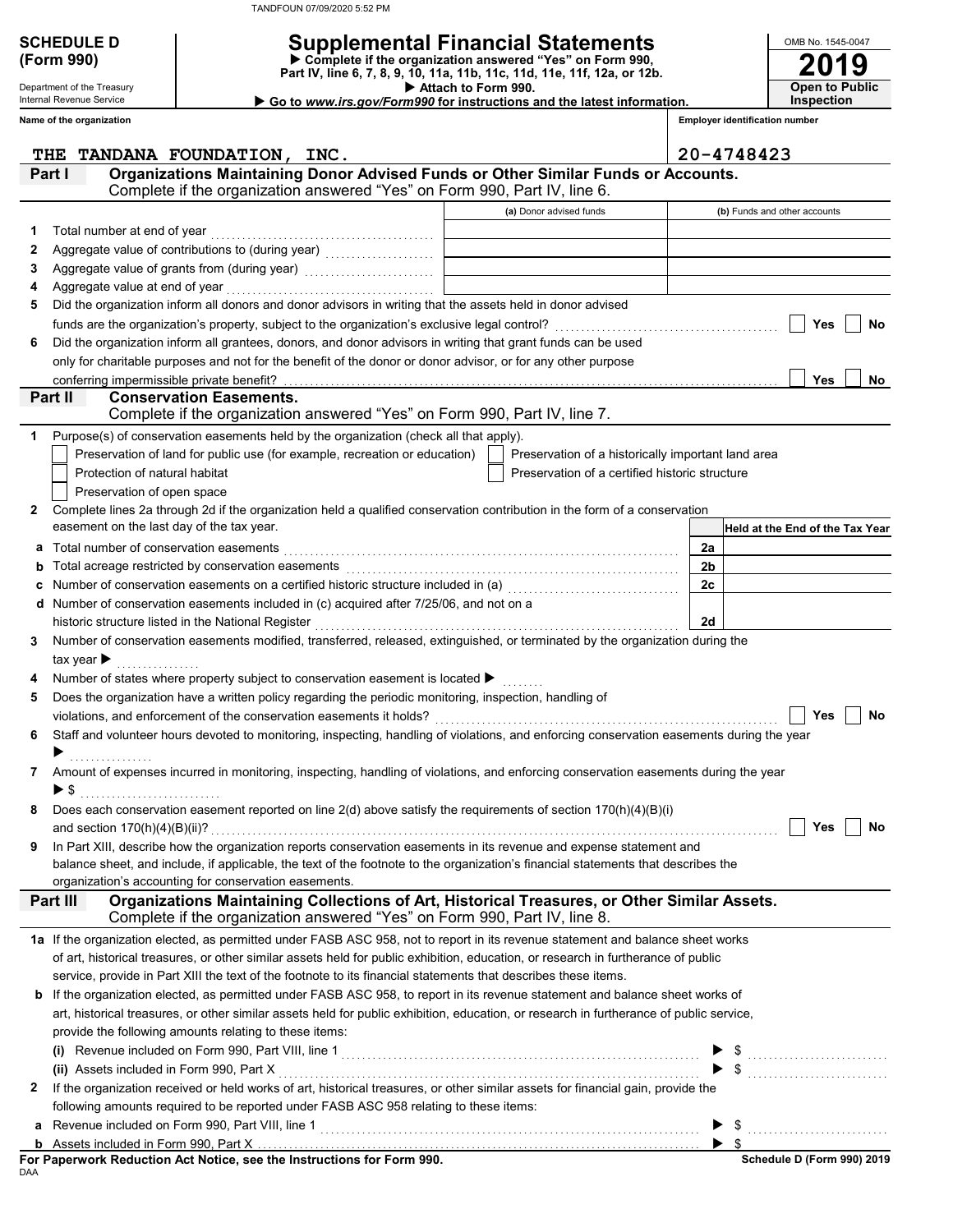|   | Schedule D (Form 990) 2019 THE TANDANA FOUNDATION, INC.                                                                                                                                                                              |                         |                          |                    | 20-4748423      |        |                      |                 | Page 2              |
|---|--------------------------------------------------------------------------------------------------------------------------------------------------------------------------------------------------------------------------------------|-------------------------|--------------------------|--------------------|-----------------|--------|----------------------|-----------------|---------------------|
|   | Organizations Maintaining Collections of Art, Historical Treasures, or Other Similar Assets (continued)<br>Part III                                                                                                                  |                         |                          |                    |                 |        |                      |                 |                     |
| 3 | Using the organization's acquisition, accession, and other records, check any of the following that make significant use of its<br>collection items (check all that apply):                                                          |                         |                          |                    |                 |        |                      |                 |                     |
| a | Public exhibition                                                                                                                                                                                                                    | d                       | Loan or exchange program |                    |                 |        |                      |                 |                     |
| b | Scholarly research                                                                                                                                                                                                                   | е                       |                          |                    |                 |        |                      |                 |                     |
| c | Preservation for future generations                                                                                                                                                                                                  |                         |                          |                    |                 |        |                      |                 |                     |
|   | Provide a description of the organization's collections and explain how they further the organization's exempt purpose in Part                                                                                                       |                         |                          |                    |                 |        |                      |                 |                     |
|   | XIII.                                                                                                                                                                                                                                |                         |                          |                    |                 |        |                      |                 |                     |
| 5 | During the year, did the organization solicit or receive donations of art, historical treasures, or other similar                                                                                                                    |                         |                          |                    |                 |        |                      |                 |                     |
|   |                                                                                                                                                                                                                                      |                         |                          |                    |                 |        |                      | <b>Yes</b>      | No                  |
|   | Part IV<br><b>Escrow and Custodial Arrangements.</b>                                                                                                                                                                                 |                         |                          |                    |                 |        |                      |                 |                     |
|   | Complete if the organization answered "Yes" on Form 990, Part IV, line 9, or reported an amount on Form<br>990, Part X, line 21.                                                                                                     |                         |                          |                    |                 |        |                      |                 |                     |
|   | 1a Is the organization an agent, trustee, custodian or other intermediary for contributions or other assets not                                                                                                                      |                         |                          |                    |                 |        |                      |                 |                     |
|   |                                                                                                                                                                                                                                      |                         |                          |                    |                 |        |                      | Yes             | No                  |
|   | <b>b</b> If "Yes," explain the arrangement in Part XIII and complete the following table:                                                                                                                                            |                         |                          |                    |                 |        |                      |                 |                     |
|   |                                                                                                                                                                                                                                      |                         |                          |                    |                 |        |                      | Amount          |                     |
|   | c Beginning balance <b>contract the contract of the contract of the contract of the contract of the contract of the contract of the contract of the contract of the contract of the contract of the contract of the contract of </b> |                         |                          |                    |                 |        | 1c                   |                 |                     |
|   |                                                                                                                                                                                                                                      |                         |                          |                    |                 |        | 1d                   |                 |                     |
|   |                                                                                                                                                                                                                                      |                         |                          |                    |                 |        | 1e                   |                 |                     |
|   |                                                                                                                                                                                                                                      |                         |                          |                    |                 |        | 1f                   |                 |                     |
|   |                                                                                                                                                                                                                                      |                         |                          |                    |                 |        |                      | <b>Yes</b>      | <b>No</b>           |
|   |                                                                                                                                                                                                                                      |                         |                          |                    |                 |        |                      |                 |                     |
|   | Part V<br><b>Endowment Funds.</b>                                                                                                                                                                                                    |                         |                          |                    |                 |        |                      |                 |                     |
|   | Complete if the organization answered "Yes" on Form 990, Part IV, line 10.                                                                                                                                                           |                         |                          |                    |                 |        |                      |                 |                     |
|   |                                                                                                                                                                                                                                      | (a) Current year        | (b) Prior year           | (c) Two years back |                 |        | (d) Three years back |                 | (e) Four years back |
|   |                                                                                                                                                                                                                                      |                         |                          |                    |                 |        |                      |                 |                     |
|   | <b>b</b> Contributions <b>contributions</b>                                                                                                                                                                                          |                         |                          |                    |                 |        |                      |                 |                     |
|   | c Net investment earnings, gains, and                                                                                                                                                                                                |                         |                          |                    |                 |        |                      |                 |                     |
|   |                                                                                                                                                                                                                                      |                         |                          |                    |                 |        |                      |                 |                     |
|   | d Grants or scholarships                                                                                                                                                                                                             |                         |                          |                    |                 |        |                      |                 |                     |
|   | e Other expenditures for facilities and                                                                                                                                                                                              |                         |                          |                    |                 |        |                      |                 |                     |
|   |                                                                                                                                                                                                                                      |                         |                          |                    |                 |        |                      |                 |                     |
|   | f Administrative expenses [111] [11] Administrative expenses                                                                                                                                                                         |                         |                          |                    |                 |        |                      |                 |                     |
|   |                                                                                                                                                                                                                                      |                         |                          |                    |                 |        |                      |                 |                     |
|   | 2 Provide the estimated percentage of the current year end balance (line 1g, column (a)) held as:                                                                                                                                    |                         |                          |                    |                 |        |                      |                 |                     |
|   | <b>a</b> Board designated or quasi-endowment $\blacktriangleright$                                                                                                                                                                   |                         |                          |                    |                 |        |                      |                 |                     |
| b | Permanent endowment <b>&gt;</b> %                                                                                                                                                                                                    |                         |                          |                    |                 |        |                      |                 |                     |
|   | <b>c</b> Term endowment $\blacktriangleright$<br>. %                                                                                                                                                                                 |                         |                          |                    |                 |        |                      |                 |                     |
|   | The percentages on lines 2a, 2b, and 2c should equal 100%.                                                                                                                                                                           |                         |                          |                    |                 |        |                      |                 |                     |
|   | 3a Are there endowment funds not in the possession of the organization that are held and administered for the                                                                                                                        |                         |                          |                    |                 |        |                      |                 |                     |
|   | organization by:                                                                                                                                                                                                                     |                         |                          |                    |                 |        |                      |                 | Yes<br>No           |
|   | (i) Unrelated organizations (and according to the contract of the contract of the contract of the contract of the contract of the contract of the contract of the contract of the contract of the contract of the contract of        |                         |                          |                    |                 |        |                      | 3a(i)<br>3a(ii) |                     |
|   | (ii) Related organizations <b>constant of the constant of the constant of the constant of the constant of the constant of the constant of the constant of the constant of the constant of the constant of the constant of the co</b> |                         |                          |                    |                 |        |                      | 3b              |                     |
|   | Describe in Part XIII the intended uses of the organization's endowment funds.                                                                                                                                                       |                         |                          |                    |                 |        |                      |                 |                     |
|   | <b>Part VI</b><br>Land, Buildings, and Equipment.                                                                                                                                                                                    |                         |                          |                    |                 |        |                      |                 |                     |
|   | Complete if the organization answered "Yes" on Form 990, Part IV, line 11a. See Form 990, Part X, line 10.                                                                                                                           |                         |                          |                    |                 |        |                      |                 |                     |
|   | Description of property                                                                                                                                                                                                              | (a) Cost or other basis | (b) Cost or other basis  |                    | (c) Accumulated |        |                      | (d) Book value  |                     |
|   |                                                                                                                                                                                                                                      | (investment)            | (other)                  |                    | depreciation    |        |                      |                 |                     |
|   |                                                                                                                                                                                                                                      |                         |                          |                    |                 |        |                      |                 |                     |
| b |                                                                                                                                                                                                                                      |                         |                          |                    |                 |        |                      |                 |                     |
|   | c Leasehold improvements                                                                                                                                                                                                             |                         |                          |                    |                 |        |                      |                 |                     |
| d |                                                                                                                                                                                                                                      |                         |                          |                    |                 |        |                      |                 |                     |
|   |                                                                                                                                                                                                                                      |                         |                          | 25,034             |                 | 10,367 |                      |                 | 14,667              |
|   | Total. Add lines 1a through 1e. (Column (d) must equal Form 990, Part X, column (B), line 10c.)                                                                                                                                      |                         |                          |                    |                 |        |                      |                 | 14,667              |

**Schedule D (Form 990) 2019**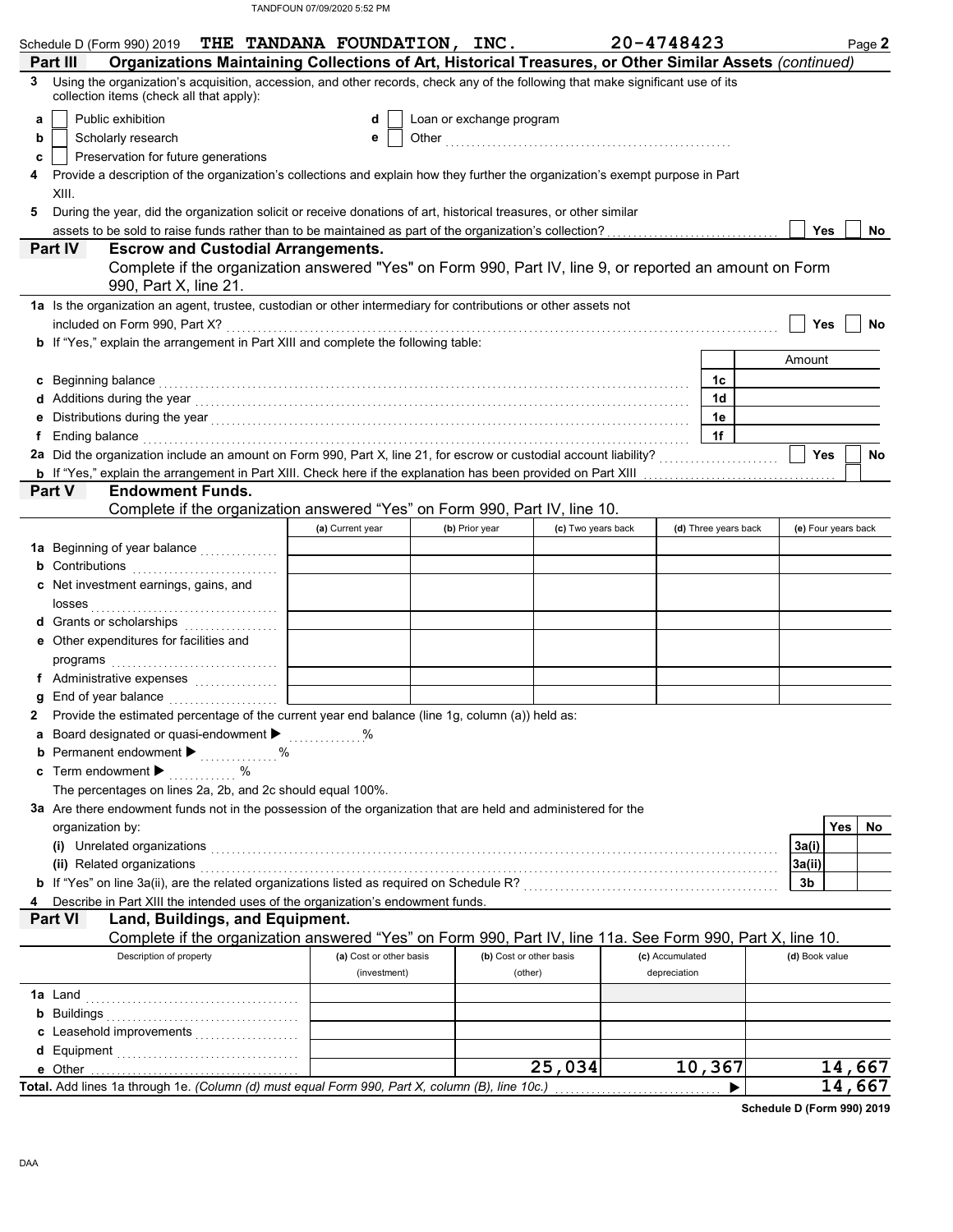| Schedule D (Form 990) 2019 | TANDANA FOUNDATION,<br>THE                                                                                 | INC.           | 20-4748423                       | Page 3         |
|----------------------------|------------------------------------------------------------------------------------------------------------|----------------|----------------------------------|----------------|
| Part VII                   | <b>Investments - Other Securities.</b>                                                                     |                |                                  |                |
|                            | Complete if the organization answered "Yes" on Form 990, Part IV, line 11b. See Form 990, Part X, line 12. |                |                                  |                |
|                            | (a) Description of security or category                                                                    | (b) Book value | (c) Method of valuation:         |                |
|                            | (including name of security)                                                                               |                | Cost or end-of-year market value |                |
| (1) Financial derivatives  |                                                                                                            |                |                                  |                |
|                            | (2) Closely held equity interests                                                                          |                |                                  |                |
| $(3)$ Other                |                                                                                                            |                |                                  |                |
| (A)                        |                                                                                                            |                |                                  |                |
| (B)                        |                                                                                                            |                |                                  |                |
| (C)                        |                                                                                                            |                |                                  |                |
| (D)                        |                                                                                                            |                |                                  |                |
| (E)                        |                                                                                                            |                |                                  |                |
| $(E)$ .                    |                                                                                                            |                |                                  |                |
| (G)                        |                                                                                                            |                |                                  |                |
| (H)                        |                                                                                                            |                |                                  |                |
|                            | Total. (Column (b) must equal Form 990, Part X, col. (B) line 12.)                                         |                |                                  |                |
| <b>Part VIII</b>           | <b>Investments - Program Related.</b>                                                                      |                |                                  |                |
|                            | Complete if the organization answered "Yes" on Form 990, Part IV, line 11c. See Form 990, Part X, line 13. |                |                                  |                |
|                            | (a) Description of investment                                                                              | (b) Book value | (c) Method of valuation:         |                |
|                            |                                                                                                            |                | Cost or end-of-year market value |                |
| (1)                        |                                                                                                            |                |                                  |                |
| (2)                        |                                                                                                            |                |                                  |                |
| (3)                        |                                                                                                            |                |                                  |                |
| (4)                        |                                                                                                            |                |                                  |                |
| (5)                        |                                                                                                            |                |                                  |                |
| (6)                        |                                                                                                            |                |                                  |                |
| (7)                        |                                                                                                            |                |                                  |                |
| (8)                        |                                                                                                            |                |                                  |                |
| (9)                        |                                                                                                            |                |                                  |                |
|                            | Total. (Column (b) must equal Form 990, Part X, col. (B) line 13.)<br>▶                                    |                |                                  |                |
| Part IX                    | <b>Other Assets.</b>                                                                                       |                |                                  |                |
|                            | Complete if the organization answered "Yes" on Form 990, Part IV, line 11d. See Form 990, Part X, line 15. |                |                                  |                |
|                            | (a) Description                                                                                            |                |                                  | (b) Book value |
| (1)                        |                                                                                                            |                |                                  |                |
| (2)                        |                                                                                                            |                |                                  |                |
| (3)                        |                                                                                                            |                |                                  |                |
| (4)                        |                                                                                                            |                |                                  |                |
| (5)                        |                                                                                                            |                |                                  |                |
| (6)                        |                                                                                                            |                |                                  |                |
| (7)                        |                                                                                                            |                |                                  |                |
| (8)                        |                                                                                                            |                |                                  |                |
| (9)                        |                                                                                                            |                |                                  |                |
|                            | Total. (Column (b) must equal Form 990, Part X, col. (B) line 15.)                                         |                |                                  |                |
| Part X                     | <b>Other Liabilities.</b>                                                                                  |                |                                  |                |
|                            | Complete if the organization answered "Yes" on Form 990, Part IV, line 11e or 11f. See Form 990, Part X,   |                |                                  |                |
|                            | line 25.                                                                                                   |                |                                  |                |
| 1.                         | (a) Description of liability                                                                               |                |                                  | (b) Book value |
| (1)                        | Federal income taxes                                                                                       |                |                                  |                |
| (2)                        |                                                                                                            |                |                                  |                |
| (3)                        |                                                                                                            |                |                                  |                |
| (4)                        |                                                                                                            |                |                                  |                |
| (5)                        |                                                                                                            |                |                                  |                |
| (6)                        |                                                                                                            |                |                                  |                |
| (7)                        |                                                                                                            |                |                                  |                |
| (8)                        |                                                                                                            |                |                                  |                |
| (9)                        |                                                                                                            |                |                                  |                |
|                            | Total. (Column (b) must equal Form 990, Part X, col. (B) line 25.)                                         |                |                                  |                |

**Total.** *(Column (b) must equal Form 990, Part X, col. (B) line 25.)* 

Liability for uncertain tax positions. In Part XIII, provide the text of the footnote to the organization's financial statements that reports the **2.**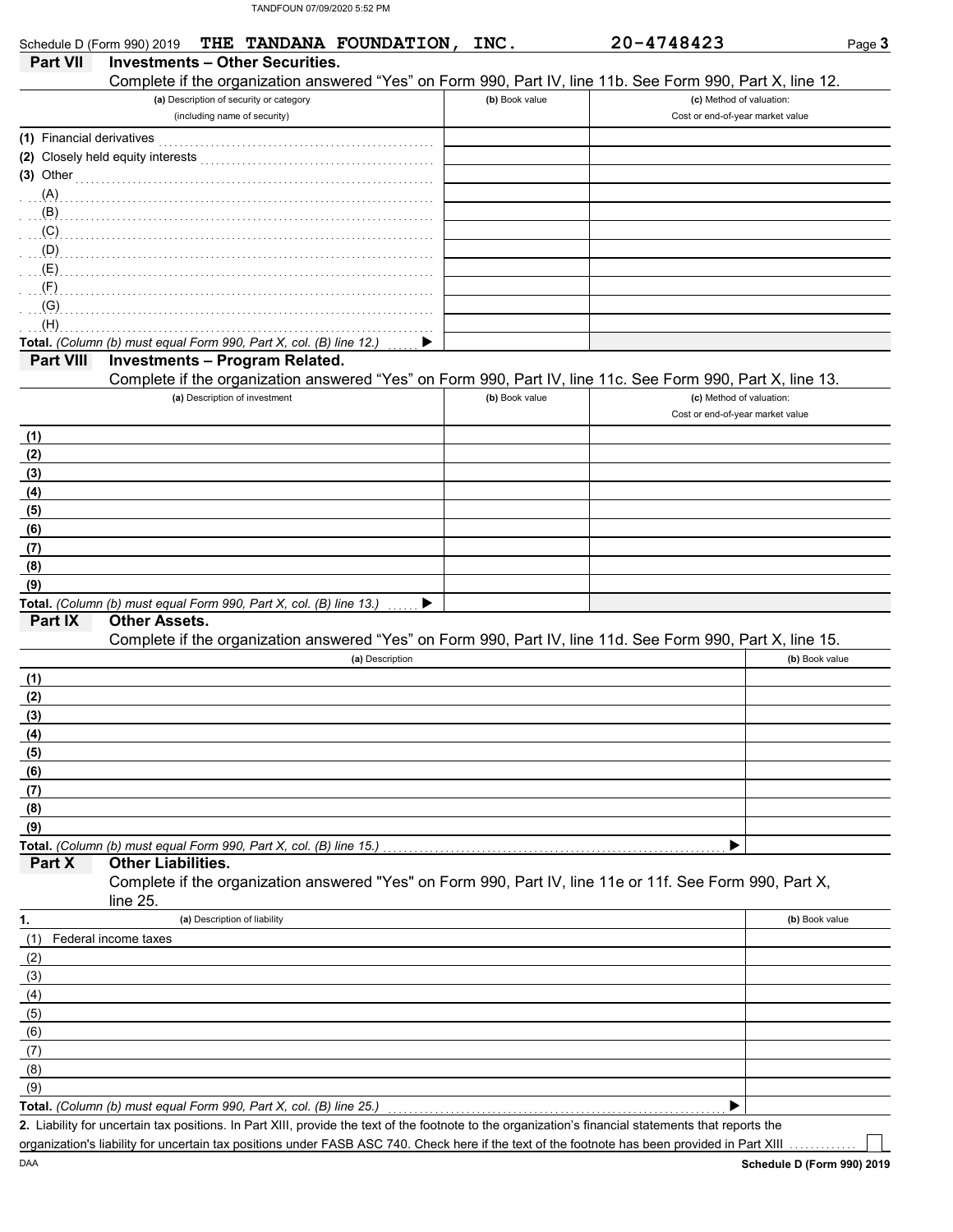| THE TANDANA FOUNDATION, INC.<br>Schedule D (Form 990) 2019                                                                                                                                                                          |                | 20-4748423   | Page 4 |
|-------------------------------------------------------------------------------------------------------------------------------------------------------------------------------------------------------------------------------------|----------------|--------------|--------|
| Reconciliation of Revenue per Audited Financial Statements With Revenue per Return.<br>Part XI                                                                                                                                      |                |              |        |
| Complete if the organization answered "Yes" on Form 990, Part IV, line 12a.                                                                                                                                                         |                |              |        |
| 1                                                                                                                                                                                                                                   |                | $\mathbf{1}$ |        |
| Amounts included on line 1 but not on Form 990, Part VIII, line 12:<br>$\mathbf{2}$                                                                                                                                                 |                |              |        |
|                                                                                                                                                                                                                                     | 2a             |              |        |
| b                                                                                                                                                                                                                                   | 2 <sub>b</sub> |              |        |
| c                                                                                                                                                                                                                                   | 2c             |              |        |
| d                                                                                                                                                                                                                                   | 2d             |              |        |
| Add lines 2a through 2d [11] March 2014 [12] March 2014 [12] March 2014 [12] March 2014 [12] March 2014 [12] March 2014 [12] March 2014 [12] March 2014 [12] March 2014 [12] March 2014 [12] March 2014 [12] March 2014 [12] M<br>е |                | 2e           |        |
| З                                                                                                                                                                                                                                   |                | 3            |        |
| Amounts included on Form 990, Part VIII, line 12, but not on line 1:<br>4                                                                                                                                                           |                |              |        |
|                                                                                                                                                                                                                                     | 4a             |              |        |
| c Add lines 4a and 4b                                                                                                                                                                                                               | 4b             |              |        |
| 5                                                                                                                                                                                                                                   |                | 4c<br>5      |        |
| Reconciliation of Expenses per Audited Financial Statements With Expenses per Return.<br>Part XII                                                                                                                                   |                |              |        |
| Complete if the organization answered "Yes" on Form 990, Part IV, line 12a.                                                                                                                                                         |                |              |        |
| Total expenses and losses per audited financial statements<br>1                                                                                                                                                                     |                | 1            |        |
| Amounts included on line 1 but not on Form 990, Part IX, line 25:<br>2                                                                                                                                                              |                |              |        |
| a                                                                                                                                                                                                                                   | 2a             |              |        |
|                                                                                                                                                                                                                                     | 2b             |              |        |
| C                                                                                                                                                                                                                                   | 2c             |              |        |
| d                                                                                                                                                                                                                                   | 2d             |              |        |
| е                                                                                                                                                                                                                                   |                | 2e           |        |
| 3                                                                                                                                                                                                                                   |                | 3            |        |
| Amounts included on Form 990, Part IX, line 25, but not on line 1:<br>4                                                                                                                                                             |                |              |        |
| a Investment expenses not included on Form 990, Part VIII, line 7b                                                                                                                                                                  | 4a             |              |        |
|                                                                                                                                                                                                                                     | 4b             |              |        |
| c Add lines 4a and 4b                                                                                                                                                                                                               |                | 4c           |        |
|                                                                                                                                                                                                                                     |                | 5            |        |
| Part XIII Supplemental Information.                                                                                                                                                                                                 |                |              |        |
| Provide the descriptions required for Part II, lines 3, 5, and 9; Part III, lines 1a and 4; Part IV, lines 1b and 2b; Part V, line 4; Part X, line                                                                                  |                |              |        |
| 2; Part XI, lines 2d and 4b; and Part XII, lines 2d and 4b. Also complete this part to provide any additional information.                                                                                                          |                |              |        |
|                                                                                                                                                                                                                                     |                |              |        |
|                                                                                                                                                                                                                                     |                |              |        |
|                                                                                                                                                                                                                                     |                |              |        |
|                                                                                                                                                                                                                                     |                |              |        |
|                                                                                                                                                                                                                                     |                |              |        |
|                                                                                                                                                                                                                                     |                |              |        |
|                                                                                                                                                                                                                                     |                |              |        |
|                                                                                                                                                                                                                                     |                |              |        |
|                                                                                                                                                                                                                                     |                |              |        |
|                                                                                                                                                                                                                                     |                |              |        |
|                                                                                                                                                                                                                                     |                |              |        |
|                                                                                                                                                                                                                                     |                |              |        |
|                                                                                                                                                                                                                                     |                |              |        |
|                                                                                                                                                                                                                                     |                |              |        |
|                                                                                                                                                                                                                                     |                |              |        |
|                                                                                                                                                                                                                                     |                |              |        |
|                                                                                                                                                                                                                                     |                |              |        |
|                                                                                                                                                                                                                                     |                |              |        |
|                                                                                                                                                                                                                                     |                |              |        |
|                                                                                                                                                                                                                                     |                |              |        |
|                                                                                                                                                                                                                                     |                |              |        |
|                                                                                                                                                                                                                                     |                |              |        |
|                                                                                                                                                                                                                                     |                |              |        |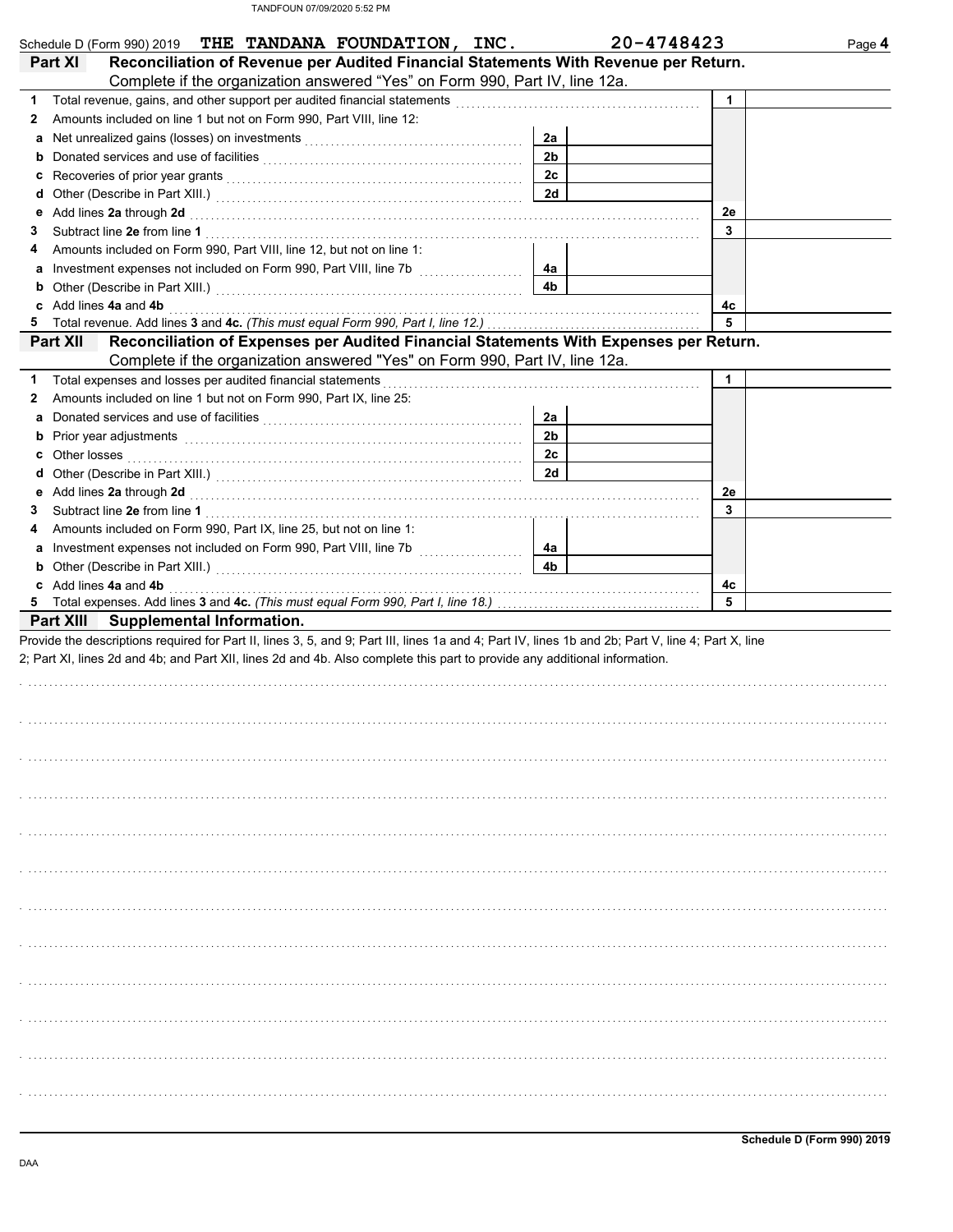|  |  | Schedule D (Form 990) 2019 THE TANDANA FOUNDATION, INC.<br>Part XIII Supplemental Information (continued) | 20-4748423 | Page 5 |
|--|--|-----------------------------------------------------------------------------------------------------------|------------|--------|
|  |  |                                                                                                           |            |        |
|  |  |                                                                                                           |            |        |
|  |  |                                                                                                           |            |        |
|  |  |                                                                                                           |            |        |
|  |  |                                                                                                           |            |        |
|  |  |                                                                                                           |            |        |
|  |  |                                                                                                           |            |        |
|  |  |                                                                                                           |            |        |
|  |  |                                                                                                           |            |        |
|  |  |                                                                                                           |            |        |
|  |  |                                                                                                           |            |        |
|  |  |                                                                                                           |            |        |
|  |  |                                                                                                           |            |        |
|  |  |                                                                                                           |            |        |
|  |  |                                                                                                           |            |        |
|  |  |                                                                                                           |            |        |
|  |  |                                                                                                           |            |        |
|  |  |                                                                                                           |            |        |
|  |  |                                                                                                           |            |        |
|  |  |                                                                                                           |            |        |
|  |  |                                                                                                           |            |        |
|  |  |                                                                                                           |            |        |
|  |  |                                                                                                           |            |        |
|  |  |                                                                                                           |            |        |
|  |  |                                                                                                           |            |        |
|  |  |                                                                                                           |            |        |
|  |  |                                                                                                           |            |        |
|  |  |                                                                                                           |            |        |
|  |  |                                                                                                           |            |        |
|  |  |                                                                                                           |            |        |
|  |  |                                                                                                           |            |        |
|  |  |                                                                                                           |            |        |
|  |  |                                                                                                           |            |        |
|  |  |                                                                                                           |            |        |
|  |  |                                                                                                           |            |        |
|  |  |                                                                                                           |            |        |
|  |  |                                                                                                           |            |        |
|  |  |                                                                                                           |            |        |
|  |  |                                                                                                           |            |        |
|  |  |                                                                                                           |            |        |
|  |  |                                                                                                           |            |        |
|  |  |                                                                                                           |            |        |
|  |  |                                                                                                           |            |        |
|  |  |                                                                                                           |            |        |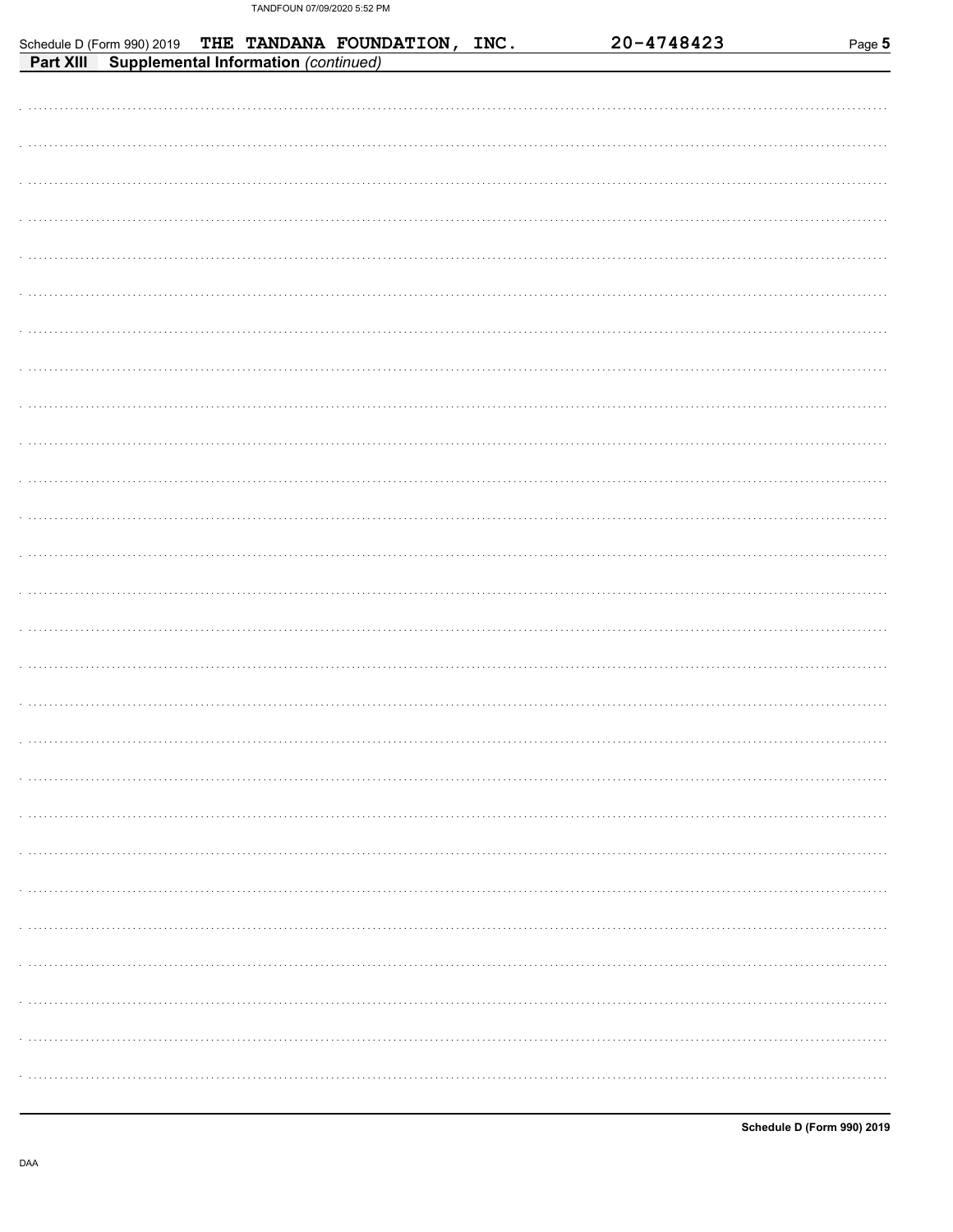| <b>SCHEDULE F</b><br>(Form 990)<br>Department of the Treasury<br>Internal Revenue Service | <b>Statement of Activities Outside the United States</b><br>OMB No. 1545-0047<br>2019<br>▶ Complete if the organization answered "Yes" on Form 990, Part IV, line 14b, 15, or 16.<br><b>Open to Public</b><br>Inspection |                                                                                           |                                                                                                                                                                                                                                             |                                                                                                                 |                                                                   |  |  |
|-------------------------------------------------------------------------------------------|--------------------------------------------------------------------------------------------------------------------------------------------------------------------------------------------------------------------------|-------------------------------------------------------------------------------------------|---------------------------------------------------------------------------------------------------------------------------------------------------------------------------------------------------------------------------------------------|-----------------------------------------------------------------------------------------------------------------|-------------------------------------------------------------------|--|--|
| Name of the organization                                                                  | <b>Employer identification number</b><br>20-4748423<br>THE TANDANA FOUNDATION, INC.                                                                                                                                      |                                                                                           |                                                                                                                                                                                                                                             |                                                                                                                 |                                                                   |  |  |
| Part I                                                                                    | Form 990. Part IV. line 14b.                                                                                                                                                                                             |                                                                                           | General Information on Activities Outside the United States. Complete if the organization answered "Yes" on                                                                                                                                 |                                                                                                                 |                                                                   |  |  |
| $\mathbf 1$<br>award the grants or assistance?                                            |                                                                                                                                                                                                                          |                                                                                           | For grantmakers. Does the organization maintain records to substantiate the amount of its grants and<br>other assistance, the grantees' eligibility for the grants or assistance, and the selection criteria used to                        |                                                                                                                 | $ \mathbf{x} $<br>Yes<br><b>No</b>                                |  |  |
| 2<br>outside the United States.                                                           |                                                                                                                                                                                                                          |                                                                                           | For grantmakers. Describe in Part V the organization's procedures for monitoring the use of its grants and other assistance<br>Activities per Region. (The following Part I, line 3 table can be duplicated if additional space is needed.) |                                                                                                                 |                                                                   |  |  |
| (a) Region                                                                                | (b) Number<br>of offices in<br>the region                                                                                                                                                                                | (c) Number of<br>employees,<br>agents, and<br>independent<br>contractors<br>in the region | (d) Activities conducted in the<br>region (by type) (such as,<br>fundraising, program services,<br>investments, grants to recipients<br>located in the region)                                                                              | (e) If activity listed in (d) is<br>a program service,<br>describe specific type of<br>service(s) in the region | (f) Total<br>expenditures for<br>and investments<br>in the region |  |  |
| <b>ECUADOR</b><br>(1)                                                                     |                                                                                                                                                                                                                          |                                                                                           | 1 PROGRAM                                                                                                                                                                                                                                   | HEALTHCARE, EDU                                                                                                 | 156,196                                                           |  |  |
| <b>MALI</b>                                                                               |                                                                                                                                                                                                                          |                                                                                           |                                                                                                                                                                                                                                             |                                                                                                                 |                                                                   |  |  |
| (2)                                                                                       |                                                                                                                                                                                                                          |                                                                                           | 1 PROGRAM                                                                                                                                                                                                                                   | COMMUNITY                                                                                                       | 98,960                                                            |  |  |
| (3)                                                                                       |                                                                                                                                                                                                                          |                                                                                           |                                                                                                                                                                                                                                             |                                                                                                                 |                                                                   |  |  |
| (4)                                                                                       |                                                                                                                                                                                                                          |                                                                                           |                                                                                                                                                                                                                                             |                                                                                                                 |                                                                   |  |  |
| (5)                                                                                       |                                                                                                                                                                                                                          |                                                                                           |                                                                                                                                                                                                                                             |                                                                                                                 |                                                                   |  |  |
| (6)                                                                                       |                                                                                                                                                                                                                          |                                                                                           |                                                                                                                                                                                                                                             |                                                                                                                 |                                                                   |  |  |

| (7)                              |             |  |         |
|----------------------------------|-------------|--|---------|
| (8)                              |             |  |         |
| (9)                              |             |  |         |
| (10)                             |             |  |         |
| (11)                             |             |  |         |
| (12)                             |             |  |         |
| (13)                             |             |  |         |
| (14)                             |             |  |         |
| (15)                             |             |  |         |
| (16)                             |             |  |         |
| (17)                             |             |  |         |
| 3a Subtotal                      | $\mathbf 2$ |  | 255,156 |
| <b>b</b> Total from continuation |             |  |         |
| sheets to Part I                 |             |  |         |
| c Totals (add                    |             |  |         |
| lines 3a and 3b)                 | $\mathbf 2$ |  | 255,156 |

For Paperwork Reduction Act Notice, see the Instructions for Form 990.

**2 255,156**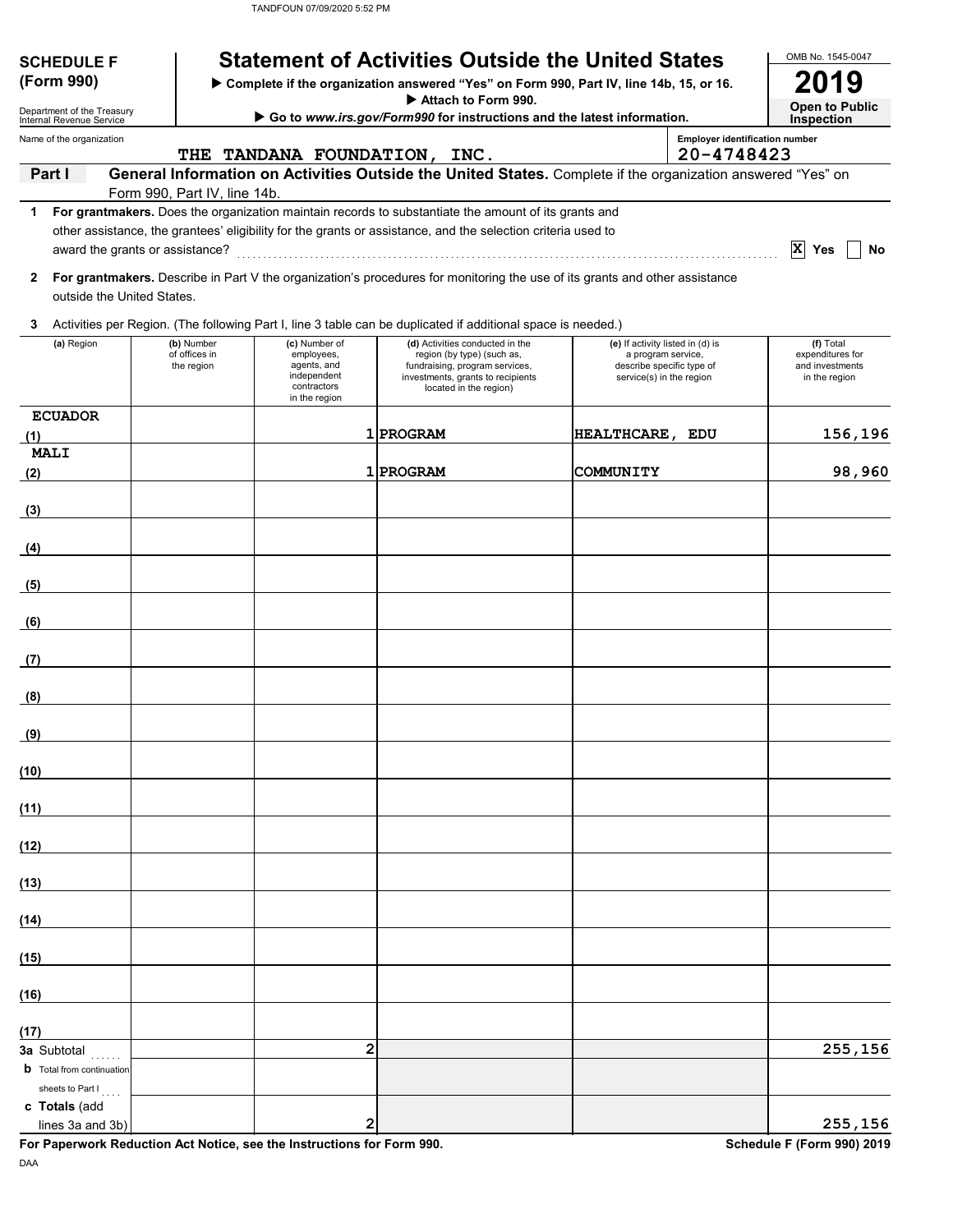| $\overline{1}$ |                             |                                                    |            | Part IV, line 15, for any recipient who received more than \$5,000. Part II can be duplicated if additional space is needed. |                             |                                       |                                        |                                          | (i) Method of                                 |
|----------------|-----------------------------|----------------------------------------------------|------------|------------------------------------------------------------------------------------------------------------------------------|-----------------------------|---------------------------------------|----------------------------------------|------------------------------------------|-----------------------------------------------|
|                | (a) Name of<br>organization | (b) IRS code<br>section and EIN<br>(if applicable) | (c) Region | (d) Purpose of<br>grant                                                                                                      | (e) Amount of<br>cash grant | (f) Manner of<br>cash<br>disbursement | (g) Amount of<br>noncash<br>assistance | (h) Description<br>of noncash assistance | valuation<br>(book, FMV,<br>appraisal, other) |
| (1)            |                             |                                                    |            |                                                                                                                              |                             |                                       |                                        |                                          |                                               |
| (2)            |                             |                                                    |            |                                                                                                                              |                             |                                       |                                        |                                          |                                               |
| (3)            |                             |                                                    |            |                                                                                                                              |                             |                                       |                                        |                                          |                                               |
| (4)            |                             |                                                    |            |                                                                                                                              |                             |                                       |                                        |                                          |                                               |
| (5)            |                             |                                                    |            |                                                                                                                              |                             |                                       |                                        |                                          |                                               |
| (6)            |                             |                                                    |            |                                                                                                                              |                             |                                       |                                        |                                          |                                               |
| (7)            |                             |                                                    |            |                                                                                                                              |                             |                                       |                                        |                                          |                                               |
| (8)            |                             |                                                    |            |                                                                                                                              |                             |                                       |                                        |                                          |                                               |
| (9)            |                             |                                                    |            |                                                                                                                              |                             |                                       |                                        |                                          |                                               |
| (10)           |                             |                                                    |            |                                                                                                                              |                             |                                       |                                        |                                          |                                               |
| (11)           |                             |                                                    |            |                                                                                                                              |                             |                                       |                                        |                                          |                                               |
| (12)           |                             |                                                    |            |                                                                                                                              |                             |                                       |                                        |                                          |                                               |
| (13)           |                             |                                                    |            |                                                                                                                              |                             |                                       |                                        |                                          |                                               |
| (14)           |                             |                                                    |            |                                                                                                                              |                             |                                       |                                        |                                          |                                               |
| (15)           |                             |                                                    |            |                                                                                                                              |                             |                                       |                                        |                                          |                                               |
| (16)           |                             |                                                    |            |                                                                                                                              |                             |                                       |                                        |                                          |                                               |

3 Enter total number of other organizations or entities with the content to content the content of the content of the content of the content of the content of the content of the content of the content of the content of the

**Schedule F (Form 990) 2019**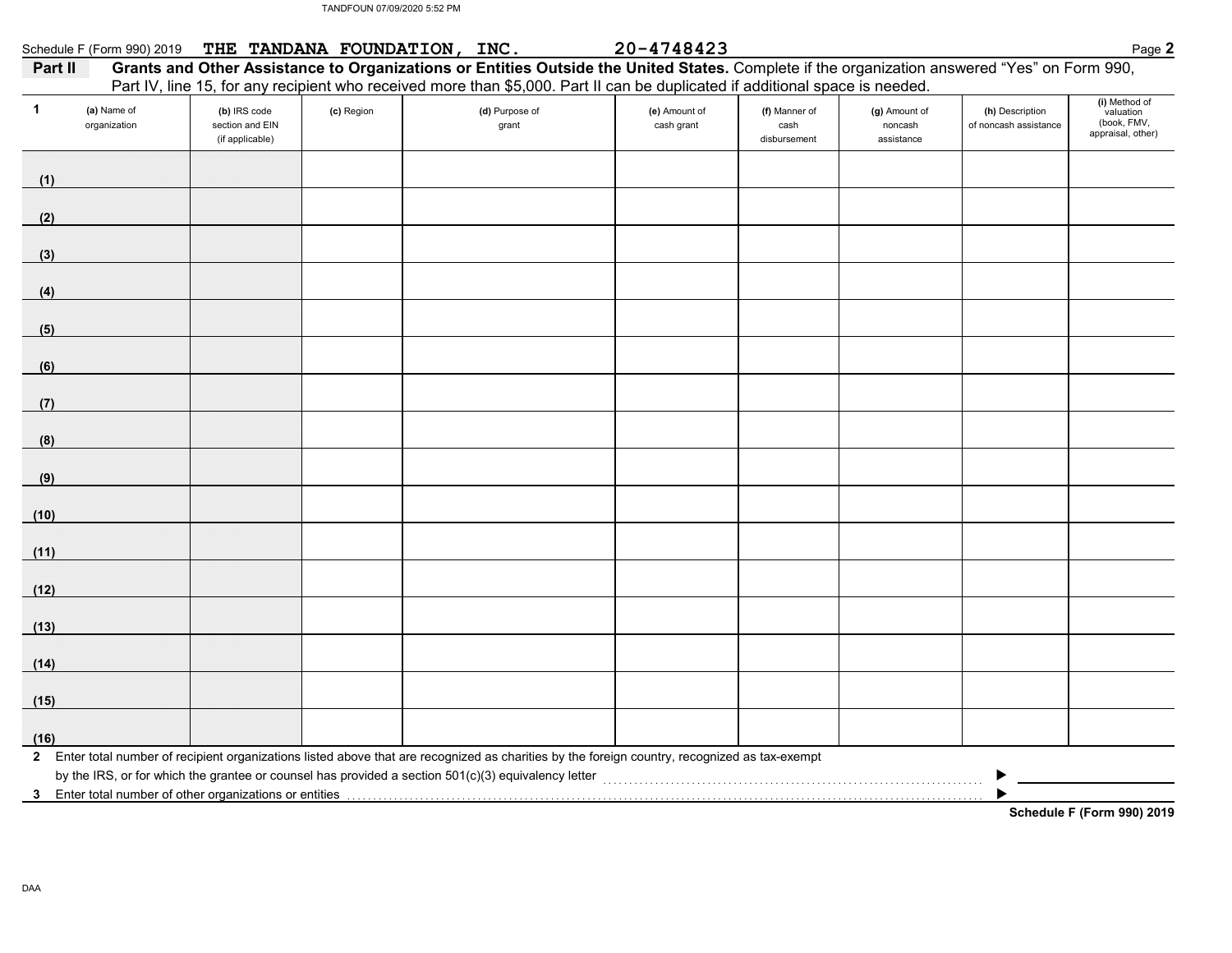recipients Schedule F (Form 990) 2019 Page **3 THE TANDANA FOUNDATION, INC. 20-4748423 Part III Grants and Other Assistance to Individuals Outside the United States.** Complete if the organization answered "Yes" on Form 990, Part IV, line 16. disbursementcash grant **cash (a)** Type of grant or assistance **(b)** Region **(c)** Number of **(d)** Amount of **(e)** Manner of **(f)** Amount of noncashassistanceof noncash assistance**(g)** Description **(h)** Method of valuation (book, FMV, appraisal, other) Part III can be duplicated if additional space is needed. **(1) EDUCATIONAL ASSISTANCE (2) FTE GRANT-SCHOLARSHIPS(3) FTE GRANT- COMMUNITY PROJ(4) FTE GRANT-VOLUNTEER PROGR (5) MALI GRANT (6) (7) (8) (9) (10) (11) (12) (13) (14) (15) (16) (17) (18) ECUADOR122 19,997 HAND CASH 13,689 SUPPLIES, FEES BOOK ECUADOR9,269 WIRE TRANSFER SUPPLIES BOOK ECUADOR30,298 WIRE TRANSFER SUPPLIES BOOK ECUADOR24,589 WIRE TRANSFER SUPPLIES BOOK MALI3 MISC BOOK**

**Schedule F (Form 990) 2019**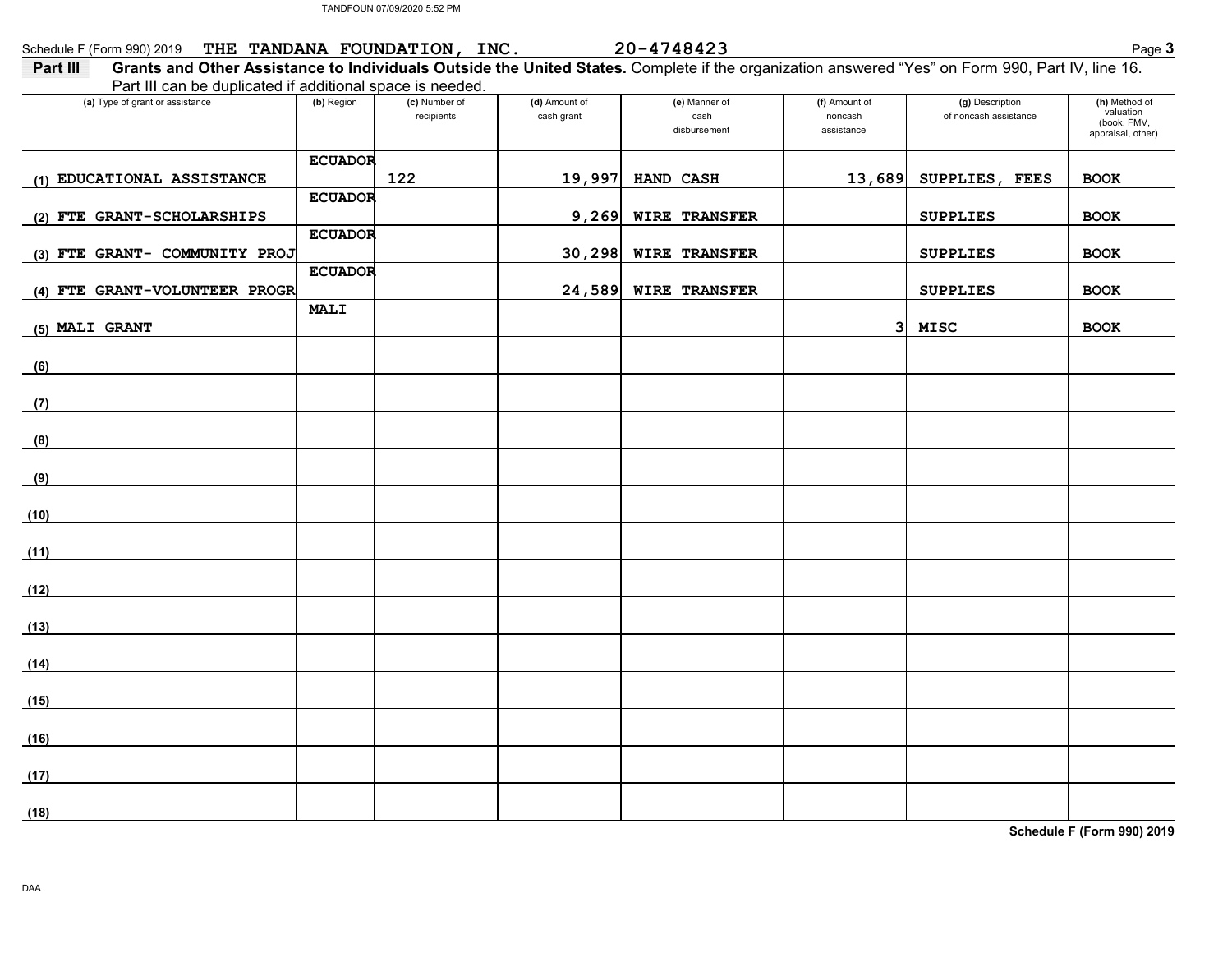|   |                | Schedule F (Form 990) 2019 |  | THE TANDANA FOUNDATION, INC.                                  | 20-4748423                                                                                                                                                                                                                                                                                                                                                                                                                                          |     |                | Page 4 |
|---|----------------|----------------------------|--|---------------------------------------------------------------|-----------------------------------------------------------------------------------------------------------------------------------------------------------------------------------------------------------------------------------------------------------------------------------------------------------------------------------------------------------------------------------------------------------------------------------------------------|-----|----------------|--------|
|   | <b>Part IV</b> | <b>Foreign Forms</b>       |  |                                                               |                                                                                                                                                                                                                                                                                                                                                                                                                                                     |     |                |        |
| 1 |                |                            |  |                                                               | Was the organization a U.S. transferor of property to a foreign corporation during the tax year? If "Yes,"<br>the organization may be required to file Form 926, Return by a U.S. Transferor of Property to a Foreign                                                                                                                                                                                                                               | Yes | X No           |        |
| 2 |                |                            |  |                                                               | Did the organization have an interest in a foreign trust during the tax year? If "Yes," the organization may<br>be required to separately file Form 3520, Annual Return To Report Transactions With Foreign Trusts and<br>Receipt of Certain Foreign Gifts, and/or Form 3520-A, Annual Information Return of Foreign Trust With a<br>U.S. Owner (see Instructions for Forms 3520 and 3520-A; don't file with Form 990) [[[[[[[[[[[[[[[[[[[[[[[[[[[[ | Yes | $ X $ No       |        |
| 3 |                |                            |  | Certain Foreign Corporations (see Instructions for Form 5471) | Did the organization have an ownership interest in a foreign corporation during the tax year? If "Yes,"<br>the organization may be required to file Form 5471, Information Return of U.S. Persons With Respect to                                                                                                                                                                                                                                   | Yes | X No           |        |
| 4 |                |                            |  |                                                               | Was the organization a direct or indirect shareholder of a passive foreign investment company or a<br>qualified electing fund during the tax year? If "Yes," the organization may be required to file Form 8621,<br>Information Return by a Shareholder of a Passive Foreign Investment Company or Qualified Electing                                                                                                                               | Yes | $ X $ No       |        |
| 5 |                |                            |  |                                                               | Did the organization have an ownership interest in a foreign partnership during the tax year? If "Yes,"<br>the organization may be required to file Form 8865, Return of U.S. Persons With Respect to Certain                                                                                                                                                                                                                                       | Yes | X No           |        |
| 6 |                |                            |  |                                                               | Did the organization have any operations in or related to any boycotting countries during the tax year? If<br>"Yes," the organization may be required to separately file Form 5713, International Boycott Report (see                                                                                                                                                                                                                               | Yes | $ \mathbf{x} $ | No     |

**Schedule F (Form 990) 2019**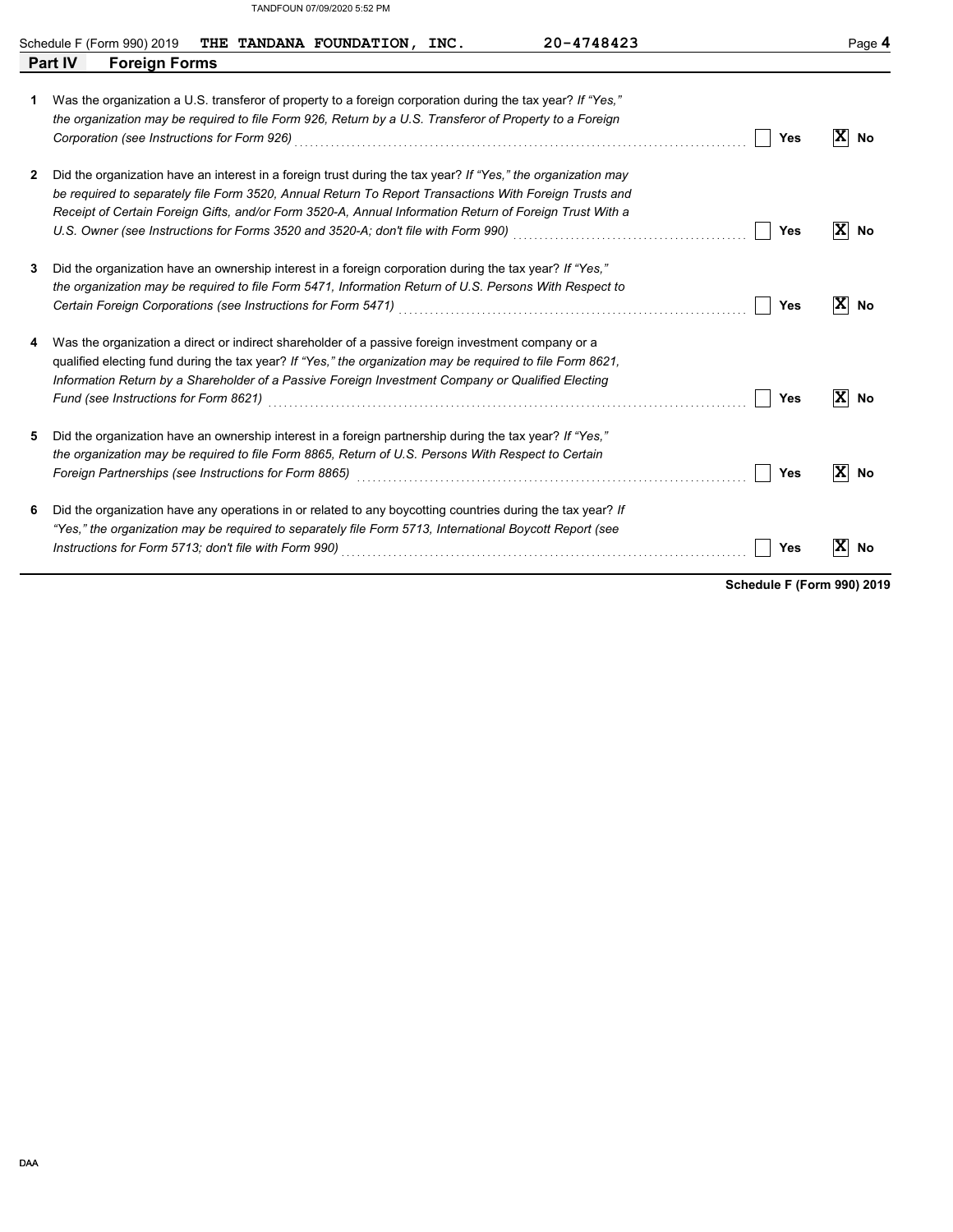|                | Schedule F (Form 990) 2019<br>THE TANDANA FOUNDATION, INC.                                                                                                                                                                                             | 20-4748423          |                         | Page 5 |
|----------------|--------------------------------------------------------------------------------------------------------------------------------------------------------------------------------------------------------------------------------------------------------|---------------------|-------------------------|--------|
| Part V         | <b>Supplemental Information</b><br>Provide the information required by Part I, line 2 (monitoring of funds); Part I, line 3, column (f) (accounting method;                                                                                            |                     |                         |        |
|                | amounts of investments vs. expenditures per region); Part II, line 1 (accounting method); Part III (accounting method); and<br>Part III, column (c) (estimated number of recipients), as applicable. Also complete this part to provide any additional |                     |                         |        |
|                | information. See instructions.                                                                                                                                                                                                                         |                     |                         |        |
|                | PART I, LINE 2 - PROCEDURES FOR MONITORING THE USE OF GRANT FUNDS                                                                                                                                                                                      |                     |                         |        |
|                |                                                                                                                                                                                                                                                        |                     |                         |        |
|                | THE LOCAL AGENT IN ECUADOR WORKS CLOSELY WITH STUDENTS TO IDENTIFY THEIR                                                                                                                                                                               |                     |                         |        |
|                | EDUCATIONAL NEEDS (BOOKS, SUPPLIES, UNIFORMS, TRANSPORTATION, OTHER FEES)                                                                                                                                                                              |                     |                         |        |
|                | AND DISTRIBUTES FUNDS BASED ON THOSE NEEDS.                                                                                                                                                                                                            |                     |                         |        |
|                |                                                                                                                                                                                                                                                        |                     |                         |        |
|                |                                                                                                                                                                                                                                                        |                     |                         |        |
|                | PART I, LINE 3 - ACTIVITIES PER REGION                                                                                                                                                                                                                 |                     |                         |        |
| <b>REGION</b>  |                                                                                                                                                                                                                                                        | <b>EXPENDITURES</b> | <b>INVESTMENTS</b>      |        |
| <b>ECUADOR</b> |                                                                                                                                                                                                                                                        | \$<br>$156, 196$ \$ |                         | 0      |
| <b>MALI</b>    |                                                                                                                                                                                                                                                        | \$<br>$98,960$ \$   |                         | 0      |
|                |                                                                                                                                                                                                                                                        |                     |                         |        |
|                |                                                                                                                                                                                                                                                        |                     |                         |        |
| PART V         | - ADDITIONAL INFORMATION                                                                                                                                                                                                                               |                     |                         |        |
|                | FUNDS ARE TRANSFERRED TO TANDANA'S BANK ACCOUNT IN ECUADOR AS NEEDED                                                                                                                                                                                   |                     |                         |        |
|                | BASED ON COMMUNICATION WITH THE LOCAL AGENT.                                                                                                                                                                                                           |                     | THE AGENT SENDS MONTHLY |        |
|                |                                                                                                                                                                                                                                                        |                     |                         |        |
|                | REPORTS DETAILING EXPENDITURES INCURRED TO THE U.S. ACCOUNTANT, WHO USES                                                                                                                                                                               |                     |                         |        |
|                | THEM TO PREPARE BANK RECONCILIATION. ALL EXPENDITURES ARE THEN                                                                                                                                                                                         |                     |                         |        |
|                | ENTERED IN THE ACCOUNTING SOFTWARE AND INTEGRATED IN THE FINANCIAL                                                                                                                                                                                     |                     |                         |        |
|                |                                                                                                                                                                                                                                                        |                     |                         |        |
|                | STATEMENTS OF THE U.S. OPERATION.                                                                                                                                                                                                                      |                     |                         |        |
|                |                                                                                                                                                                                                                                                        |                     |                         |        |
|                |                                                                                                                                                                                                                                                        |                     |                         |        |
|                |                                                                                                                                                                                                                                                        |                     |                         |        |
|                |                                                                                                                                                                                                                                                        |                     |                         |        |
|                |                                                                                                                                                                                                                                                        |                     |                         |        |
|                |                                                                                                                                                                                                                                                        |                     |                         |        |
|                |                                                                                                                                                                                                                                                        |                     |                         |        |
|                |                                                                                                                                                                                                                                                        |                     |                         |        |
|                |                                                                                                                                                                                                                                                        |                     |                         |        |
|                |                                                                                                                                                                                                                                                        |                     |                         |        |
|                |                                                                                                                                                                                                                                                        |                     |                         |        |
|                |                                                                                                                                                                                                                                                        |                     |                         |        |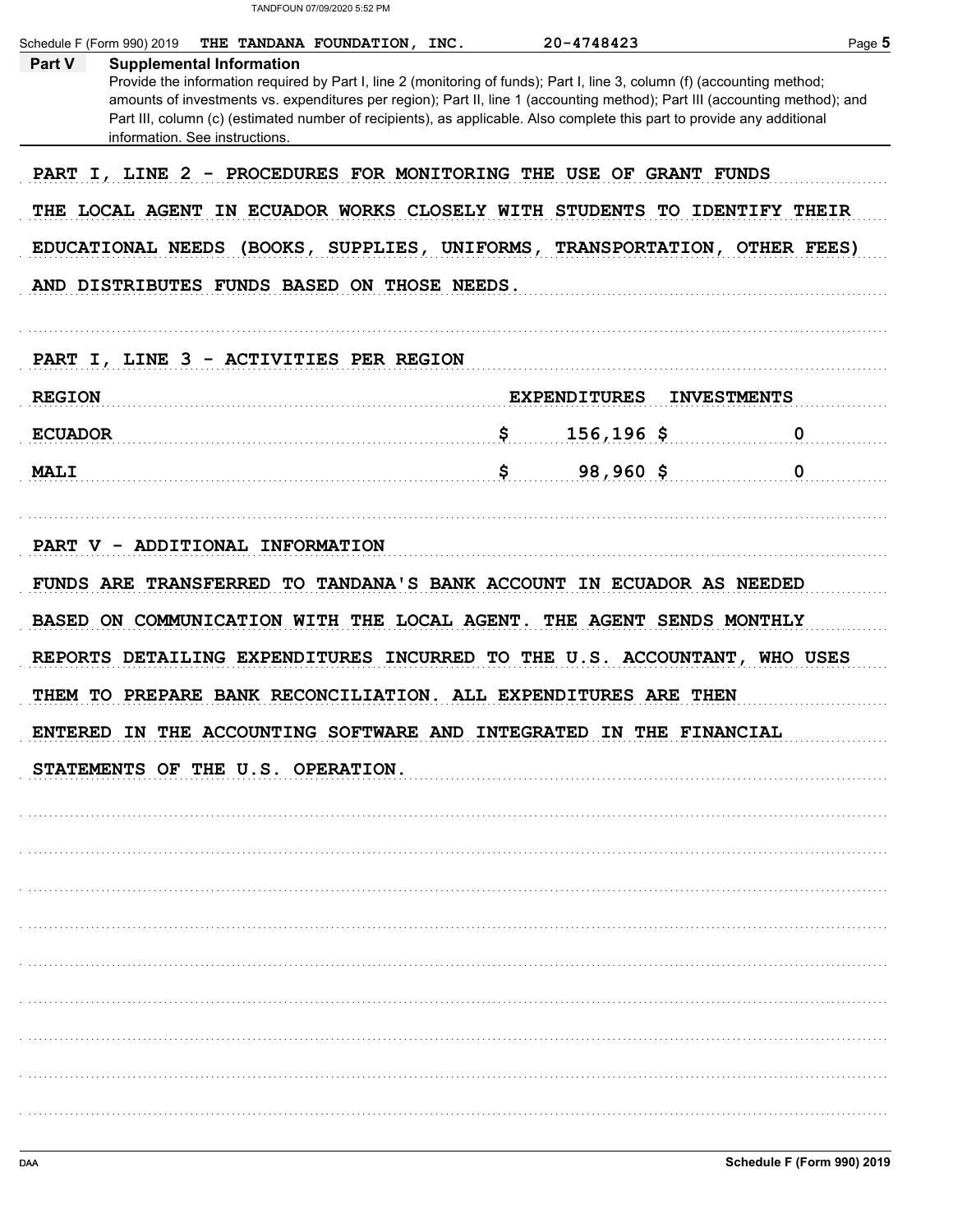| <b>SCHEDULE G</b><br>(Form 990 or 990-EZ)              | <b>Supplemental Information Regarding Fundraising or Gaming Activities</b><br>Complete if the organization answered "Yes" on Form 990, Part IV, line 17, 18, or 19, or if the                                                            |                                                                        |                                                                                                        |                           |                                       |                                       | OMB No. 1545-0047   |  |  |
|--------------------------------------------------------|------------------------------------------------------------------------------------------------------------------------------------------------------------------------------------------------------------------------------------------|------------------------------------------------------------------------|--------------------------------------------------------------------------------------------------------|---------------------------|---------------------------------------|---------------------------------------|---------------------|--|--|
|                                                        |                                                                                                                                                                                                                                          |                                                                        | organization entered more than \$15,000 on Form 990-EZ, line 6a.<br>Attach to Form 990 or Form 990-EZ. |                           |                                       |                                       |                     |  |  |
| Department of the Treasury<br>Internal Revenue Service |                                                                                                                                                                                                                                          | Go to www.irs.gov/Form990 for instructions and the latest information. | Open to Public<br>Inspection                                                                           |                           |                                       |                                       |                     |  |  |
| Name of the organization                               |                                                                                                                                                                                                                                          |                                                                        |                                                                                                        |                           |                                       | <b>Employer identification number</b> |                     |  |  |
| Part I                                                 | TANDANA FOUNDATION, INC.<br>THE<br>Fundraising Activities. Complete if the organization answered "Yes" on Form 990, Part IV, line 17.                                                                                                    |                                                                        |                                                                                                        |                           |                                       | 20-4748423                            |                     |  |  |
|                                                        | Form 990-EZ filers are not required to complete this part.                                                                                                                                                                               |                                                                        |                                                                                                        |                           |                                       |                                       |                     |  |  |
| 1                                                      | Indicate whether the organization raised funds through any of the following activities. Check all that apply.                                                                                                                            |                                                                        |                                                                                                        |                           |                                       |                                       |                     |  |  |
| Mail solicitations<br>a                                |                                                                                                                                                                                                                                          | e                                                                      |                                                                                                        |                           | Solicitation of non-government grants |                                       |                     |  |  |
| Internet and email solicitations<br>b                  |                                                                                                                                                                                                                                          | Solicitation of government grants                                      |                                                                                                        |                           |                                       |                                       |                     |  |  |
| Phone solicitations<br>с                               |                                                                                                                                                                                                                                          | Special fundraising events<br>g                                        |                                                                                                        |                           |                                       |                                       |                     |  |  |
| In-person solicitations                                |                                                                                                                                                                                                                                          |                                                                        |                                                                                                        |                           |                                       |                                       |                     |  |  |
| d                                                      |                                                                                                                                                                                                                                          |                                                                        |                                                                                                        |                           |                                       |                                       |                     |  |  |
|                                                        | 2a Did the organization have a written or oral agreement with any individual (including officers, directors, trustees,<br>or key employees listed in Form 990, Part VII) or entity in connection with professional fundraising services? |                                                                        |                                                                                                        |                           |                                       |                                       | No<br>Yes           |  |  |
|                                                        | b If "Yes," list the 10 highest paid individuals or entities (fundraisers) pursuant to agreements under which the fundraiser is to be                                                                                                    |                                                                        |                                                                                                        |                           |                                       |                                       |                     |  |  |
|                                                        | compensated at least \$5,000 by the organization.                                                                                                                                                                                        |                                                                        |                                                                                                        | (iii) Did fund-           |                                       | (v) Amount paid to                    | (vi) Amount paid to |  |  |
|                                                        | (i) Name and address of individual                                                                                                                                                                                                       |                                                                        |                                                                                                        | raiser have<br>custody or | (iv) Gross receipts                   | (or retained by)                      | (or retained by)    |  |  |
|                                                        | or entity (fundraiser)                                                                                                                                                                                                                   | (ii) Activity                                                          | contributions?                                                                                         | control of                | from activity                         | fundraiser listed in                  | organization        |  |  |
|                                                        |                                                                                                                                                                                                                                          |                                                                        | Yesl                                                                                                   | No                        |                                       | col. (i)                              |                     |  |  |
|                                                        |                                                                                                                                                                                                                                          |                                                                        |                                                                                                        |                           |                                       |                                       |                     |  |  |
|                                                        |                                                                                                                                                                                                                                          |                                                                        |                                                                                                        |                           |                                       |                                       |                     |  |  |
| $\mathbf{2}$                                           |                                                                                                                                                                                                                                          |                                                                        |                                                                                                        |                           |                                       |                                       |                     |  |  |
|                                                        |                                                                                                                                                                                                                                          |                                                                        |                                                                                                        |                           |                                       |                                       |                     |  |  |
|                                                        |                                                                                                                                                                                                                                          |                                                                        |                                                                                                        |                           |                                       |                                       |                     |  |  |
| 3                                                      |                                                                                                                                                                                                                                          |                                                                        |                                                                                                        |                           |                                       |                                       |                     |  |  |
|                                                        |                                                                                                                                                                                                                                          |                                                                        |                                                                                                        |                           |                                       |                                       |                     |  |  |
| 4                                                      |                                                                                                                                                                                                                                          |                                                                        |                                                                                                        |                           |                                       |                                       |                     |  |  |
|                                                        |                                                                                                                                                                                                                                          |                                                                        |                                                                                                        |                           |                                       |                                       |                     |  |  |
|                                                        |                                                                                                                                                                                                                                          |                                                                        |                                                                                                        |                           |                                       |                                       |                     |  |  |
| 5                                                      |                                                                                                                                                                                                                                          |                                                                        |                                                                                                        |                           |                                       |                                       |                     |  |  |
|                                                        |                                                                                                                                                                                                                                          |                                                                        |                                                                                                        |                           |                                       |                                       |                     |  |  |
|                                                        |                                                                                                                                                                                                                                          |                                                                        |                                                                                                        |                           |                                       |                                       |                     |  |  |
|                                                        |                                                                                                                                                                                                                                          |                                                                        |                                                                                                        |                           |                                       |                                       |                     |  |  |
|                                                        |                                                                                                                                                                                                                                          |                                                                        |                                                                                                        |                           |                                       |                                       |                     |  |  |
| 7                                                      |                                                                                                                                                                                                                                          |                                                                        |                                                                                                        |                           |                                       |                                       |                     |  |  |
|                                                        |                                                                                                                                                                                                                                          |                                                                        |                                                                                                        |                           |                                       |                                       |                     |  |  |
| 8                                                      |                                                                                                                                                                                                                                          |                                                                        |                                                                                                        |                           |                                       |                                       |                     |  |  |
|                                                        |                                                                                                                                                                                                                                          |                                                                        |                                                                                                        |                           |                                       |                                       |                     |  |  |
|                                                        |                                                                                                                                                                                                                                          |                                                                        |                                                                                                        |                           |                                       |                                       |                     |  |  |
| 9                                                      |                                                                                                                                                                                                                                          |                                                                        |                                                                                                        |                           |                                       |                                       |                     |  |  |
|                                                        |                                                                                                                                                                                                                                          |                                                                        |                                                                                                        |                           |                                       |                                       |                     |  |  |
| 10                                                     |                                                                                                                                                                                                                                          |                                                                        |                                                                                                        |                           |                                       |                                       |                     |  |  |
|                                                        |                                                                                                                                                                                                                                          |                                                                        |                                                                                                        |                           |                                       |                                       |                     |  |  |
|                                                        |                                                                                                                                                                                                                                          |                                                                        |                                                                                                        |                           |                                       |                                       |                     |  |  |
| Total                                                  |                                                                                                                                                                                                                                          |                                                                        |                                                                                                        |                           |                                       |                                       |                     |  |  |
| 3<br>registration or licensing.                        | List all states in which the organization is registered or licensed to solicit contributions or has been notified it is exempt from                                                                                                      |                                                                        |                                                                                                        |                           |                                       |                                       |                     |  |  |
|                                                        |                                                                                                                                                                                                                                          |                                                                        |                                                                                                        |                           |                                       |                                       |                     |  |  |
|                                                        |                                                                                                                                                                                                                                          |                                                                        |                                                                                                        |                           |                                       |                                       |                     |  |  |
|                                                        |                                                                                                                                                                                                                                          |                                                                        |                                                                                                        |                           |                                       |                                       |                     |  |  |
|                                                        |                                                                                                                                                                                                                                          |                                                                        |                                                                                                        |                           |                                       |                                       |                     |  |  |
|                                                        |                                                                                                                                                                                                                                          |                                                                        |                                                                                                        |                           |                                       |                                       |                     |  |  |
|                                                        |                                                                                                                                                                                                                                          |                                                                        |                                                                                                        |                           |                                       |                                       |                     |  |  |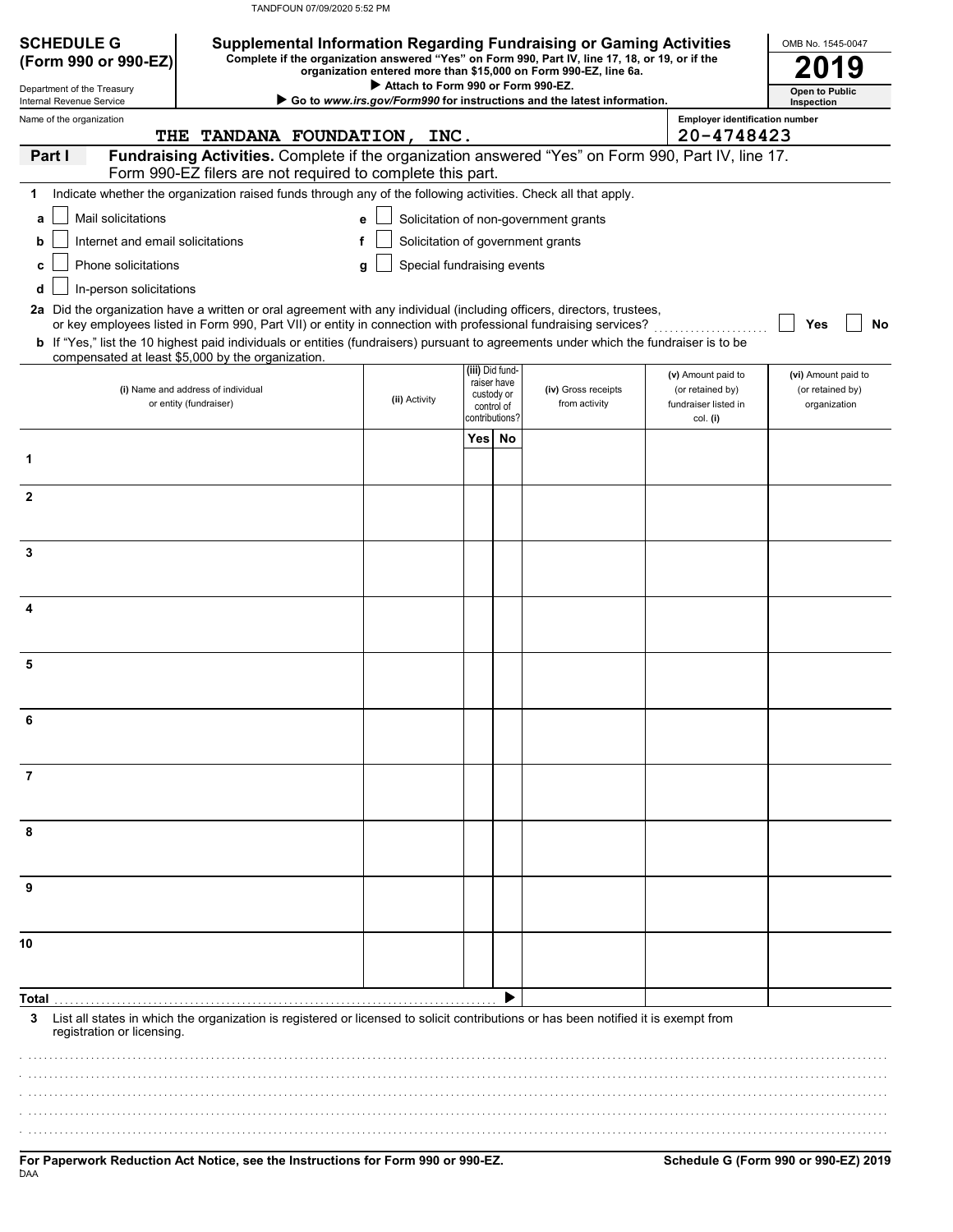|                 |                             | Schedule G (Form 990 or 990-EZ) 2019                  |                                                                                                                                                                                                                                       |       | THE TANDANA FOUNDATION, INC. |      |                               | 20-4748423                        | Page 2               |
|-----------------|-----------------------------|-------------------------------------------------------|---------------------------------------------------------------------------------------------------------------------------------------------------------------------------------------------------------------------------------------|-------|------------------------------|------|-------------------------------|-----------------------------------|----------------------|
|                 | Part II                     |                                                       | Fundraising Events. Complete if the organization answered "Yes" on Form 990, Part IV, line 18, or reported more<br>than \$15,000 of fundraising event contributions and gross income on Form 990-EZ, lines 1 and 6b. List events with |       |                              |      |                               |                                   |                      |
|                 |                             |                                                       | gross receipts greater than \$5,000.                                                                                                                                                                                                  |       |                              |      |                               |                                   |                      |
|                 |                             |                                                       | (a) Event #1                                                                                                                                                                                                                          |       | $(b)$ Event #2               |      | (c) Other events              | (d) Total events                  |                      |
|                 |                             |                                                       | <b>FUNDRAISING EVE</b><br>(event type)                                                                                                                                                                                                |       | (event type)                 |      | <b>NONE</b><br>(total number) | (add col. (a) through<br>col. (c) |                      |
|                 |                             |                                                       |                                                                                                                                                                                                                                       |       |                              |      |                               |                                   |                      |
| Revenue         |                             | 1 Gross receipts                                      | 47,651                                                                                                                                                                                                                                |       |                              |      |                               |                                   | <u>47,651</u>        |
|                 |                             | 2 Less: Contributions<br>3 Gross income (line 1 minus | 36,761                                                                                                                                                                                                                                |       |                              |      |                               |                                   | 36,761               |
|                 |                             |                                                       | 10,890                                                                                                                                                                                                                                |       |                              |      |                               |                                   | 10,890               |
|                 |                             | 4 Cash prizes                                         |                                                                                                                                                                                                                                       |       |                              |      |                               |                                   |                      |
|                 |                             | 5 Noncash prizes                                      |                                                                                                                                                                                                                                       |       |                              |      |                               |                                   |                      |
|                 |                             | 6 Rent/facility costs                                 |                                                                                                                                                                                                                                       |       |                              |      |                               |                                   |                      |
| Direct Expenses |                             | 7 Food and beverages                                  |                                                                                                                                                                                                                                       | 3,690 |                              |      |                               |                                   | 3,690                |
|                 |                             | 8 Entertainment                                       |                                                                                                                                                                                                                                       |       |                              |      |                               |                                   |                      |
|                 |                             | <b>9</b> Other direct expenses                        |                                                                                                                                                                                                                                       | 7,249 |                              |      |                               |                                   | 7,249                |
|                 |                             |                                                       |                                                                                                                                                                                                                                       |       |                              |      |                               |                                   | $\frac{10,939}{-49}$ |
|                 |                             |                                                       |                                                                                                                                                                                                                                       |       |                              |      |                               |                                   |                      |
|                 | Part III                    |                                                       | Gaming. Complete if the organization answered "Yes" on Form 990, Part IV, line 19, or reported more than                                                                                                                              |       |                              |      |                               |                                   |                      |
|                 |                             |                                                       | \$15,000 on Form 990-EZ, line 6a.                                                                                                                                                                                                     |       | (b) Pull tabs/instant        |      |                               | (d) Total gaming (add             |                      |
| Revenue         |                             |                                                       | (a) Bingo                                                                                                                                                                                                                             |       | bingo/progressive bingo      |      | (c) Other gaming              | col. (a) through col. (c))        |                      |
|                 |                             |                                                       |                                                                                                                                                                                                                                       |       |                              |      |                               |                                   |                      |
|                 | 1                           | Gross revenue                                         |                                                                                                                                                                                                                                       |       |                              |      |                               |                                   |                      |
| ses             |                             | 2 Cash prizes                                         |                                                                                                                                                                                                                                       |       |                              |      |                               |                                   |                      |
|                 |                             | 3 Noncash prizes                                      |                                                                                                                                                                                                                                       |       |                              |      |                               |                                   |                      |
| Direct Expen    |                             | 4 Rent/facility costs                                 |                                                                                                                                                                                                                                       |       |                              |      |                               |                                   |                      |
|                 |                             |                                                       |                                                                                                                                                                                                                                       |       |                              |      |                               |                                   |                      |
|                 |                             | 5 Other direct expenses                               | Yes                                                                                                                                                                                                                                   | %     | Yes <b>William</b>           | $\%$ | $\frac{0}{0}$<br>Yes          |                                   |                      |
|                 |                             | 6 Volunteer labor                                     | No.                                                                                                                                                                                                                                   |       | No.                          |      | No.                           |                                   |                      |
|                 |                             |                                                       |                                                                                                                                                                                                                                       |       |                              |      |                               |                                   |                      |
|                 |                             |                                                       |                                                                                                                                                                                                                                       |       |                              |      |                               |                                   |                      |
|                 |                             |                                                       |                                                                                                                                                                                                                                       |       |                              |      |                               |                                   |                      |
| 9               | <b>b</b> If "No," explain:  |                                                       |                                                                                                                                                                                                                                       |       |                              |      |                               |                                   | Yes<br>No            |
|                 |                             |                                                       | 10a Were any of the organization's gaming licenses revoked, suspended, or terminated during the tax year?<br>10a Were any of the organization's gaming licenses revoked, suspended, or terminated during the tax year?                |       |                              |      |                               |                                   | Yes<br>No            |
|                 | <b>b</b> If "Yes," explain: |                                                       |                                                                                                                                                                                                                                       |       |                              |      |                               |                                   |                      |
|                 |                             |                                                       |                                                                                                                                                                                                                                       |       |                              |      |                               |                                   |                      |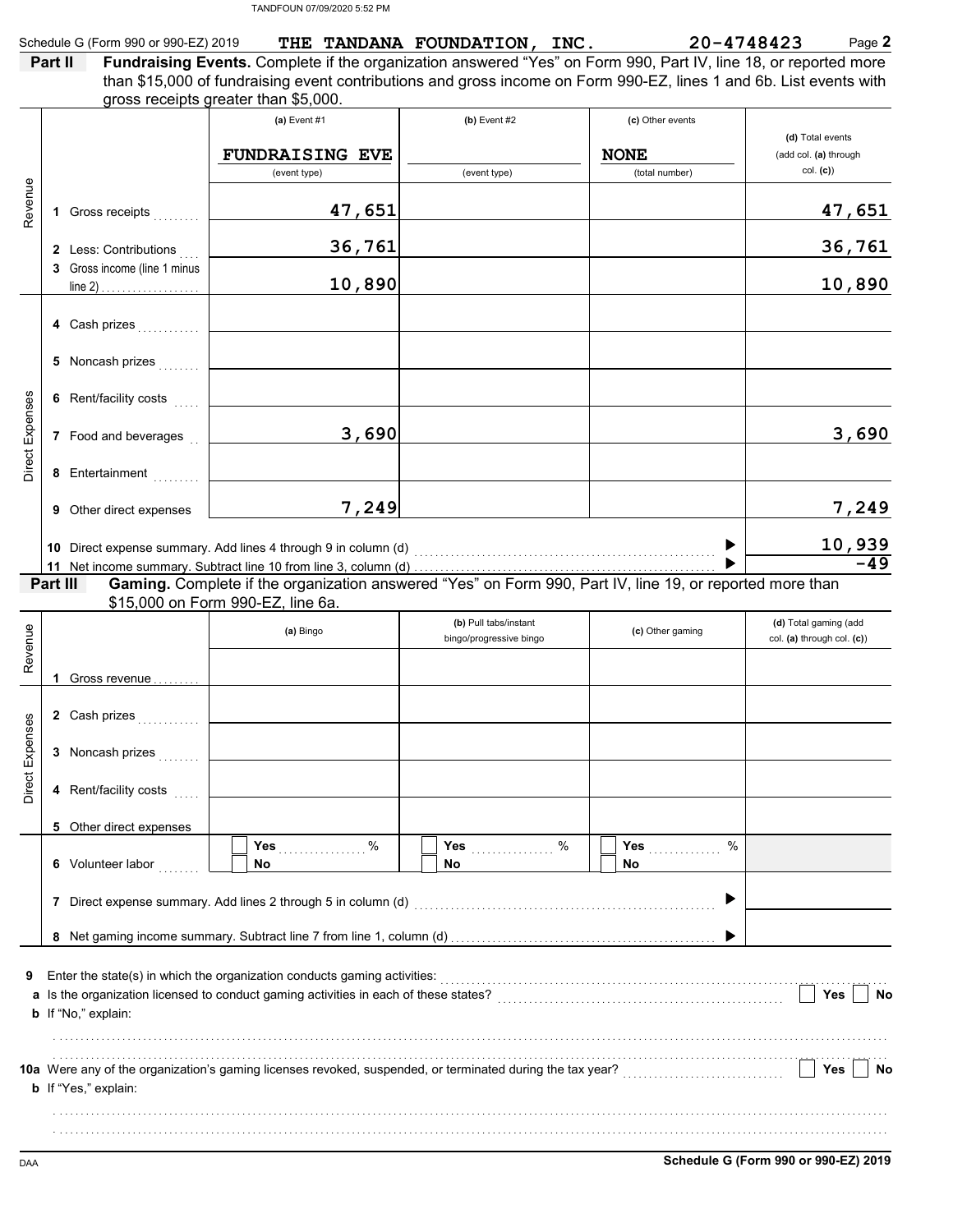|         | Schedule G (Form 990 or 990-EZ) 2019<br>THE TANDANA FOUNDATION, INC.                                                                                                                                                                 | 20-4748423      |  |            | Page 3 |    |
|---------|--------------------------------------------------------------------------------------------------------------------------------------------------------------------------------------------------------------------------------------|-----------------|--|------------|--------|----|
| 11      | Does the organization conduct gaming activities with nonmembers?                                                                                                                                                                     |                 |  | Yes        |        | No |
| 12      | Is the organization a grantor, beneficiary or trustee of a trust, or a member of a partnership or other entity                                                                                                                       |                 |  |            |        |    |
|         |                                                                                                                                                                                                                                      |                 |  | Yes        |        | No |
| 13      | Indicate the percentage of gaming activity conducted in:                                                                                                                                                                             |                 |  |            |        |    |
| a       | The organization's facility <b>contained a contained a contained a contained a contained a contained a contained a</b>                                                                                                               | 13а             |  |            | %      |    |
| b       | An outside facility <b>contained a set of the contract of the contract of the contract of the contract of the contract of the contract of the contract of the contract of the contract of the contract of the contract of the co</b> | 13 <sub>b</sub> |  |            | $\%$   |    |
| 14      | Enter the name and address of the person who prepares the organization's gaming/special events books and<br>records:                                                                                                                 |                 |  |            |        |    |
|         | Name <b>Decision and Construction Construction</b> and Construction and Construction and Construction and Construction and Construction and Construction and Construction and Construction and Construction and Construction and Co  |                 |  |            |        |    |
|         | Address > the contract of the contract of the contract of the contract of the contract of the contract of the contract of the contract of the contract of the contract of the contract of the contract of the contract of the        |                 |  |            |        |    |
|         | 15a Does the organization have a contract with a third party from whom the organization receives gaming<br>revenue?                                                                                                                  |                 |  | Yes        |        | No |
| b       |                                                                                                                                                                                                                                      |                 |  |            |        |    |
|         |                                                                                                                                                                                                                                      |                 |  |            |        |    |
|         | If "Yes," enter name and address of the third party:                                                                                                                                                                                 |                 |  |            |        |    |
|         |                                                                                                                                                                                                                                      |                 |  |            |        |    |
|         | Name $\blacktriangleright$                                                                                                                                                                                                           |                 |  |            |        |    |
|         |                                                                                                                                                                                                                                      |                 |  |            |        |    |
|         | Address $\blacktriangleright$                                                                                                                                                                                                        |                 |  |            |        |    |
| 16      | Gaming manager information:                                                                                                                                                                                                          |                 |  |            |        |    |
|         |                                                                                                                                                                                                                                      |                 |  |            |        |    |
|         |                                                                                                                                                                                                                                      |                 |  |            |        |    |
|         |                                                                                                                                                                                                                                      |                 |  |            |        |    |
|         | Director/officer<br>Employee<br>Independent contractor                                                                                                                                                                               |                 |  |            |        |    |
|         |                                                                                                                                                                                                                                      |                 |  |            |        |    |
| 17<br>a | Mandatory distributions:<br>Is the organization required under state law to make charitable distributions from the gaming proceeds to                                                                                                |                 |  |            |        |    |
|         | retain the state gaming license?                                                                                                                                                                                                     |                 |  | <b>Yes</b> |        | No |
| b       | Enter the amount of distributions required under state law to be distributed to other exempt organizations or                                                                                                                        |                 |  |            |        |    |
|         | spent in the organization's own exempt activities during the tax year $\triangleright$ \$                                                                                                                                            |                 |  |            |        |    |
|         | Supplemental Information. Provide the explanations required by Part I, line 2b, columns (iii) and (v); and<br>Part IV                                                                                                                |                 |  |            |        |    |
|         | Part III, lines 9, 9b, 10b, 15b, 15c, 16, and 17b, as applicable. Also provide any additional information.                                                                                                                           |                 |  |            |        |    |
|         | See instructions.                                                                                                                                                                                                                    |                 |  |            |        |    |
|         |                                                                                                                                                                                                                                      |                 |  |            |        |    |
|         |                                                                                                                                                                                                                                      |                 |  |            |        |    |
|         |                                                                                                                                                                                                                                      |                 |  |            |        |    |
|         |                                                                                                                                                                                                                                      |                 |  |            |        |    |
|         |                                                                                                                                                                                                                                      |                 |  |            |        |    |
|         |                                                                                                                                                                                                                                      |                 |  |            |        |    |
|         |                                                                                                                                                                                                                                      |                 |  |            |        |    |
|         |                                                                                                                                                                                                                                      |                 |  |            |        |    |
|         |                                                                                                                                                                                                                                      |                 |  |            |        |    |
|         |                                                                                                                                                                                                                                      |                 |  |            |        |    |
|         |                                                                                                                                                                                                                                      |                 |  |            |        |    |
|         |                                                                                                                                                                                                                                      |                 |  |            |        |    |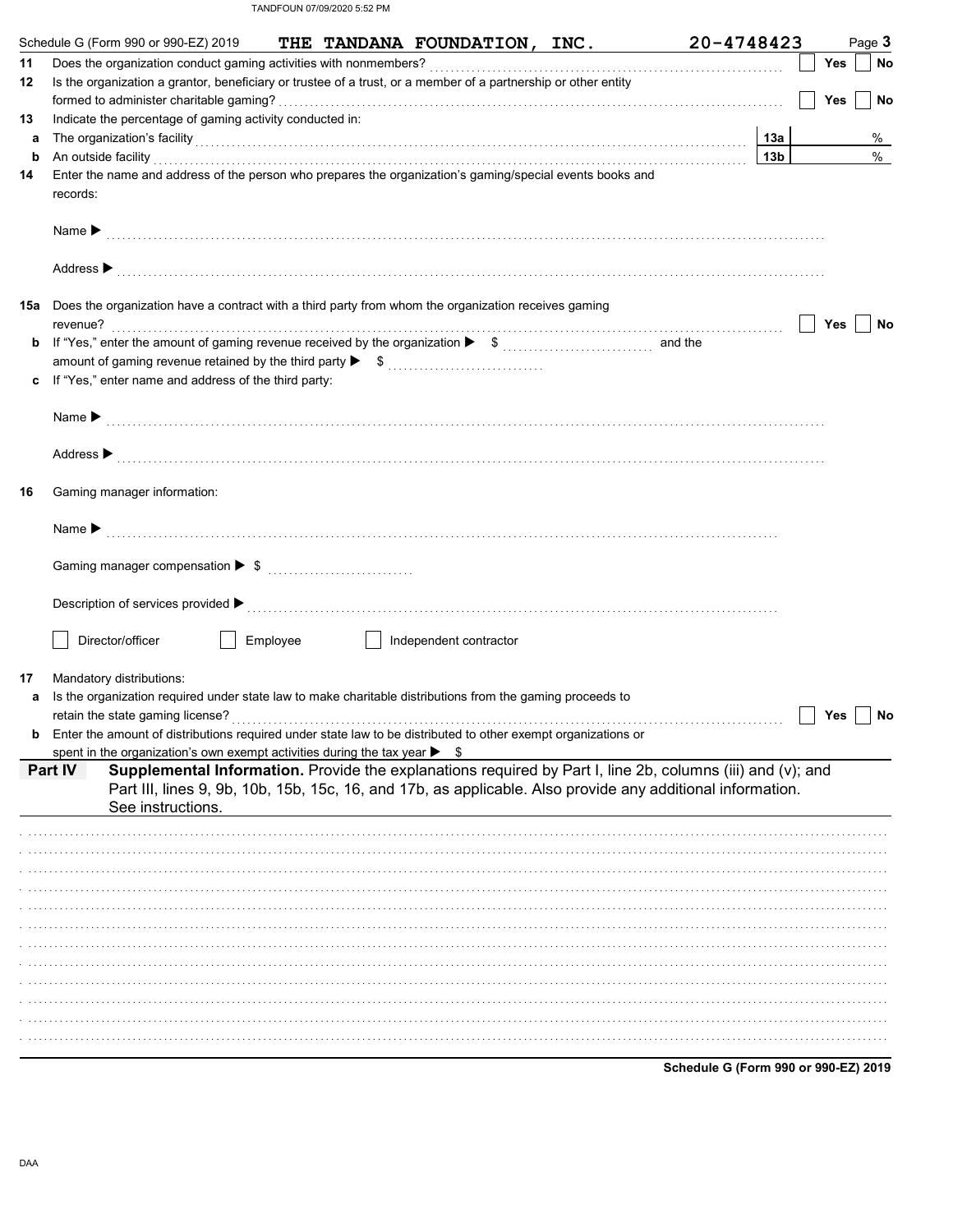| <b>SCHEDULE O</b>                                      |      |                                                                                                                                        |                           | Supplemental Information to Form 990 or 990-EZ |                                       | OMB No. 1545-0047 |
|--------------------------------------------------------|------|----------------------------------------------------------------------------------------------------------------------------------------|---------------------------|------------------------------------------------|---------------------------------------|-------------------|
| (Form 990 or 990-EZ)                                   |      | Complete to provide information for responses to specific questions on<br>Form 990 or 990-EZ or to provide any additional information. |                           |                                                |                                       | 2019              |
| Department of the Treasury<br>Internal Revenue Service |      | Attach to Form 990 or 990-EZ.<br>Go to www.irs.gov/Form990 for the latest information.                                                 |                           |                                                |                                       |                   |
| Name of the organization                               |      |                                                                                                                                        |                           |                                                | <b>Employer identification number</b> |                   |
|                                                        | THE. |                                                                                                                                        | <b>TANDANA FOUNDATION</b> | INC.                                           | 20-4748423                            |                   |

FORM 990, PART III, LINE 4B - SECOND ACCOMPLISHMENT

TANDANA PROVIDED FUNDING FOR SEVERAL COMMUNITY INITIATIVES IN MALI: CREATION OF TWO STOCK PONDS, 28 NEW SAVINGS FOR CHANGE GROUPS WERE STARTED WITH 789 WOMEN MEMBERS, 23 EXPERIENCED SAVINGS FOR CHANGE MEMBERS LEARNED HOW TO BECOME REPLICATORS, 6 WOMEN'S ASSOCIATIONS RECEIVED FOLLOW UP SUPPORT AS THEY DEVELOPED THEIR BUSINESSES IN INDIGO-DYEING, CLOTH-MAKING, SHEEP HUSBANDRY, AND MAKING SEASONING BALLS FOR COOKING. TWENTY-SEVEN REPRESENTATIVES OF 9 VILLAGES LEARNED HOW TO BUILD STONE CONTOUR LINES TO PREVENT EROSION AND CONSTRUCTED 4,552M WORTH OF THESE FEATURES IN FIELDS AND FORESTS. TEN REPRESENTATIVES OF 5 VILLAGES LEARNED HOW TO MAKE IMPROVED COOKSTOVES, WHICH REDUCE THE DEMAND FOR FIREWOOD. MANAGERS OF TWO TREE NURSURIES LEARNED APPLIED GRAFTING TECHNIQUES. HELD A REFORESTATION CAMPAIGN DURING WHICH 1,130 TREES WERE PLANTED, COMMITMENT TO PRACTICING ASSISTED NATURAL REGENERATION, A PRUNING TECHNIQUE THAT ENCOURAGES GROWTH ON 6,115 TREES. TOMMO SO LITERACY PROGRAM FOR 300 WOMEN: A PROGRAM THAT ALLOWED 21 YOUNG MOTHERS TO CONTINUE TO PURSUE THEIR EDUCATION, AND SUPPORTED AN ELEMENTARY SCHOOL TEACHER.

IN ECUADOR, TANDANA SUPPORTED PROJECTS THAT INCLUDED: MAJOR PROGRESS ON A NEW POTABLE WATER SYSTEM, COMPLETION OF A COMMUNITIES IRRIGATION SYSTEM, SUPPORTED AN ELEMENTARY SCHOOL TEACHER, PROVIDED TRANSPORTATION FOR HIGH SCHOOL STUDENTS, SUMMER SCHOOL PROGRAM FOR 60 STUDENTS FOR 4 WEEKS, IMPROVEMENTS TO A SOCCER STADIUM, PAINTED A MURAL, PAINTED A SCHOOL BUILDING, IMPROVEMENTS TO A COMMUNITY CENTER, REFORESTATION WITH 162 TREEES AT A METEOROLOGICAL STATION.

. . . . . . . . . . . . . . . . . . . . . . . . . . . . . . . . . . . . . . . . . . . . . . . . . . . . . . . . . . . . . . . . . . . . . . . . . . . . . . . . . . . . . . . . . . . . . . . . . . . . . . . . . . . . . . . . . . . . . . . . . . . . . . . . . . . . . . . . . . . . . . . . . . . . . . . . . . . . . . . . . . . . . .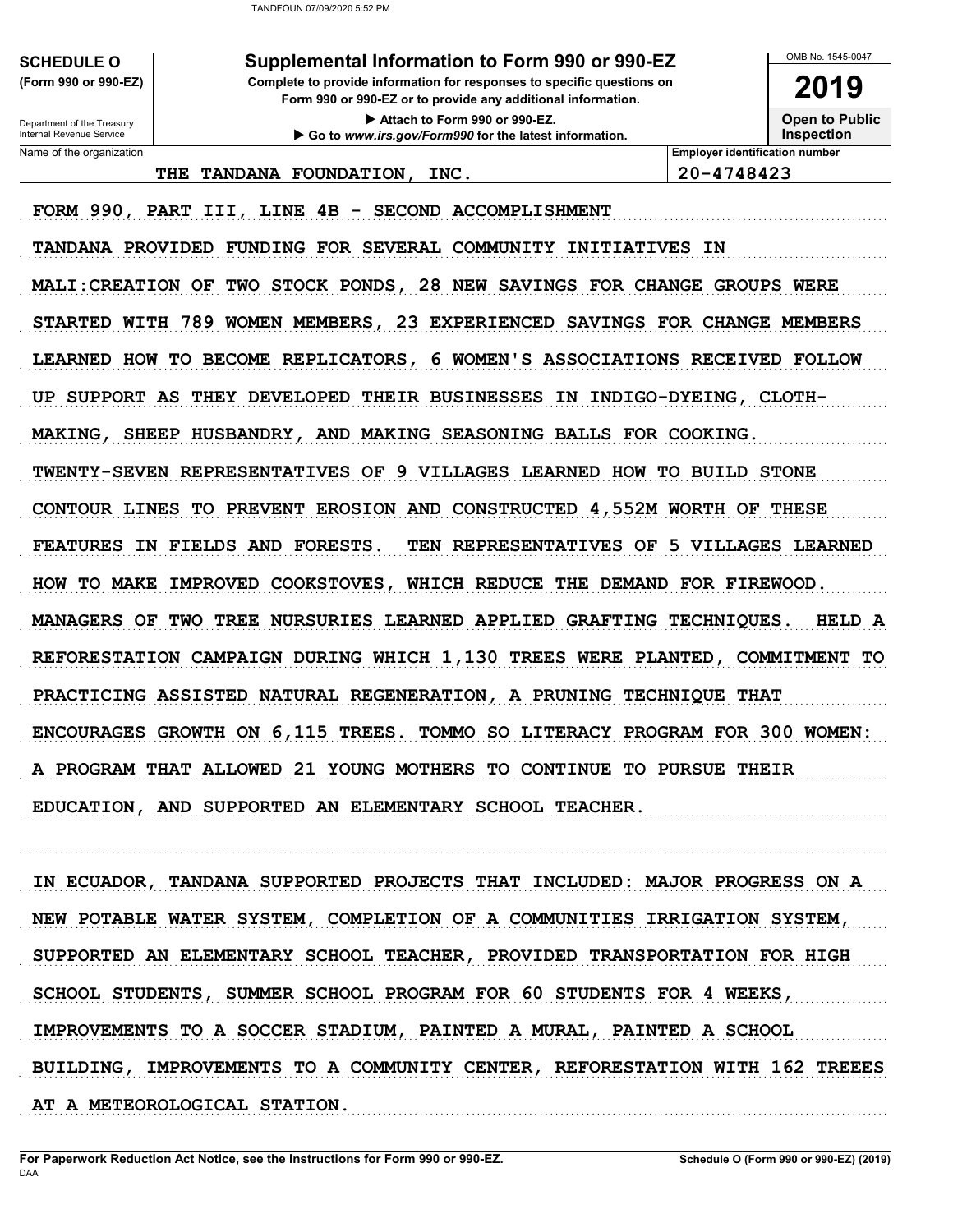| Schedule O (Form 990 or 990-EZ) (2019)                                               |                                            | Page 2                                              |
|--------------------------------------------------------------------------------------|--------------------------------------------|-----------------------------------------------------|
| Name of the organization<br>THE TANDANA FOUNDATION, INC.                             |                                            | <b>Employer identification number</b><br>20-4748423 |
| FORM 990, PART V, LINE 4B - FINANCIAL ACCOUNTS IN FOREIGN COUNTRIES<br>ECUADOR, MALI |                                            |                                                     |
| FORM 990, PART VI, LINE 2 - RELATED PARTY INFORMATION AMONG OFFICERS                 |                                            |                                                     |
| <b>ANNA TAFT</b>                                                                     | HOPE TAFT                                  |                                                     |
| <b>FOUNDING DIR</b>                                                                  | <b>PRESIDENT</b>                           |                                                     |
| <b>FAMILY</b>                                                                        |                                            |                                                     |
| FORM 990, PART VI, LINE $5$ - MATERIAL DIVERSION OF ASSETS                           |                                            |                                                     |
| IN JULY 2019, A FORMER ASSOCIATE IN ECUADOR WHO WORKED WITH THE                      |                                            |                                                     |
| ORGANIZATION FLED THE COUNTRY WITH A TOTAL OF \$18,619 IN CASH. THE                  |                                            |                                                     |
| ASSOCIATE HAS MAINTAINED CONTACT WITH MANAGEMENT AND REPAID \$1,000 IN               |                                            |                                                     |
| DECEMBER 2019. THEREFORE, \$18,619 IS RECORDED AS A MATERIAL DIVERSION OF            |                                            |                                                     |
| ASSETS AND \$1,000 IS RECORDED AS A DIVERSION RECOVERY.                              |                                            |                                                     |
|                                                                                      |                                            |                                                     |
| FORM 990, PART VI, LINE 11B - ORGANIZATION'S PROCESS TO REVIEW FORM 990              |                                            |                                                     |
| THE PRESIDENT, EXECUTIVE DIRECTOR AND ACCOUNTANT REVIEW THE 990 AND ADDRESS          |                                            |                                                     |
| ANY QUESTIONS TO THE PREPARER                                                        |                                            |                                                     |
| FORM 990, PART VI, LINE 19 - GOVERNING DOCUMENTS DISCLOSURE EXPLANATION              |                                            |                                                     |
| DOCUMENTS MAY BE AVAILABLE UPON REQUEST                                              |                                            |                                                     |
| FORM 990, PART IX, LINE 11G - OTHER FEES FOR SERVICES                                |                                            |                                                     |
| <b>DESCRIPTION</b>                                                                   |                                            |                                                     |
|                                                                                      | TOT/PROG SERVICE MGT & GENERAL FUNDRAISING |                                                     |
| CONTRACTORS FEES                                                                     |                                            |                                                     |

PAGE 1 OF 2

Schedule O (Form 990 or 990-EZ) (2019)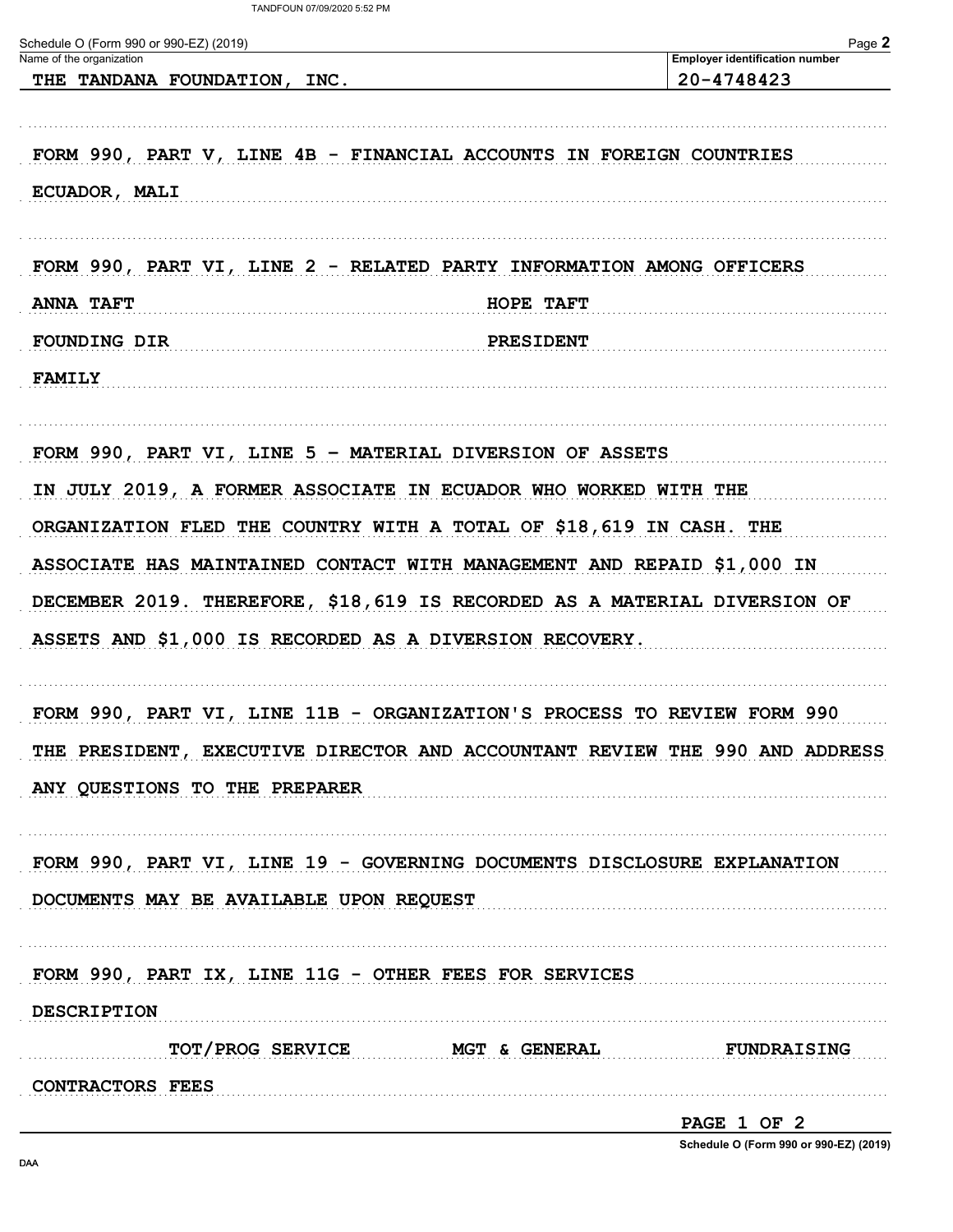| Name of the organization<br>THE TANDANA FOUNDATION, INC.            | Schedule O (Form 990 or 990-EZ) (2019) |        |                     | 20-4748423                | Page 2<br>Employer identification number |
|---------------------------------------------------------------------|----------------------------------------|--------|---------------------|---------------------------|------------------------------------------|
|                                                                     | \$                                     | 23,785 | \$<br>11,165        | $\boldsymbol{\mathsf{S}}$ | $\mathbf 0$                              |
| LOCAL PROFESSIONALS                                                 |                                        |        |                     |                           |                                          |
|                                                                     | \$                                     | 71,285 | $\frac{1,730}{2}$   |                           | $\mathbf 0$                              |
| <b>TOTAL</b>                                                        |                                        |        |                     |                           |                                          |
|                                                                     |                                        |        |                     |                           |                                          |
|                                                                     | $$$ .                                  | 95,070 | $\frac{\$}{12,895}$ |                           | $\overline{\mathbf{0}}$                  |
| FORM 990, PART XI, LINE 9 - OTHER CHANGES IN NET ASSETS EXPLANATION |                                        |        |                     |                           |                                          |
| PRIOR YEAR ADJUSTMENT                                               |                                        |        |                     | \$                        | $-1,432$                                 |
| MISCELLANEOUS ADJUSTMENT TO RECONCILE NET ASSETS WITH PRIOR YEAR    |                                        |        |                     |                           |                                          |
|                                                                     |                                        |        |                     |                           |                                          |
|                                                                     |                                        |        |                     |                           |                                          |
|                                                                     |                                        |        |                     |                           |                                          |
|                                                                     |                                        |        |                     |                           |                                          |
|                                                                     |                                        |        |                     |                           |                                          |
|                                                                     |                                        |        |                     |                           |                                          |
|                                                                     |                                        |        |                     |                           |                                          |
|                                                                     |                                        |        |                     |                           |                                          |
|                                                                     |                                        |        |                     |                           |                                          |
|                                                                     |                                        |        |                     |                           |                                          |
|                                                                     |                                        |        |                     |                           |                                          |
|                                                                     |                                        |        |                     |                           |                                          |
|                                                                     |                                        |        |                     |                           |                                          |
|                                                                     |                                        |        |                     |                           |                                          |
|                                                                     |                                        |        |                     |                           |                                          |
|                                                                     |                                        |        |                     |                           |                                          |
|                                                                     |                                        |        |                     |                           |                                          |
|                                                                     |                                        |        |                     |                           |                                          |
|                                                                     |                                        |        |                     |                           |                                          |
|                                                                     |                                        |        |                     |                           |                                          |
|                                                                     |                                        |        |                     |                           |                                          |

PAGE 2 OF 2

Schedule O (Form 990 or 990-EZ) (2019)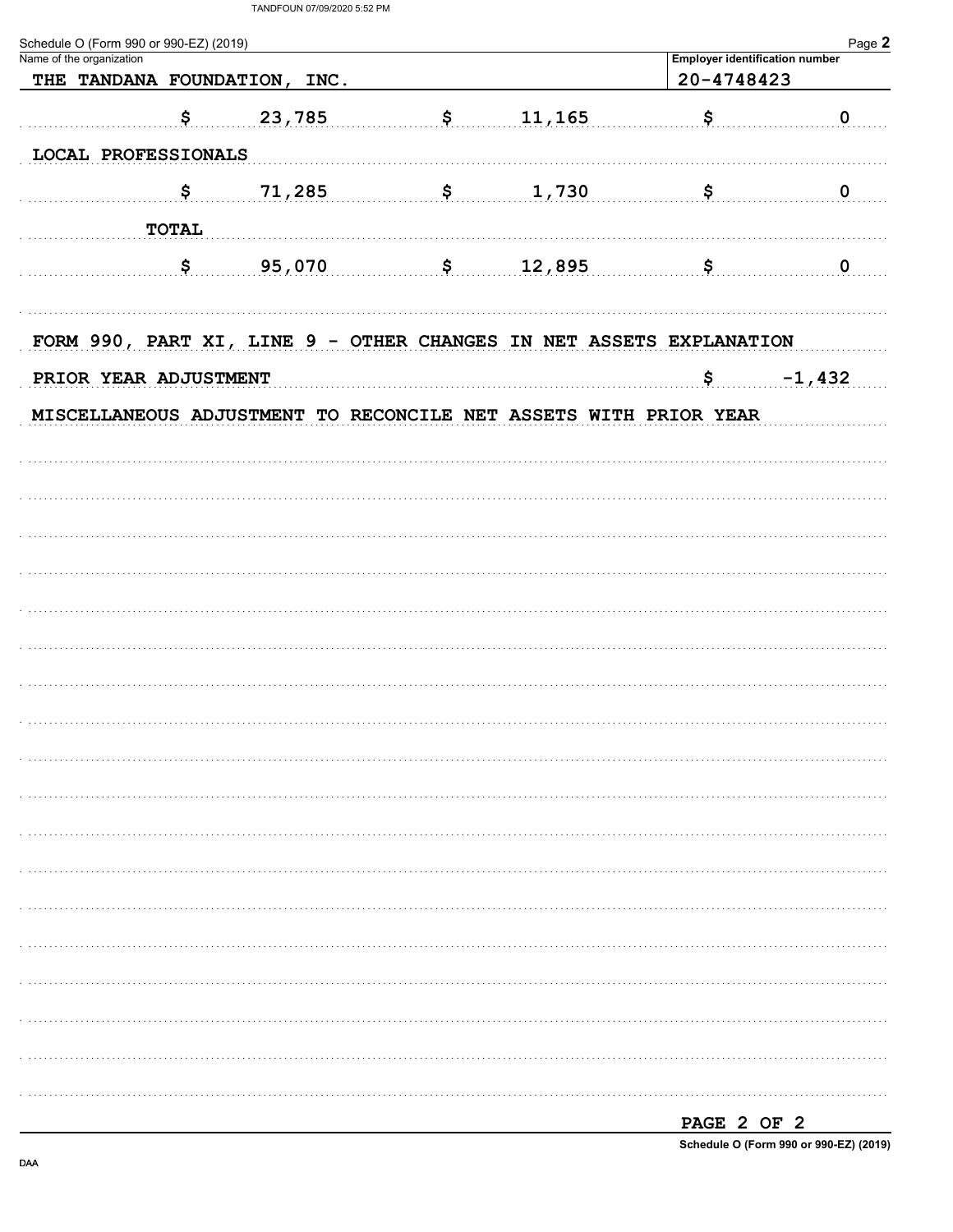|        | Form $4562$<br>Department of the Treasury<br>(99)<br>Internal Revenue Service                                                                                                                                 | <b>Depreciation and Amortization</b><br>(Including Information on Listed Property)<br>Attach to your tax return.<br>Go to www.irs.gov/Form4562 for instructions and the latest information. |                                                                                                                  |                              |                |                           |              |                            | Attachment |  |  | OMB No. 1545-0172<br>2019<br>179<br>Sequence No. |
|--------|---------------------------------------------------------------------------------------------------------------------------------------------------------------------------------------------------------------|---------------------------------------------------------------------------------------------------------------------------------------------------------------------------------------------|------------------------------------------------------------------------------------------------------------------|------------------------------|----------------|---------------------------|--------------|----------------------------|------------|--|--|--------------------------------------------------|
|        | Name(s) shown on return                                                                                                                                                                                       |                                                                                                                                                                                             |                                                                                                                  |                              |                | <b>Identifying number</b> |              |                            |            |  |  |                                                  |
|        | THE                                                                                                                                                                                                           | TANDANA FOUNDATION,                                                                                                                                                                         | INC.                                                                                                             |                              |                | 20-4748423                |              |                            |            |  |  |                                                  |
|        | Business or activity to which this form relates                                                                                                                                                               |                                                                                                                                                                                             |                                                                                                                  |                              |                |                           |              |                            |            |  |  |                                                  |
|        | INDIRECT DEPRECIATION<br>Part I                                                                                                                                                                               | <b>Election To Expense Certain Property Under Section 179</b>                                                                                                                               |                                                                                                                  |                              |                |                           |              |                            |            |  |  |                                                  |
|        |                                                                                                                                                                                                               | Note: If you have any listed property, complete Part V before you complete Part I.                                                                                                          |                                                                                                                  |                              |                |                           |              |                            |            |  |  |                                                  |
| 1      | Maximum amount (see instructions)                                                                                                                                                                             |                                                                                                                                                                                             |                                                                                                                  |                              |                |                           | $\mathbf{1}$ | 1,020,000                  |            |  |  |                                                  |
| 2      |                                                                                                                                                                                                               |                                                                                                                                                                                             |                                                                                                                  |                              |                |                           | 2            |                            |            |  |  |                                                  |
| 3      | Threshold cost of section 179 property before reduction in limitation (see instructions) [[[[[[[[[[[[[[[[[[[[                                                                                                 |                                                                                                                                                                                             |                                                                                                                  |                              |                |                           | 3            | 2,550,000                  |            |  |  |                                                  |
| 4      | Reduction in limitation. Subtract line 3 from line 2. If zero or less, enter -0-                                                                                                                              |                                                                                                                                                                                             |                                                                                                                  |                              |                |                           | 4            |                            |            |  |  |                                                  |
| 5<br>6 | Dollar limitation for tax year. Subtract line 4 from line 1. If zero or less, enter -0-. If married filing separately, see instructions                                                                       | (a) Description of property                                                                                                                                                                 |                                                                                                                  | (b) Cost (business use only) |                | (c) Elected cost          | 5            |                            |            |  |  |                                                  |
|        |                                                                                                                                                                                                               |                                                                                                                                                                                             |                                                                                                                  |                              |                |                           |              |                            |            |  |  |                                                  |
|        |                                                                                                                                                                                                               |                                                                                                                                                                                             |                                                                                                                  |                              |                |                           |              |                            |            |  |  |                                                  |
| 7      | Listed property. Enter the amount from line 29                                                                                                                                                                |                                                                                                                                                                                             |                                                                                                                  |                              | $\overline{7}$ |                           | 8            |                            |            |  |  |                                                  |
| 8<br>9 | Total elected cost of section 179 property. Add amounts in column (c), lines 6 and 7 [[[[[[[[[[[[[[[[[[[[[[[[<br>Tentative deduction. Enter the smaller of line 5 or line 8                                   |                                                                                                                                                                                             |                                                                                                                  |                              |                |                           | 9            |                            |            |  |  |                                                  |
| 10     |                                                                                                                                                                                                               |                                                                                                                                                                                             |                                                                                                                  |                              |                |                           | 10           |                            |            |  |  |                                                  |
| 11     | Business income limitation. Enter the smaller of business income (not less than zero) or line 5. See instructions                                                                                             |                                                                                                                                                                                             |                                                                                                                  |                              |                |                           | 11           |                            |            |  |  |                                                  |
| 12     | Section 179 expense deduction. Add lines 9 and 10, but don't enter more than line 11                                                                                                                          |                                                                                                                                                                                             |                                                                                                                  |                              |                |                           | 12           |                            |            |  |  |                                                  |
| 13     | Carryover of disallowed deduction to 2020. Add lines 9 and 10, less line 12                                                                                                                                   |                                                                                                                                                                                             |                                                                                                                  |                              | 13             |                           |              |                            |            |  |  |                                                  |
|        | Note: Don't use Part II or Part III below for listed property. Instead, use Part V.                                                                                                                           |                                                                                                                                                                                             |                                                                                                                  |                              |                |                           |              |                            |            |  |  |                                                  |
|        | Part II                                                                                                                                                                                                       | Special Depreciation Allowance and Other Depreciation (Don't include listed property. See instructions.)                                                                                    |                                                                                                                  |                              |                |                           |              |                            |            |  |  |                                                  |
| 14     | Special depreciation allowance for qualified property (other than listed property) placed in service                                                                                                          |                                                                                                                                                                                             |                                                                                                                  |                              |                |                           |              |                            |            |  |  |                                                  |
| 15     | during the tax year. See instructions                                                                                                                                                                         |                                                                                                                                                                                             |                                                                                                                  |                              |                |                           | 14<br>15     |                            |            |  |  |                                                  |
| 16     |                                                                                                                                                                                                               |                                                                                                                                                                                             |                                                                                                                  |                              |                |                           | 16           | 2,933                      |            |  |  |                                                  |
|        | Part III                                                                                                                                                                                                      | <b>MACRS Depreciation (Don't include listed property. See instructions.)</b>                                                                                                                |                                                                                                                  |                              |                |                           |              |                            |            |  |  |                                                  |
|        |                                                                                                                                                                                                               |                                                                                                                                                                                             | <b>Section A</b>                                                                                                 |                              |                |                           |              |                            |            |  |  |                                                  |
| 17     | MACRS deductions for assets placed in service in tax years beginning before 2019                                                                                                                              |                                                                                                                                                                                             |                                                                                                                  |                              |                |                           |              |                            |            |  |  |                                                  |
|        |                                                                                                                                                                                                               |                                                                                                                                                                                             |                                                                                                                  |                              |                |                           | 17           | $\mathbf 0$                |            |  |  |                                                  |
| 18     | If you are electing to group any assets placed in service during the tax year into one or more general asset accounts, check here                                                                             |                                                                                                                                                                                             |                                                                                                                  |                              |                |                           |              |                            |            |  |  |                                                  |
|        |                                                                                                                                                                                                               | Section B-Assets Placed in Service During 2019 Tax Year Using the General Depreciation System                                                                                               |                                                                                                                  |                              |                |                           |              |                            |            |  |  |                                                  |
|        | (a) Classification of property                                                                                                                                                                                | placed in<br>service                                                                                                                                                                        | (b) Month and year (c) Basis for depreciation (d) Recovery<br>(business/investment use<br>only-see instructions) | period                       | (e) Convention | (f) Method                |              | (g) Depreciation deduction |            |  |  |                                                  |
| 19a    | 3-year property                                                                                                                                                                                               |                                                                                                                                                                                             |                                                                                                                  |                              |                |                           |              |                            |            |  |  |                                                  |
| b      | 5-year property                                                                                                                                                                                               |                                                                                                                                                                                             |                                                                                                                  |                              |                |                           |              |                            |            |  |  |                                                  |
| c      | 7-year property                                                                                                                                                                                               |                                                                                                                                                                                             |                                                                                                                  |                              |                |                           |              |                            |            |  |  |                                                  |
| d      | 10-year property                                                                                                                                                                                              |                                                                                                                                                                                             |                                                                                                                  |                              |                |                           |              |                            |            |  |  |                                                  |
| е      | 15-year property                                                                                                                                                                                              |                                                                                                                                                                                             |                                                                                                                  |                              |                |                           |              |                            |            |  |  |                                                  |
| f      | 20-year property                                                                                                                                                                                              |                                                                                                                                                                                             |                                                                                                                  |                              |                |                           |              |                            |            |  |  |                                                  |
| g      | 25-year property                                                                                                                                                                                              |                                                                                                                                                                                             |                                                                                                                  | 25 yrs.                      |                | S/L                       |              |                            |            |  |  |                                                  |
| h.     | <b>Residential rental</b><br>property                                                                                                                                                                         |                                                                                                                                                                                             |                                                                                                                  | 27.5 yrs.                    | МM             | S/L                       |              |                            |            |  |  |                                                  |
| i.     |                                                                                                                                                                                                               |                                                                                                                                                                                             |                                                                                                                  | 27.5 yrs.                    | МM<br>МM       | S/L<br>S/L                |              |                            |            |  |  |                                                  |
|        | Nonresidential real<br>property                                                                                                                                                                               |                                                                                                                                                                                             |                                                                                                                  | 39 yrs.                      | <b>MM</b>      | S/L                       |              |                            |            |  |  |                                                  |
|        |                                                                                                                                                                                                               | Section C-Assets Placed in Service During 2019 Tax Year Using the Alternative Depreciation System                                                                                           |                                                                                                                  |                              |                |                           |              |                            |            |  |  |                                                  |
| 20a l  | Class life                                                                                                                                                                                                    |                                                                                                                                                                                             |                                                                                                                  |                              |                | S/L                       |              |                            |            |  |  |                                                  |
| b      | 12-year                                                                                                                                                                                                       |                                                                                                                                                                                             |                                                                                                                  | 12 yrs.                      |                | S/L                       |              |                            |            |  |  |                                                  |
| c      | 30-year                                                                                                                                                                                                       |                                                                                                                                                                                             |                                                                                                                  | 30 yrs.                      | МM             | S/L                       |              |                            |            |  |  |                                                  |
| d      | 40-year                                                                                                                                                                                                       |                                                                                                                                                                                             |                                                                                                                  | 40 yrs.                      | MM             | S/L                       |              |                            |            |  |  |                                                  |
|        | Part IV<br><b>Summary</b> (See instructions.)                                                                                                                                                                 |                                                                                                                                                                                             |                                                                                                                  |                              |                |                           |              |                            |            |  |  |                                                  |
| 21     | Listed property. Enter amount from line 28                                                                                                                                                                    |                                                                                                                                                                                             |                                                                                                                  |                              |                |                           | 21           |                            |            |  |  |                                                  |
| 22     | Total. Add amounts from line 12, lines 14 through 17, lines 19 and 20 in column (g), and line 21. Enter<br>here and on the appropriate lines of your return. Partnerships and S corporations-see instructions |                                                                                                                                                                                             |                                                                                                                  |                              |                |                           | 22           | 2,933                      |            |  |  |                                                  |
| 23     | For assets shown above and placed in service during the current year, enter the                                                                                                                               |                                                                                                                                                                                             |                                                                                                                  |                              | 23             |                           |              |                            |            |  |  |                                                  |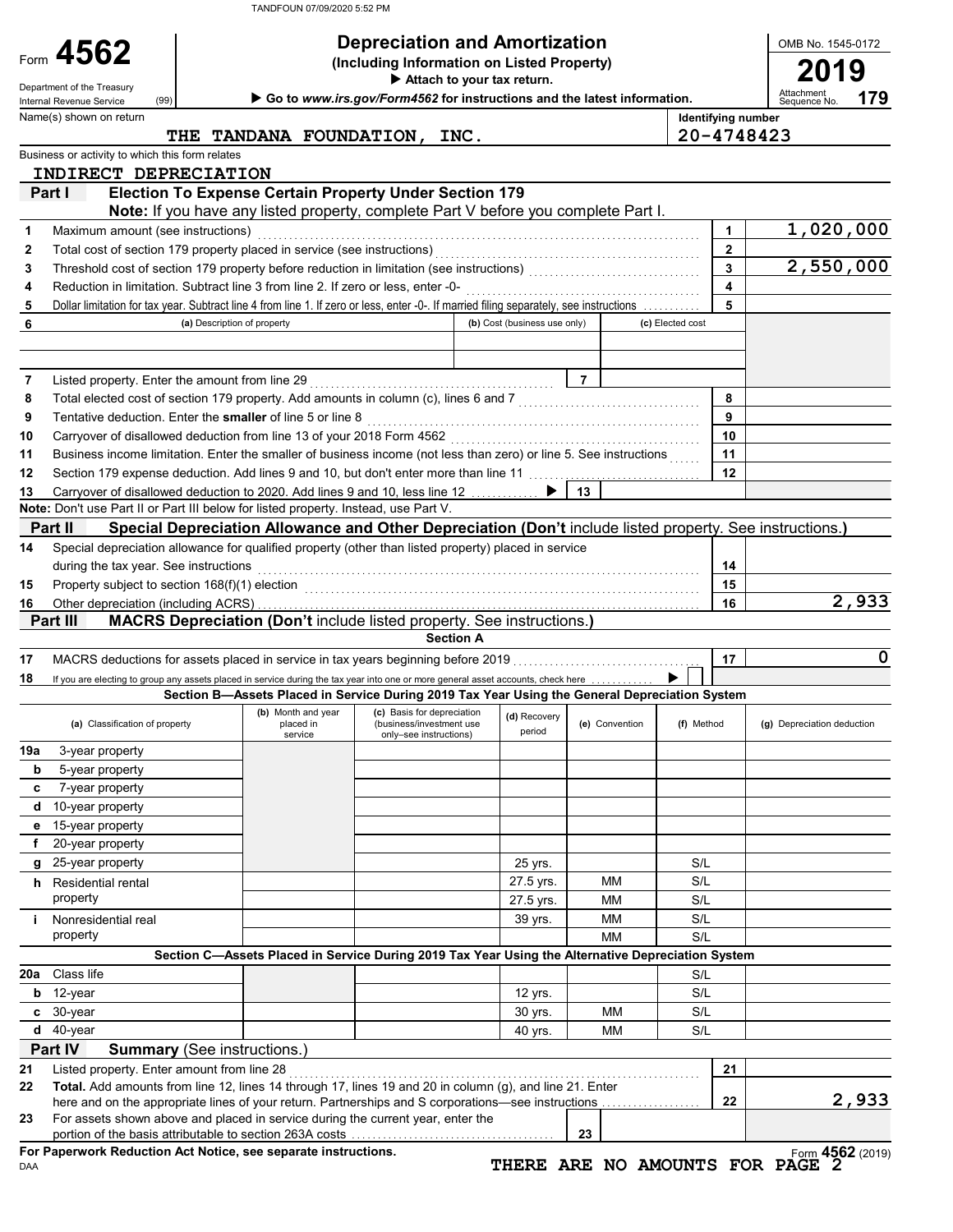# TANDFOUN The Tandana Foundation, Inc. 07/09/2020 5:51 PM 20-4748423 **Federal Asset Report** FYE: 12/31/2019 **Form 990, Page 1**

| Asset | Description                                                                                  | Date<br>In Service | Cost   | Bus Sec<br>$\%$<br>179Bonus | Basis<br>for Depr | PerCony Meth | Prior | Current                |
|-------|----------------------------------------------------------------------------------------------|--------------------|--------|-----------------------------|-------------------|--------------|-------|------------------------|
|       | <b>Other Depreciation:</b>                                                                   |                    |        |                             |                   |              |       |                        |
|       | Motorcycle in Mali                                                                           | 6/30/10            | 3,773  |                             | 3,773             | 5 MO S/L     | 3,773 | 0                      |
|       | Dental Equipment - Ecuador                                                                   | 4/01/11            | 1,012  |                             | 1,012             | 5 MO S/L     | 1,012 | 0                      |
|       | New Motorcycle/Moussa                                                                        | 7/15/12            | 1,450  |                             | 1.450             | 5 MO S/L     | 1,450 | $\boldsymbol{0}$       |
|       | Third Motorcycle/Moussa                                                                      | 9/30/12            | 1,199  |                             | 1,199             | 5 MO S/L     | 1,199 | $\theta$               |
|       | Truck - Mali                                                                                 | 3/15/19            | 17,600 |                             | 17,600            | 5 MO S/L     |       | 2,933                  |
|       | <b>Total Other Depreciation</b>                                                              |                    | 25,034 |                             | 25,034            |              | 7,434 | 2,933                  |
|       | <b>Total ACRS and Other Depreciation</b>                                                     |                    | 25,034 |                             | 25,034            |              | 7,434 | 2,933                  |
|       | <b>Grand Totals</b><br><b>Less: Dispositions and Transfers</b><br>Less: Start-up/Org Expense |                    | 25,034 |                             | 25,034            |              | 7,434 | 2,933<br>$\theta$<br>0 |
|       | <b>Net Grand Totals</b>                                                                      |                    | 25,034 |                             | 25,034            |              | 7,434 | 2,933                  |